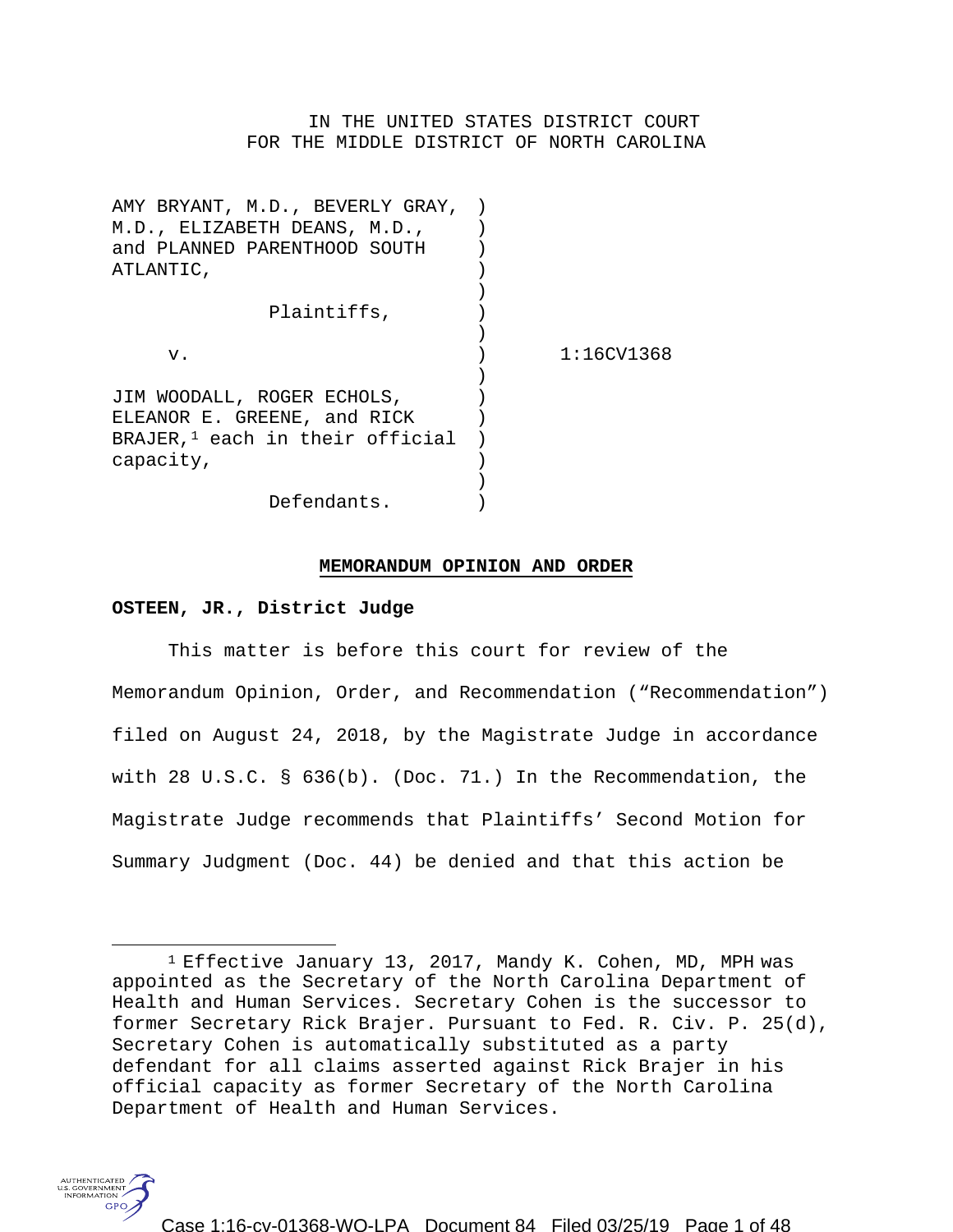dismissed for want of subject-matter jurisdiction due to Plaintiffs' lack of standing. The Recommendation was served on the parties to this action on August 24, 2018 (Doc. 72). Plaintiffs have filed objections, (Doc. 73), to the Recommendation. Pursuant to this court's order, (Doc. 74), Plaintiffs filed a Supplemental Memorandum in support of their objections to the Recommendation, (Doc. 75), Defendants responded, (Doc. 76), and Plaintiffs replied, (Doc. 82).

Following de novo review, this court agrees with the Recommendation as the record existed before the Magistrate Judge and, further, agrees with the Magistrate Judge that Plaintiffs failed to establish standing on that record. However, on the record and briefing submitted following issuance of the Recommendation, this court finds that Plaintiffs have established standing to challenge the twenty-week abortion ban set forth in N.C. Gen. Stat. § 14-45.1 and related statutes. This court further finds that Plaintiffs' second motion for summary judgment should be granted and that N.C. Gen. Stat.  $\S$  14-45.1(a) should be enjoined.

As noted above, this court agrees with the Magistrate Judge's Recommendation on the record before that court. It bears noting that, in the opinion of this court, Plaintiffs' counsel in this matter completely failed to heed the admonition of the Magistrate Judge as to concerns of standing and instead attempted

 $- 2 -$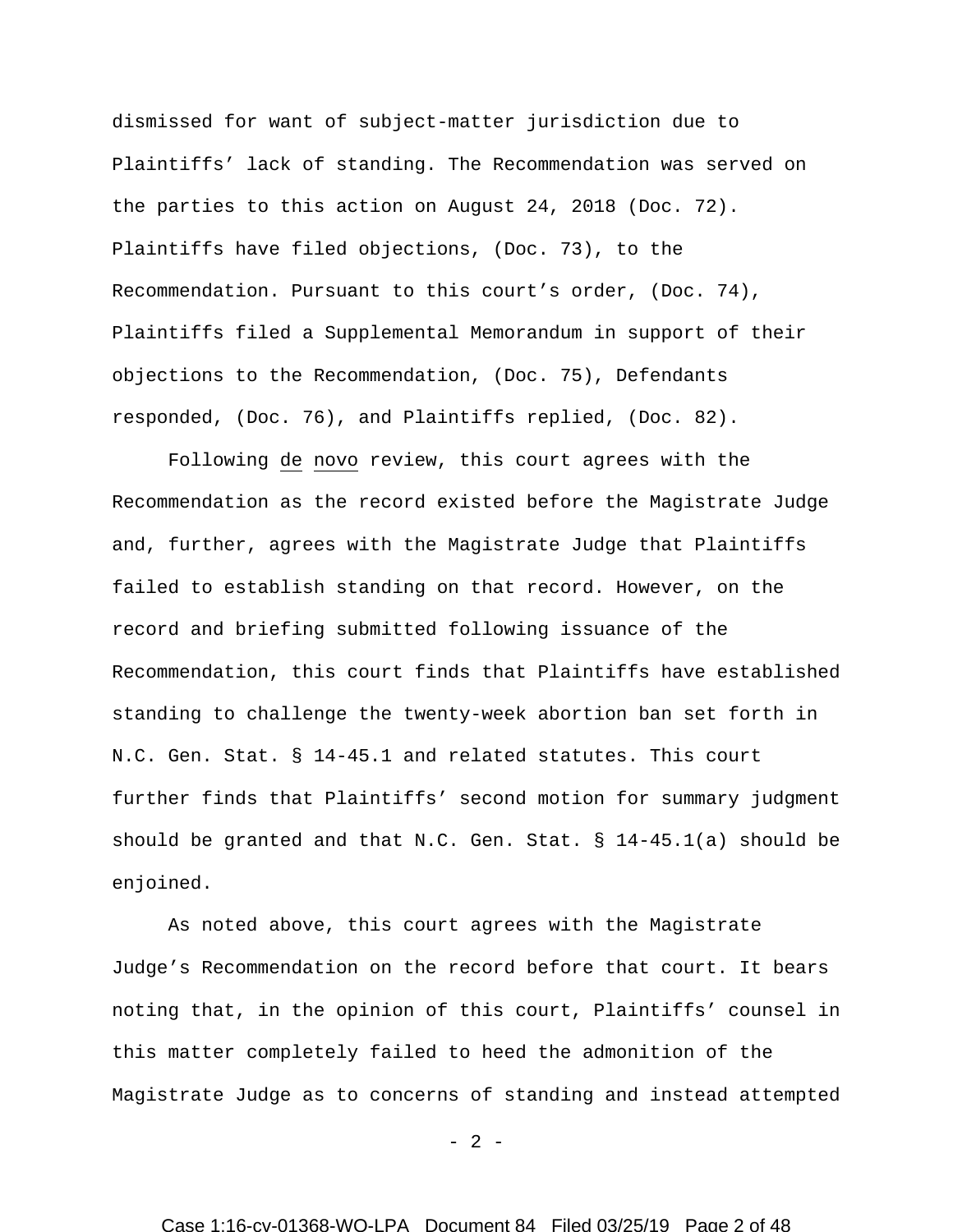to proceed on a theory that Plaintiffs have standing as a matter of law. (See (Doc. 66) at 9 ("Put simply, the standing of abortion providers  $-$  like Plaintiffs  $-$  to challenge criminal statutes – like the ban – 'is not open to question.'").)<sup>[2](#page-2-0)</sup> As this court made clear in its request for supplemental briefing, (see Suppl. Briefing Order (Doc. 74)), this court is not aware of any automatic right of standing to challenge an abortion regulation and "imaginary or speculative" fears of prosecution are insufficient to confer standing. Younger v. Harris, 401 U.S. 37, 42 (1971).

The Magistrate Judge quite clearly expressed a sound concern over the parties' failure to address standing — specifically, whether Plaintiffs could establish a credible threat of prosecution. As a result, that court requested further briefing on the issue. (See Doc. 65 at 3-5.) Rather than respond to the Magistrate Judge's request, Plaintiffs persisted in relying upon an argument that standing "is not open to question," (Doc. 66 at 9), and that "[d]ecades of black letter law establish that physicians, like Plaintiffs, who challenge criminal laws that prevent them from providing abortion care to patients have Article III standing." (Doc. 73 at 6-7.) Plaintiffs' arguments

 $\overline{a}$ 

 $- 3 -$ 

<span id="page-2-0"></span><sup>2</sup> All citations in this Memorandum Opinion and Order to documents filed with the court refer to the page numbers located at the bottom right-hand corner of the documents as they appear on CM/ECF.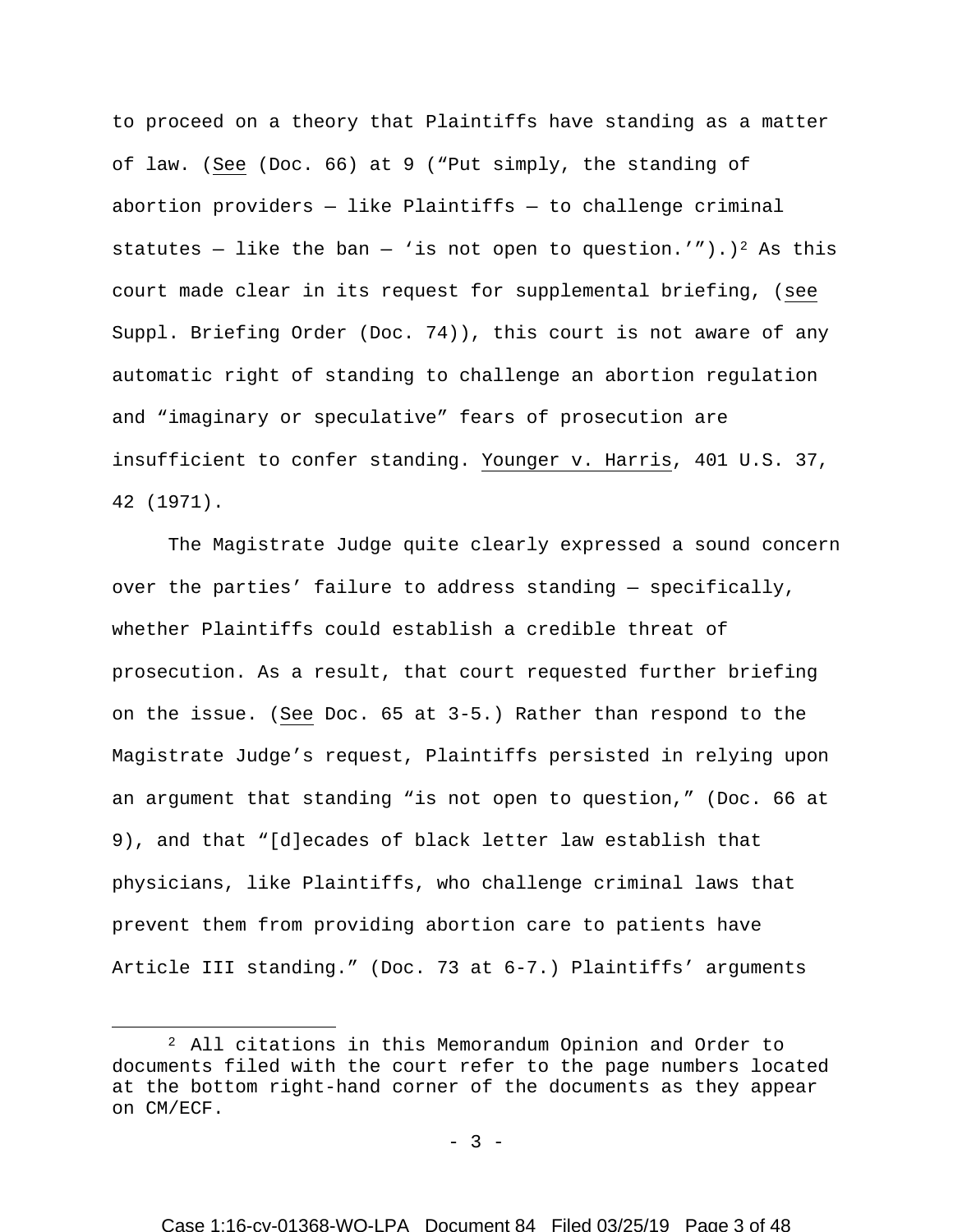were neither responsive nor persuasive to the issues identified by the Magistrate Judge.

It was only after this court requested supplemental briefing on the issues identified by the Magistrate Judge, (Suppl. Briefing Order (Doc. 74)), and offered to allow Plaintiffs to "submit the case based solely upon their current position," (id. at 7-8), that Plaintiffs fully addressed the issues critical to standing.

In light of the foregoing, it appears to this court that there has been unnecessary delay and judicial resources have been wasted to some degree because Plaintiffs' counsel have been unwilling or unable to address the issue of standing as necessary in this case. This court has considered whether the Recommendation should be adopted and the case dismissed in light of the failure of Plaintiffs to establish standing before the Magistrate Judge. "The party invoking federal jurisdiction bears the burden of establishing" the three elements of standing, Lujan v. Defenders of Wildlife, 504 U.S. 555, 561 (1992), and

Plaintiffs failed to do so before the Magistrate Judge. However,

as part of its obligation to determine de novo any issue to which proper objection is made, a district court is required to consider all arguments directed to that issue, regardless of whether they were raised before the magistrate. By definition, de novo review entails consideration of an issue as if it had not been decided previously.

 $- 4 -$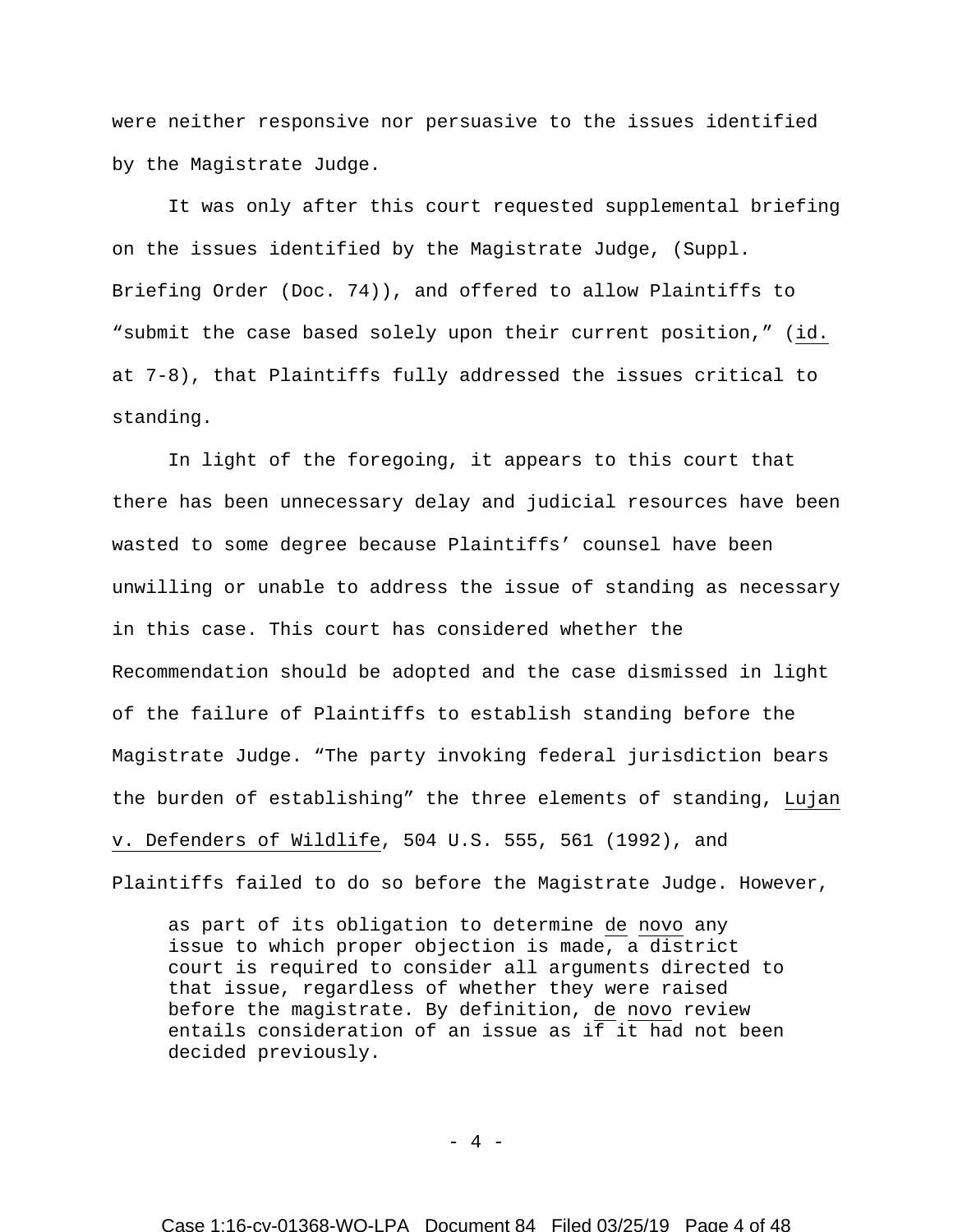United States v. George, 971 F.2d 1113, 1118 (4th Cir. 1992) (footnote omitted). After further consideration, this court will evaluate the supplemental briefing and enter an opinion which ultimately amounts to a complete de novo review and analysis. Notwithstanding the new review and analysis, this court is concerned by the conduct of Plaintiffs' counsel of the briefing in this case. Plaintiffs request an award of "their reasonable costs and attorney's fees pursuant to 42 U.S.C. § 1988." (Complaint ("Compl.") (Doc. 1) ¶ 57). Counsel are hereby advised that, in light of the conduct summarized above, should Plaintiffs petition for attorney's fees, this court will carefully scrutinize any billing during the time between the Magistrate Judge's request for supplemental briefing and this court's request for supplemental briefing. Plaintiffs may face a heavy burden to receive an award for attorney's fees incurred during that time period.

# **I. FACTUAL BACKGROUND**

The relevant facts are recounted in detail in the Recommendation and this court will provide only a brief summary here.

North Carolina has banned abortion by statute for over one hundred years. See 1881 N.C. Sess. Laws 351. N.C. Gen. Stat.

 $-5 -$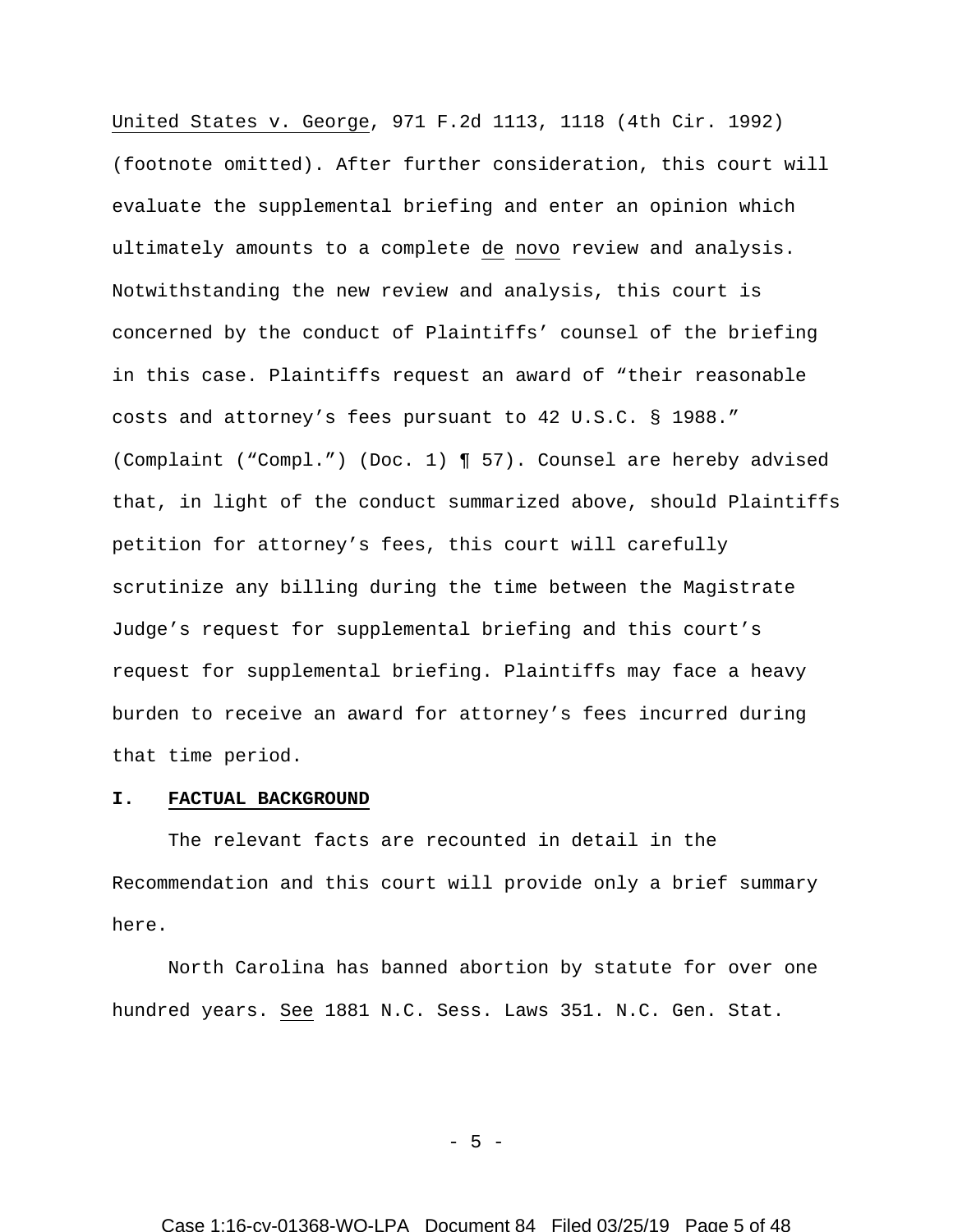§§ 14–44 and 14–45 criminalize abortion generally and remain on the statute books.<sup>[3](#page-5-0)</sup> N.C. Gen. Stat. §  $14-45.1(a)$  was amended in 1973 to provide that, notwithstanding this general ban, "it shall not be unlawful" to perform an abortion before the twenty-week point of a pregnancy. See 1973 N.C. Sess. Laws 711 (H.B. 615). This framework contains certain statutory exceptions, including an exception permitting abortion after twenty weeks in the case of "a medical emergency." See N.C. Gen. Stat. § 14-45.1(b). The parties have not identified any prosecutions for performing an abortion in violation of the criminal statutes during the fortyfive-year history of the current statutory framework.[4](#page-5-1)

The North Carolina legislature amended N.C. Gen. Stat. § 14-45.1, effective in 2016. See 2015 N.C. Sess. Laws 2015-62 (H.B. 465). The pre-amendment version of N.C. Gen. Stat. § 14-45.1 permitted an abortion after the twentieth week of pregnancy when there was "substantial risk that the continuance of the pregnancy would threaten the life or gravely impair the

 $\overline{a}$ 

- 6 -

<span id="page-5-0"></span><sup>3</sup> North Carolina historically prosecuted abortion doctors under these statutes. See, e.g., State v. Hoover, 252 N.C. 133, 136, 113 S.E.2d 281, 284 (1960).

<span id="page-5-1"></span><sup>4</sup> The Magistrate Judge identified a single indictment for violating the twenty-week ban in 1987 and, as explained, this instance does not provide a credible threat of prosecution. (See Recommendation (Doc. 71) at 28 n.13.) The sole prosecution under the statute, which was later dismissed in a superseding indictment, was against a defendant charged with murdering a pregnant woman rather than against a doctor carrying out a medical procedure. (Id.)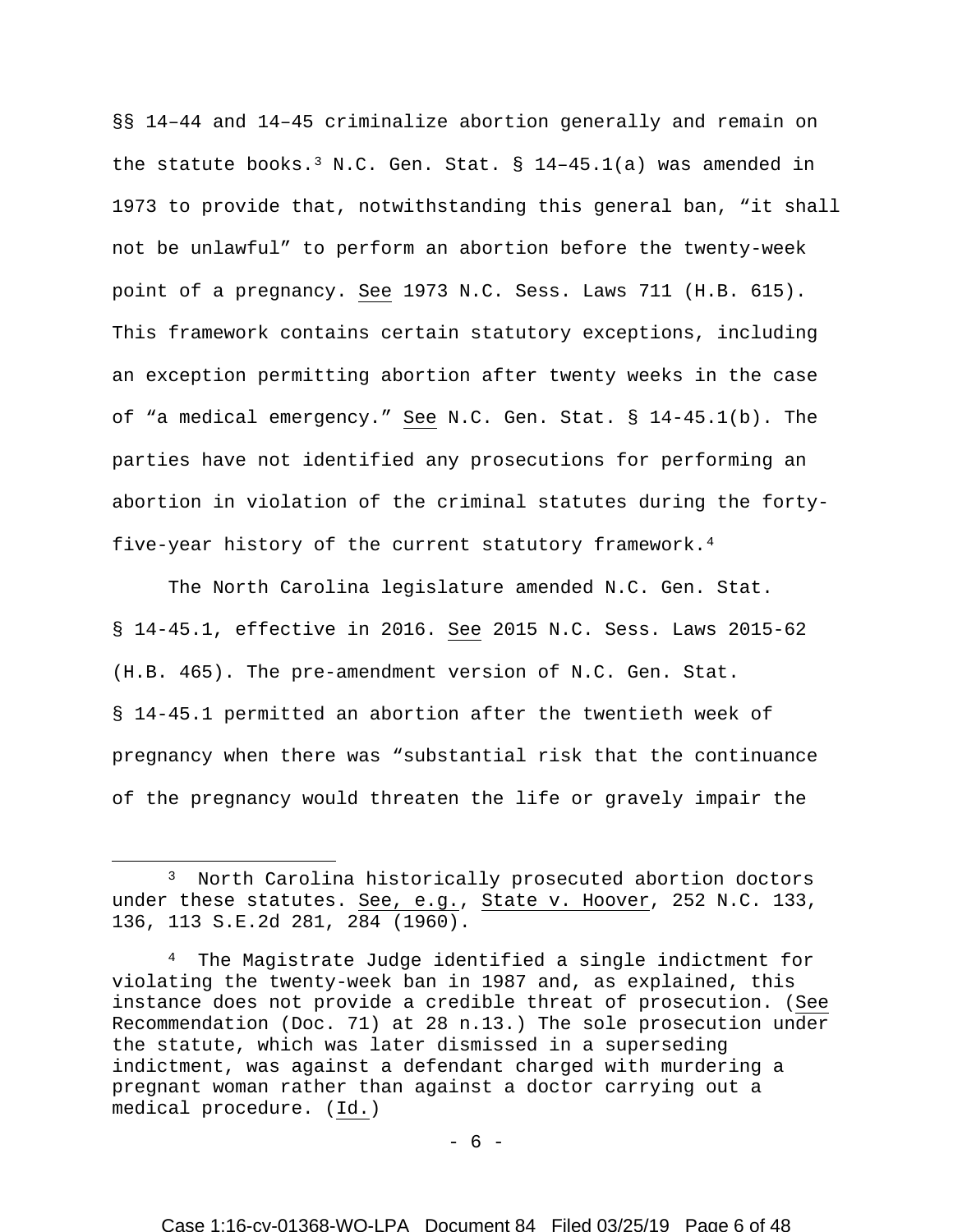health of the woman."[5](#page-6-0) See id. The amended version of the statute permits an abortion after the twentieth week of pregnancy "if there existed a medical emergency as defined by G.S. 90- 21.81(5)." See id.; N.C. Gen. Stat. § 14-45.1(b). N.C. Gen. Stat. § 90-21.81(5) defines a "medical emergency" as:

A condition which, in reasonable medical judgment, so complicates the medical condition of the pregnant woman as to necessitate the immediate abortion of her pregnancy to avert her death or for which a delay will create serious risk of substantial and irreversible physical impairment of a major bodily function, not including any psychological or emotional conditions. For purposes of this definition, no condition shall be deemed a medical emergency if based on a claim or diagnosis that the woman will engage in conduct which would result in her death or in substantial and irreversible physical impairment of a major bodily function.

#### **II. PROCEDURAL HISTORY**

 $\overline{a}$ 

Plaintiffs filed their complaint in this case on November 30, 2016, (Compl. (Doc. 1)), and initially moved for summary judgment on December 14, 2016, (Doc. 13). The Magistrate Judge then granted Defendants' Rule 56(d) motion for limited discovery to respond to Plaintiffs' allegations, (Doc. 31), and this court affirmed that ruling, (Doc. 36). Plaintiffs again moved for summary judgment, (Doc. 44), and Defendants opposed

- 7 -

<span id="page-6-0"></span><sup>5</sup> This language was enacted in 1967 as an exception to the then-existing total abortion ban and thus pre-dates the twentyweek ban. See 1967 N.C. Sess. Laws 367 (S.B. 104).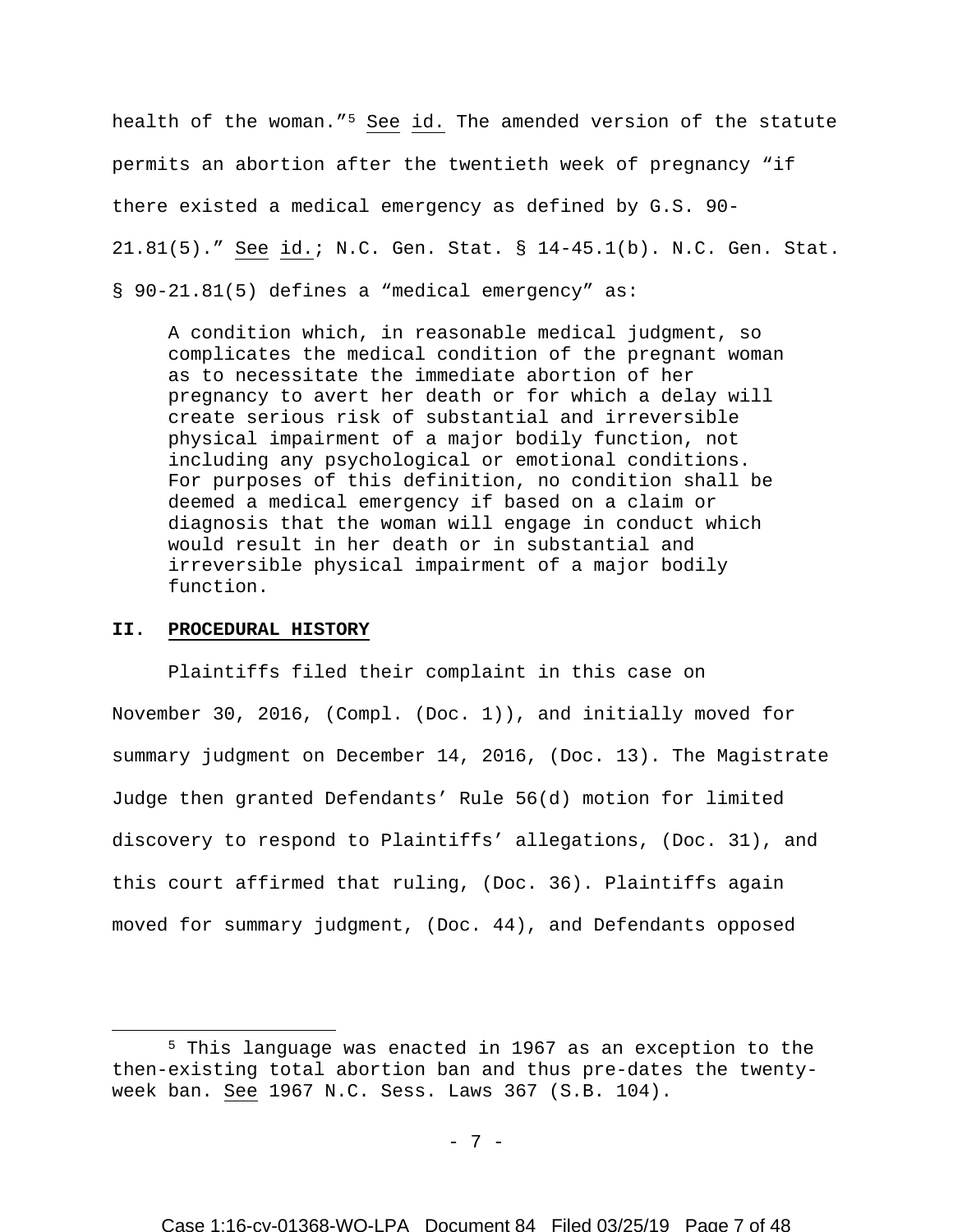that motion. (Defs.' Resp. to Pls.' Second Mot. for Summ. J. ("Defs.' Resp. Br.") (Doc. 52).)

During discovery, Plaintiffs each responded to interrogatories and document requests from Defendants. (See Docs. 53-1 through 53-4.) Plaintiffs deposed Defendants' expert witnesses, Martin J. McCaffrey, M.D., (Deposition of Martin J. McCaffrey ("McCaffrey Dep.") (Doc. 53-5)), and John M. Thorp, Jr., M.D., (Deposition of John M. Thorp, Jr. ("Thorp Dep.") (Doc. 59-1).) In addition, certain amici curiae filed a brief opposing Plaintiffs' second motion for summary judgment.<sup>[6](#page-7-0)</sup> (Doc. 50-1.)

### **III. STANDARD OF REVIEW ON MAGISTRATE JUDGE'S RECOMMENDATION**

This court is required to make "a de novo determination of those portions of the [Magistrate Judge's] report or specified proposed findings or recommendations to which objection is made." 28 U.S.C. § 636(b)(1). This court "may accept, reject, or modify, in whole or in part, the findings or recommendations made by the [M]agistrate [J]udge. . . . or recommit the matter to the [M]agistrate [J]udge with instructions." Id.

This court may, but is not required to, apply a clearly erroneous standard to any part of the Magistrate Judge's

 $\overline{a}$ 

- 8 -

<span id="page-7-0"></span><sup>6</sup> Specifically, the states of West Virginia, Alabama, Arkansas, Indiana, Louisiana, Michigan, Nebraska, Ohio, Oklahoma, South Carolina, South Dakota, and Texas assert that North Carolina's twenty-week abortion ban does not violate the United States Constitution under controlling Supreme Court precedent. (Doc. 50–1.)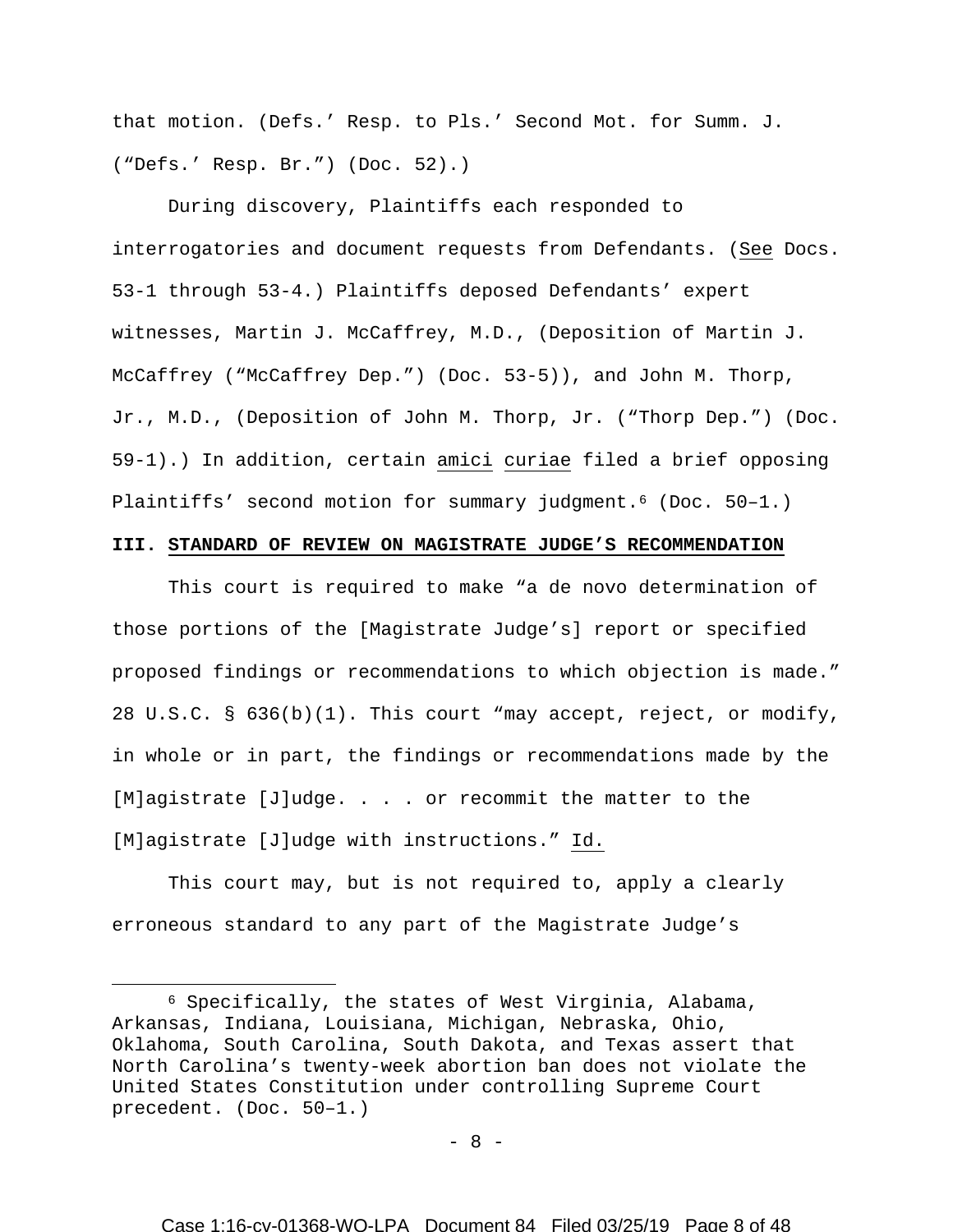recommendation not specifically objected to by the parties. Diamond v. Colonial Life Accident Ins. Co., 416 F.3d 310, 315 (4th Cir. 2005); see also Fed. R. Civ. P. 72(b) advisory committee's note to 1983 addition ("When no timely objection is filed, the court need only satisfy itself that there is no clear error on the face of the record in order to accept the recommendation.") (emphasis added). "A finding is clearly erroneous when although there is evidence to support it, the reviewing court on the entire evidence is left with the definite and firm conviction that a mistake has been committed." United States v. U.S. Gypsum Co., 333 U.S. 364, 395 (1948) (internal quotations omitted).

#### **IV. STANDING**

#### **A. Legal Framework**

The doctrine of standing "ensure[s] that federal courts do not exceed their authority as it has been traditionally understood." Spokeo, Inc. v. Robins, 578 U.S. \_\_\_, 136 S. Ct. 1540, 1547 (2016). Because standing is a jurisdictional requirement, it can be raised at any time by any party or by the court. See Plyler v. Moore, 129 F.3d 728, 731 n.6 (4th Cir. 1997). A plaintiff has Article III standing when he or she has "(1) suffered an injury in fact, (2) that is fairly traceable to the challenged conduct of the defendant, and (3) that is likely to be redressed by a favorable judicial decision." Spokeo, 136 S.

 $-9 -$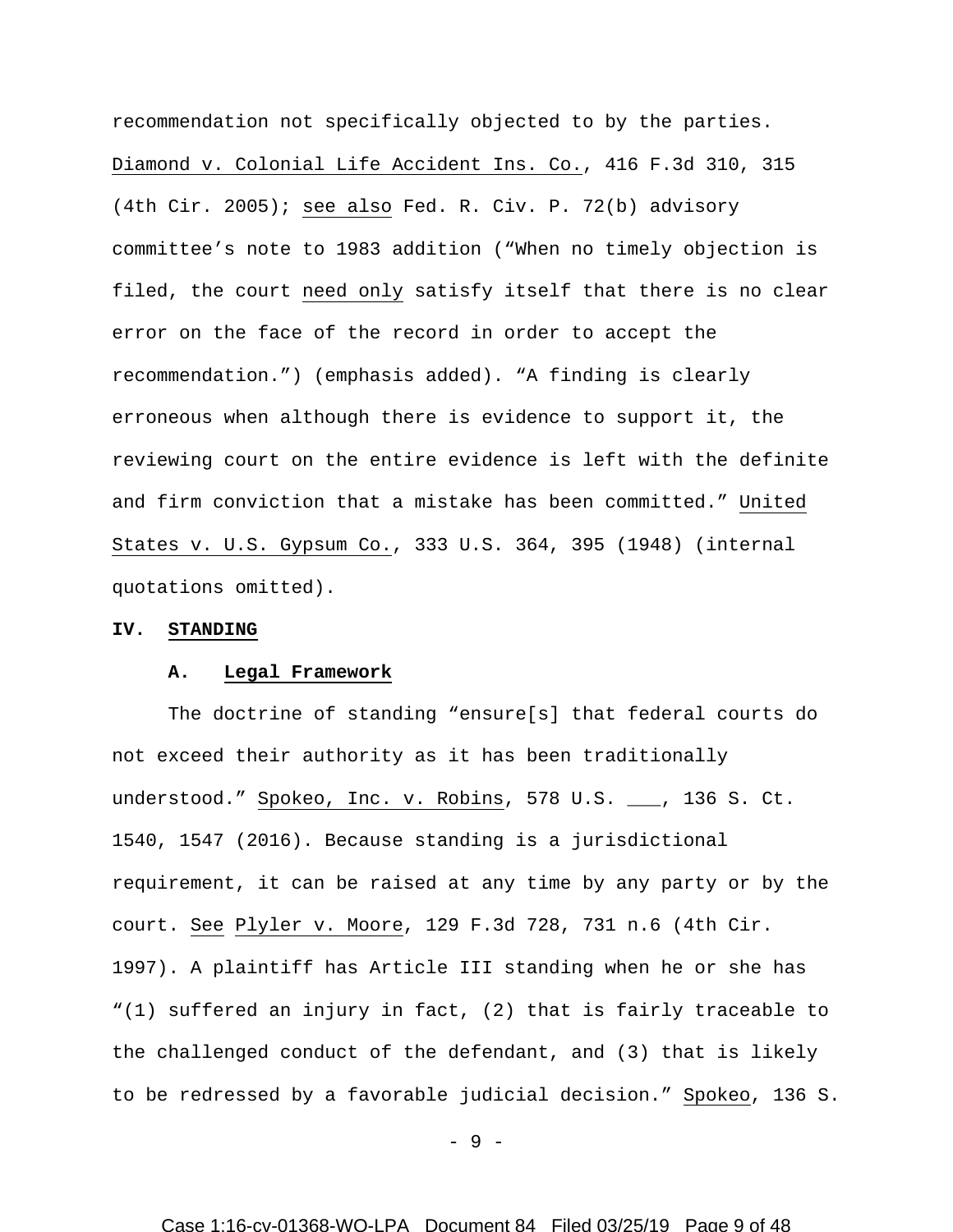Ct. at 1547 (internal citations omitted). Standing is an element within the "case-or-controversy" analysis, which limits the scope of federal jurisdiction to only those cases where a genuine dispute exists between the parties. See generally Beck v. McDonald, 848 F.3d 262, 269 (4th Cir.), cert. denied, \_\_\_ U.S. \_\_\_\_, 137 S. Ct. 2307 (2017).

Both parties agree that the relevant question in this case is whether a plaintiff has suffered an injury in fact based solely on the threat of a possible future prosecution under N.C. Gen. Stat. § 14–45.1 and related statutes. (See Pls.' Suppl. Mem. in Supp. of Obj. ("Pls.' Suppl. Mem.") (Doc. 75) at 6–7; Defs.' Resp. to Suppl. Briefing Order ("Defs.' Resp.") (Doc. 76) at 2– 3.) The injury-in-fact analysis is governed by the test set forth in Babbitt v. United Farm Workers Nat'l Union, 442 U.S. 289 (1989). Namely, Plaintiffs must "allege[] an intention to engage in a course of conduct arguably affected with a constitutional interest, but proscribed by a statute, and [that] there exists a credible threat of prosecution thereunder." Id. at 298.

Defendants do not appear to dispute that Plaintiffs have alleged the intent to engage in conduct "affected with a

 $- 10 -$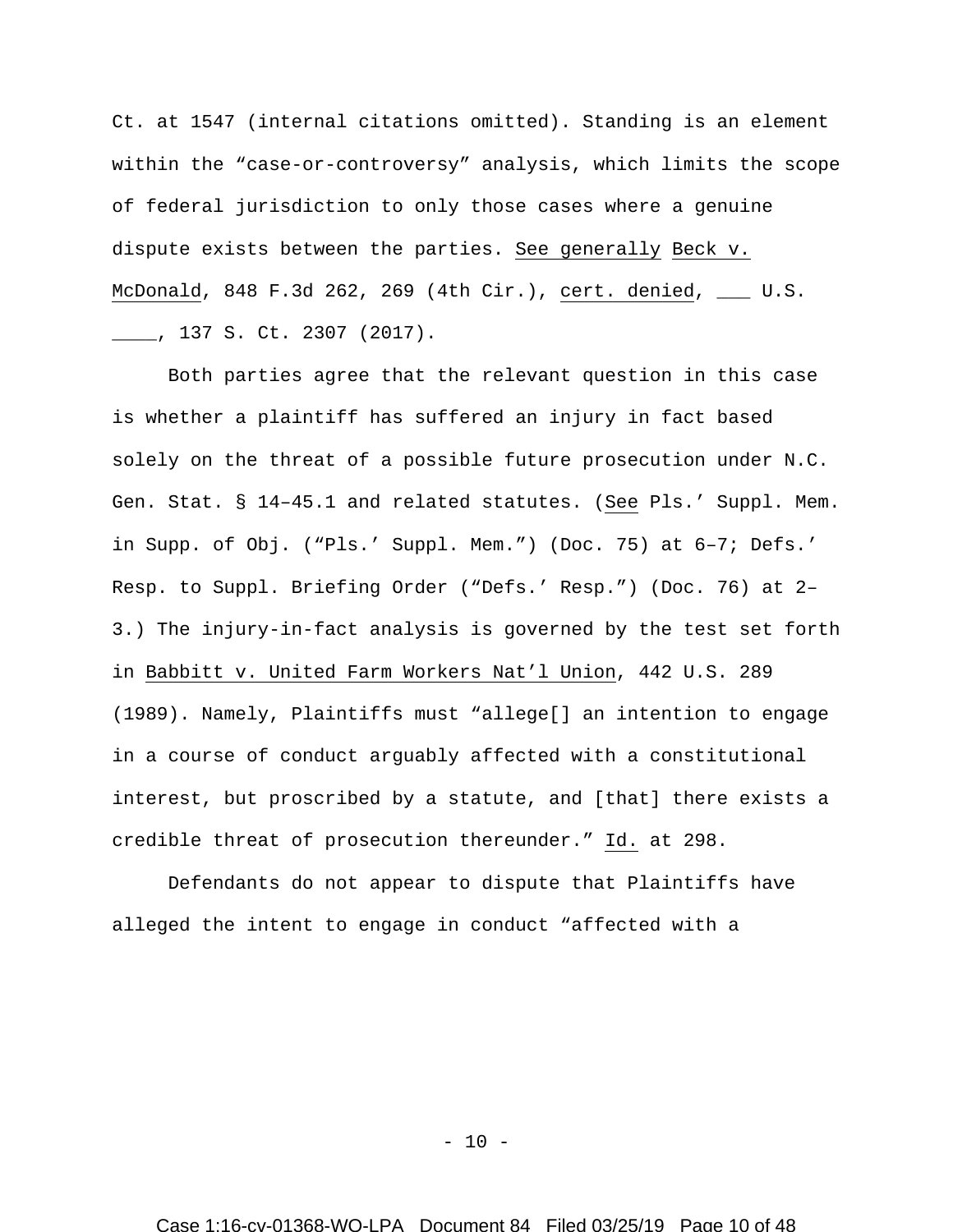constitutional interest.["7](#page-10-0) It is also undisputed that providing an abortion after the twenty-week point of a pregnancy is currently unlawful in North Carolina. Therefore, the standing result in this case turns solely on whether there is a "credible threat of prosecution" under N.C. Gen. Stat. § 14-45.1 and related statutes. This is a fact-specific inquiry that asks whether a reasonable person would fear prosecution under the statute given the historical circumstances and official statements about possible future enforcement. See Babbitt, 442 U.S. at 302 ("Appellees are thus not without some reason in fearing prosecution for violation of the ban on specified forms of consumer publicity."); Laird v. Tatum, 408 U.S. 1, 14 (1972) (stating that a plaintiff must show "specific present objective harm or a threat of specific future harm" to have standing, and noting that a subjective fear will not suffice); Thomas v. Anchorage Equal Rights Comm'n, 220 F.3d 1134, 1139 (9th Cir. 2000) ("In evaluating the genuineness of a claimed threat of prosecution, we look to whether the plaintiffs have articulated a concrete plan to violate the law in question, whether the

 $\overline{a}$ 

 $- 11 -$ 

<span id="page-10-0"></span><sup>&</sup>lt;sup>7</sup> Nor can they reasonably dispute such intent. It is wellestablished that the Fourteenth Amendment encompasses a right to abortion, defined and limited by Supreme Court precedent. See Planned Parenthood of Southeastern Pa. v. Casey, 505 U.S. 833, 846 (1992) ("Constitutional protection of the woman's decision to terminate her pregnancy derives from the Due Process Clause of the Fourteenth Amendment.").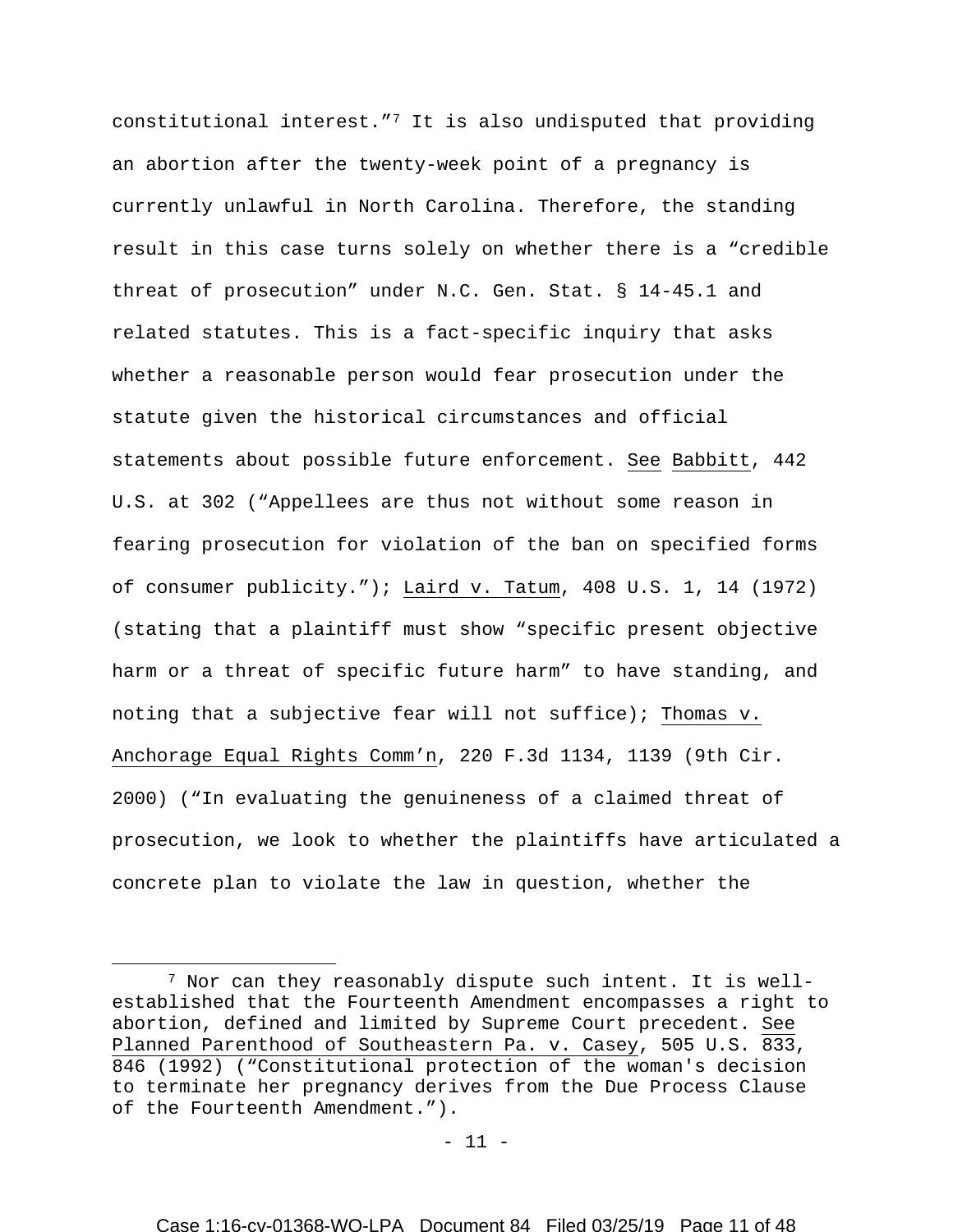prosecuting authorities have communicated a specific warning or threat to initiate proceedings, and the history of past prosecution or enforcement under the challenged statute.").

# **1. Historical Record of Prosecutions**

The threat of prosecution under a statute must be objectively reasonable under the circumstances for plaintiffs to have standing. See Doe v. Duling, 782 F.2d 1202, 1206 (4th Cir. 1986). When no offenders have been prosecuted under the law for a lengthy period, this factor suggests that only a theoretical threat exists, that any fear is subjective and unreasonable, and that plaintiffs likely do not have standing to challenge the law. See Poe v. Ullman, 367 U.S. 497, 499–502 (1961) (holding that the plaintiffs lacked standing to challenge a Connecticut contraception ban where there were no prosecutions during the statute's eighty-two-year history and the statute was openly violated, despite the state's purported intention to prosecute violations); see also Duling, 782 F.2d at 1204, 1206–07 (finding that the threat of prosecution under a Virginia fornication ban was "only the most theoretical" where "the last recorded conviction for private, consensual cohabitation occurred" one hundred years prior, violations were common, and members of law enforcement expressed doubt that the statute in fact restricted private, consensual behavior).

 $- 12 -$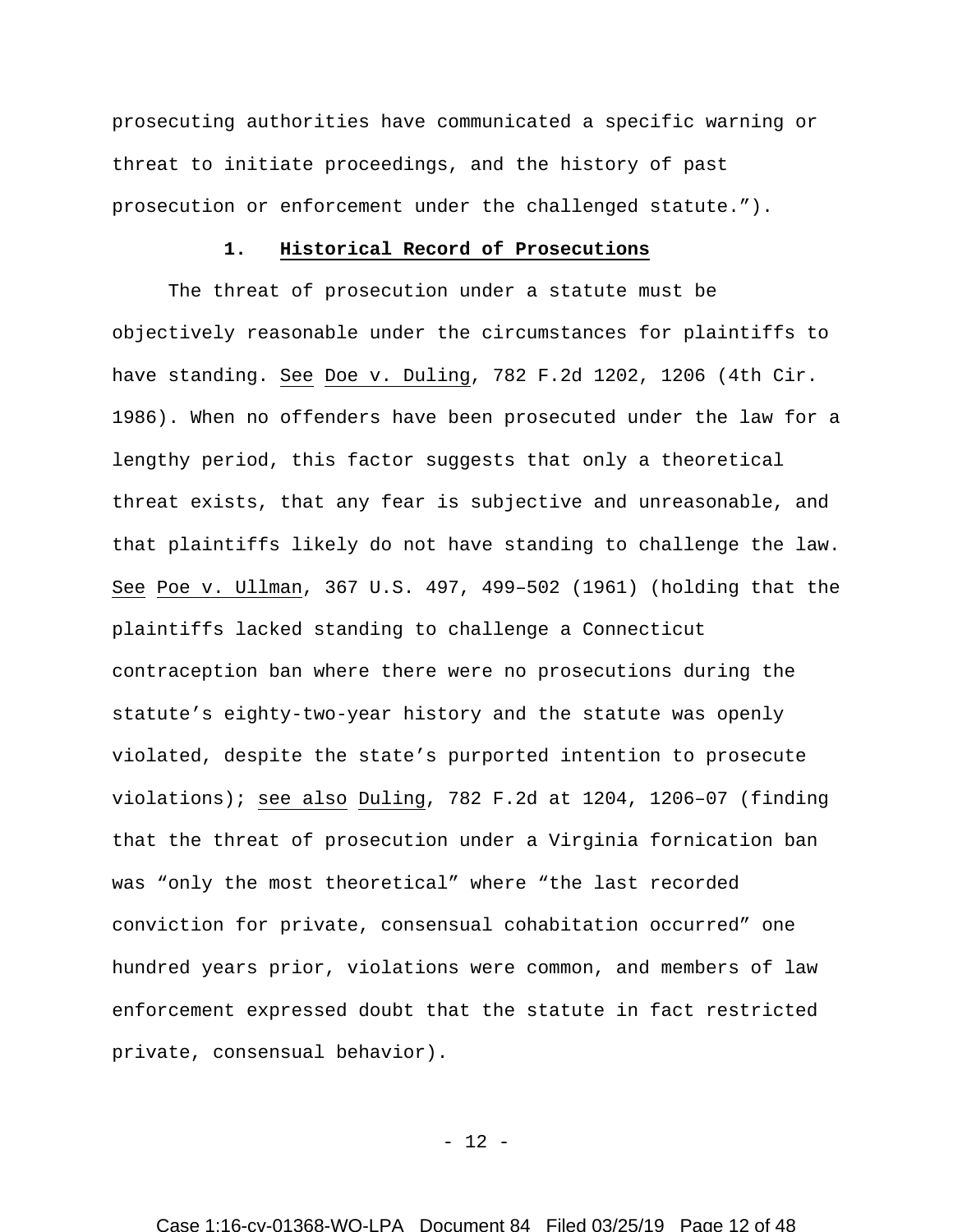Specifically, the mere existence of a criminal statute without more (historical prosecution, official threats of prosecution, recent legislative amendment, or prosecution under related statutes) is ordinarily not enough to establish a credible threat of prosecution. See Winsness v. Yocom, 433 F.3d 727, 732 (10th Cir. 2006) ("The mere presence on the statute books of an unconstitutional statute, in the absence of enforcement or credible threat of enforcement, does not entitle anyone to sue."); but see Epperson v. Arkansas, 393 U.S. 97, 109– 10 (1968) (Black, J., concurring) (noting doubts about plaintiff's standing to challenge an Arkansas anti-evolution law that was not enforced for almost forty years, where the majority assumed standing and moved straight to the substantive constitutional analysis); Duling, 782 F.2d at 1206 (identifying Epperson as belonging to a class of cases where "the chilling effect of a statute is so powerful and the rights it inhibits so important that the mere existence of the statute may warrant judicial intervention").

On the other end of the spectrum, a law that the state consistently enforces is clearly subject to challenge. See, e.g., Mausolf v. Babbitt, 85 F.3d 1295, 1302 (8th Cir. 1996) (finding that the members of a snowmobiling club had standing to challenge regulations restricting trail use that were being actively enforced and prevented the members from viewing wildlife).

 $- 13 -$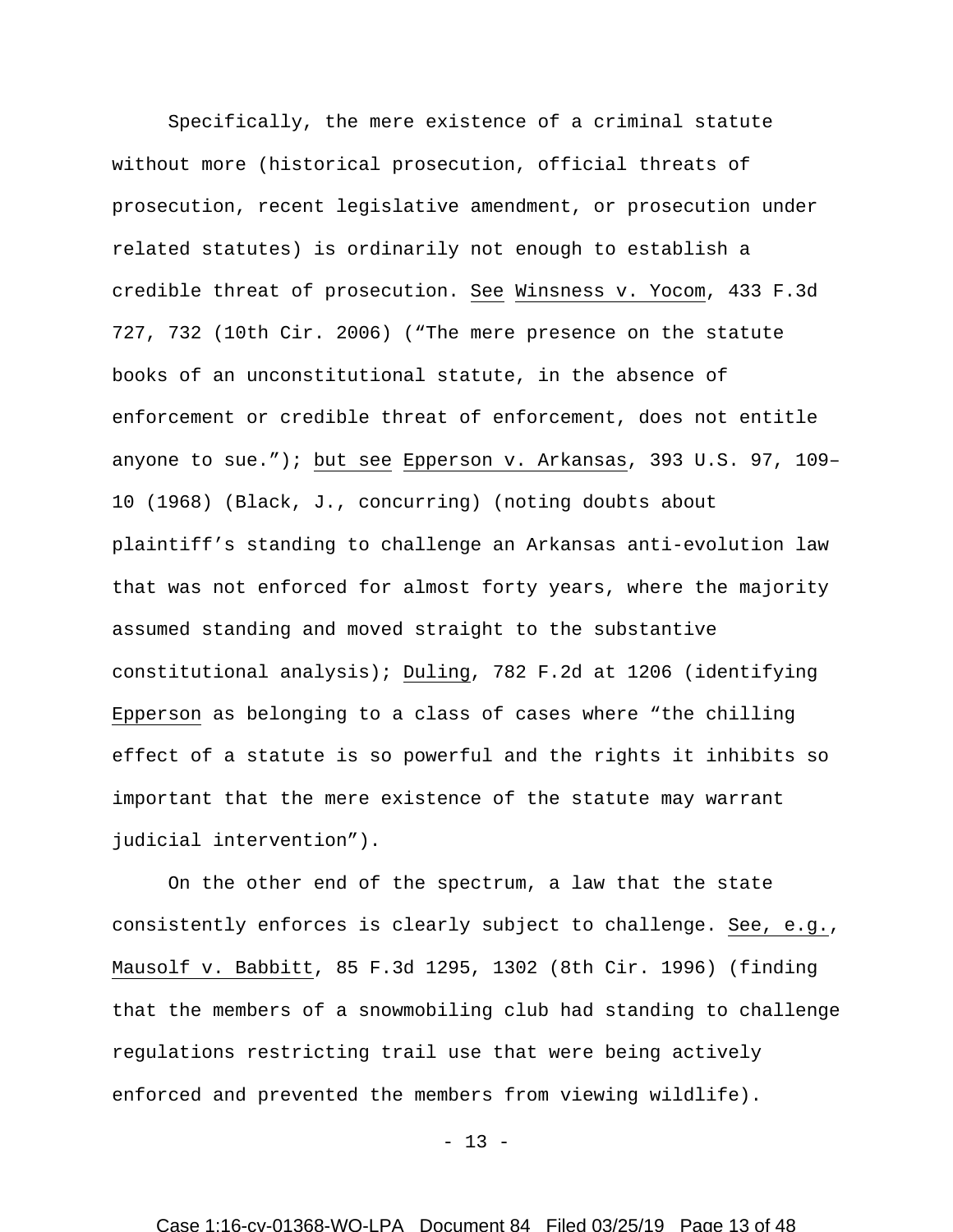Relatedly, the case law suggests that a recently-enacted law is likely to create a credible threat of prosecution even if the state has yet to prosecute individuals for violating the statute. See, e.g., Doe v. Bolton, 410 U.S. 179, 188 (1973) (holding that plaintiffs had standing to challenge a Georgia abortion statute that was "recent and not moribund" and was the successor to a statute under which doctors were prosecuted); see also Mobil Oil Corp. v. Attorney Gen. of Va., 940 F.2d 73, 76 (4th Cir. 1991) (finding that plaintiffs had standing to challenge a recentlyenacted statute when the state attorney general was silent regarding prospective enforcement; holding that "[w]e see no reason to assume that the Virginia legislature enacted this statute without intending it to be enforced").

For example, in American Booksellers Association v. Virginia, 802 F.2d 691 (4th Cir. 1986), vacated on other grounds, 488 U.S. 905 (1988) ("Booksellers I"), plaintiffs challenged an obscene material sales ban that had been recently amended to prohibit the display of such materials where children might be able to view them. Id. at 693. The Fourth Circuit held that the plaintiffs had standing and noted that "[i]t would be unreasonable to assume that the General Assembly adopted the 1985 amendment without intending that it be enforced." Id. at 694 n.4. In its initial review of the case, the Supreme Court agreed that the plaintiffs had standing and noted that "[t]he State has not

 $- 14 -$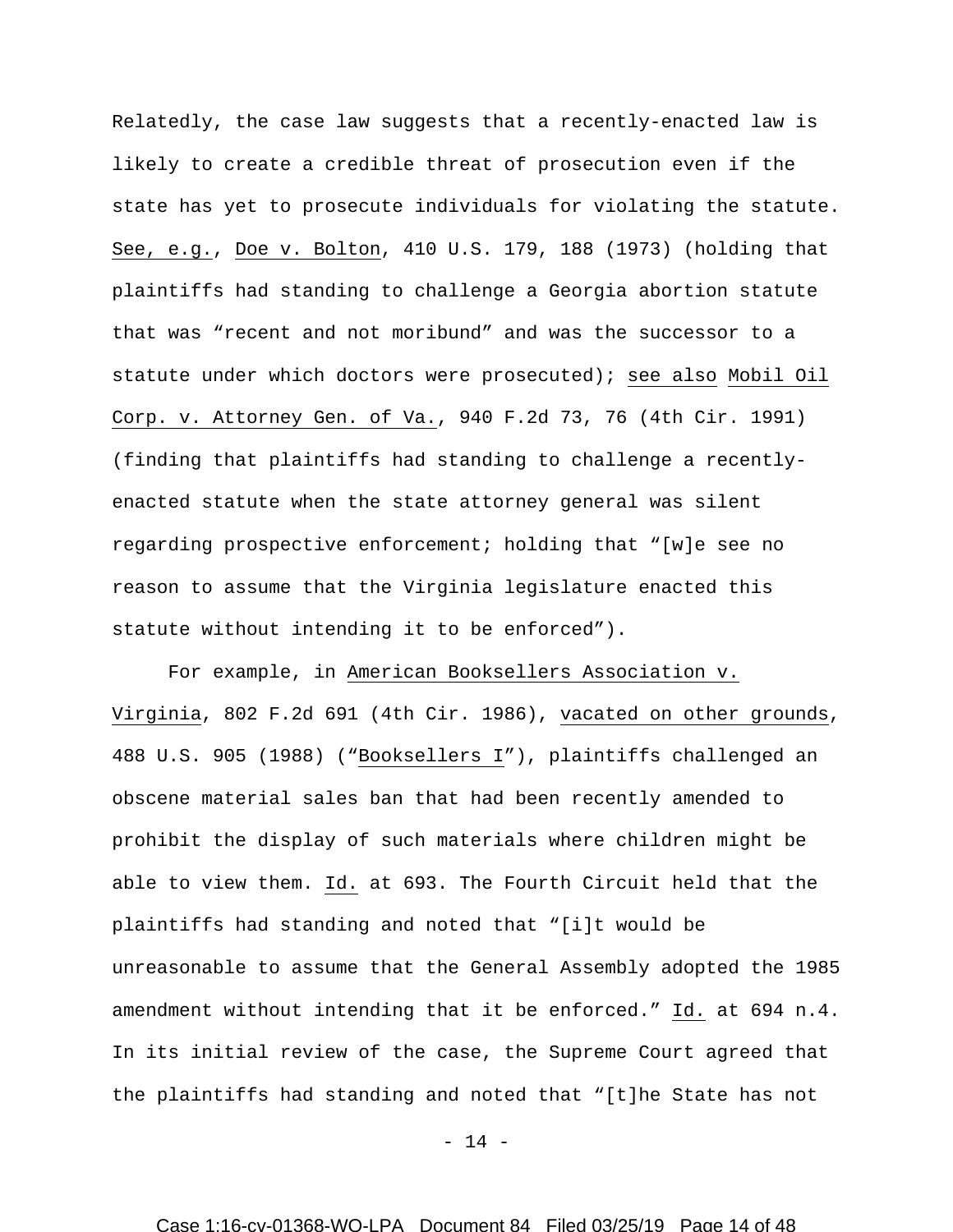suggested that the newly enacted law will not be enforced, and we see no reason to assume otherwise." Virginia v. Am. Booksellers Ass'n, 484 U.S. 383, 393 (1988) ("Booksellers II").

# **2. Open and Notorious Violations**

Where a long period of time has passed with no prosecutions under a criminal statute, the question of whether the statute is openly violated without consequence becomes relevant to the standing analysis. See Ullman, 367 U.S. at 502 (noting the fact that "contraceptives are commonly and notoriously sold in Connecticut drug stores" as a feature suggesting no credible threat of prosecution) (footnote omitted). A lack of prosecutions may simply indicate scrupulous compliance with the law. However, when individuals publicly engage in behavior that violates the law and suffer no legal consequence, this suggests that the state has acquiesced to such conduct and that no constitutional injury inures to those seeking to challenge the statute. See, e.g., Duling, 782 F.2d at 1204 (noting that "fornication and cohabitation are common forms of conduct in society generally and in the City of Richmond in particular") (internal quotation marks omitted); Winsness, 433 F.3d at 732 ("Mr. Larsen openly engaged in conduct he believes was in violation of the Utah flag-abuse statute, and suffered no consequences.").

 $- 15 -$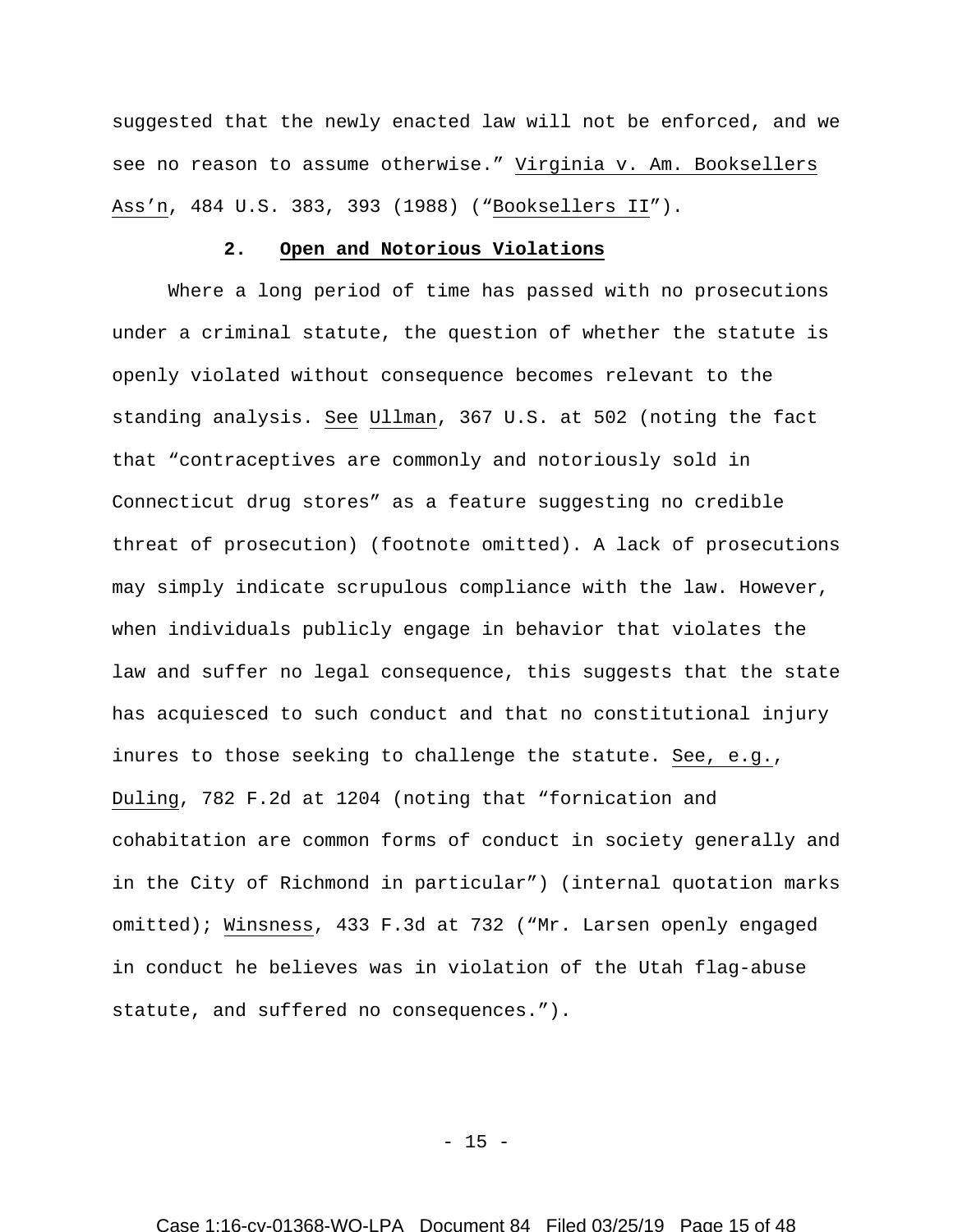### **3. Government Statements regarding Prosecution**

There is almost certainly a credible threat when the government actively threatens to prosecute individuals under a specific statute. See, e.g., Steffel v. Thompson, 415 U.S. 452, 459 (1974) (finding that a plaintiff who had been warned to stop distributing leaflets and threatened with arrest if he did not cease had standing to challenge a criminal trespass law on First Amendment grounds). Because no one is ever required to engage in prohibited conduct and risk criminal sanction when the threat of prosecution is real, threats alone can confer standing. See, e.g., Babbitt, 442 U.S. at 298; see also Booksellers I, 802 F.2d at 694 ("[A] plaintiff does not have to expose himself to prosecution when a statute imposes a criminal penalty.").

Public statements disavowing an intent to prosecute offenders under the relevant statute weigh against standing by making the threat of prosecution less credible. See, e.g., Babbitt, 442 U.S. at 302 (looking to whether the "[s]tate has . . . disavowed any intention of invoking the criminal penalty provision" as a factor to determine whether plaintiffs had standing); Holder v. Humanitarian Law Project, 561 U.S. 1, 15–16 (2010) (finding that the plaintiffs had standing to bring a preenforcement constitutional challenge to a terrorism materialsupport statute, in part because the government had initiated prosecutions thereunder and failed to disavow the statute); see

 $- 16 -$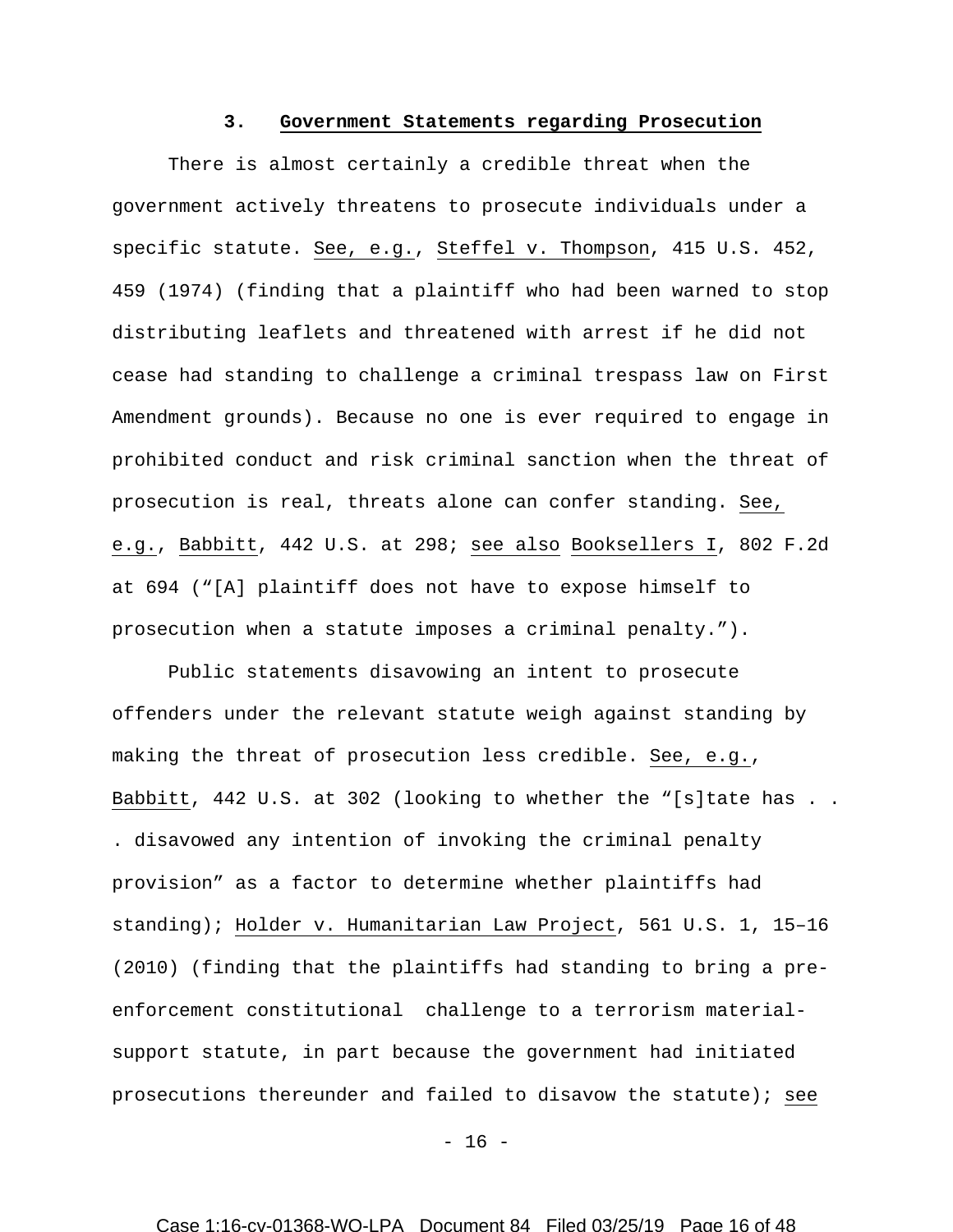also Booksellers II, 484 U.S. at 383; Bronson v. Swenson, 500 F.3d 1099, 1108 (10th Cir. 2007) (stating that "affirmative assurances of non-prosecution from a governmental actor responsible for enforcing the challenged statute [may] prevent[] a threat of prosecution from maturing into a credible one, even when the plaintiff previously has been arrested under the statute") (internal quotation marks omitted).

There is no requirement that the state's disavowal of prosecution carry the force of law or come in any specific form. Under the objective standard that governs the "credible threat" analysis, the disavowal must simply assure a reasonable person that there is no risk to them of engaging in protected conduct proscribed by the statute. When an official disavowal is issued, courts proceed to evaluate whether the facts and circumstances surrounding the disavowal make it sufficient to eliminate any reasonable fear of prosecution and negate standing. Compare Va. Soc. for Human Life, Inc. v. Fed. Elec. Comm'n, 263 F.3d 379, 388 (4th Cir. 2001) (finding that an unofficial policy statement did not negate the credible threat of prosecution because it did not have the force of law and was subject to change if members of the commission turned over), with Mink v. Suthers, 482 F.3d 1244, 1254–55 (10th Cir. 2007) (holding that a district attorney's "no file" letter disavowing the intent to prosecute plaintiff specifically removed the credible threat of prosecution, even

- 17 -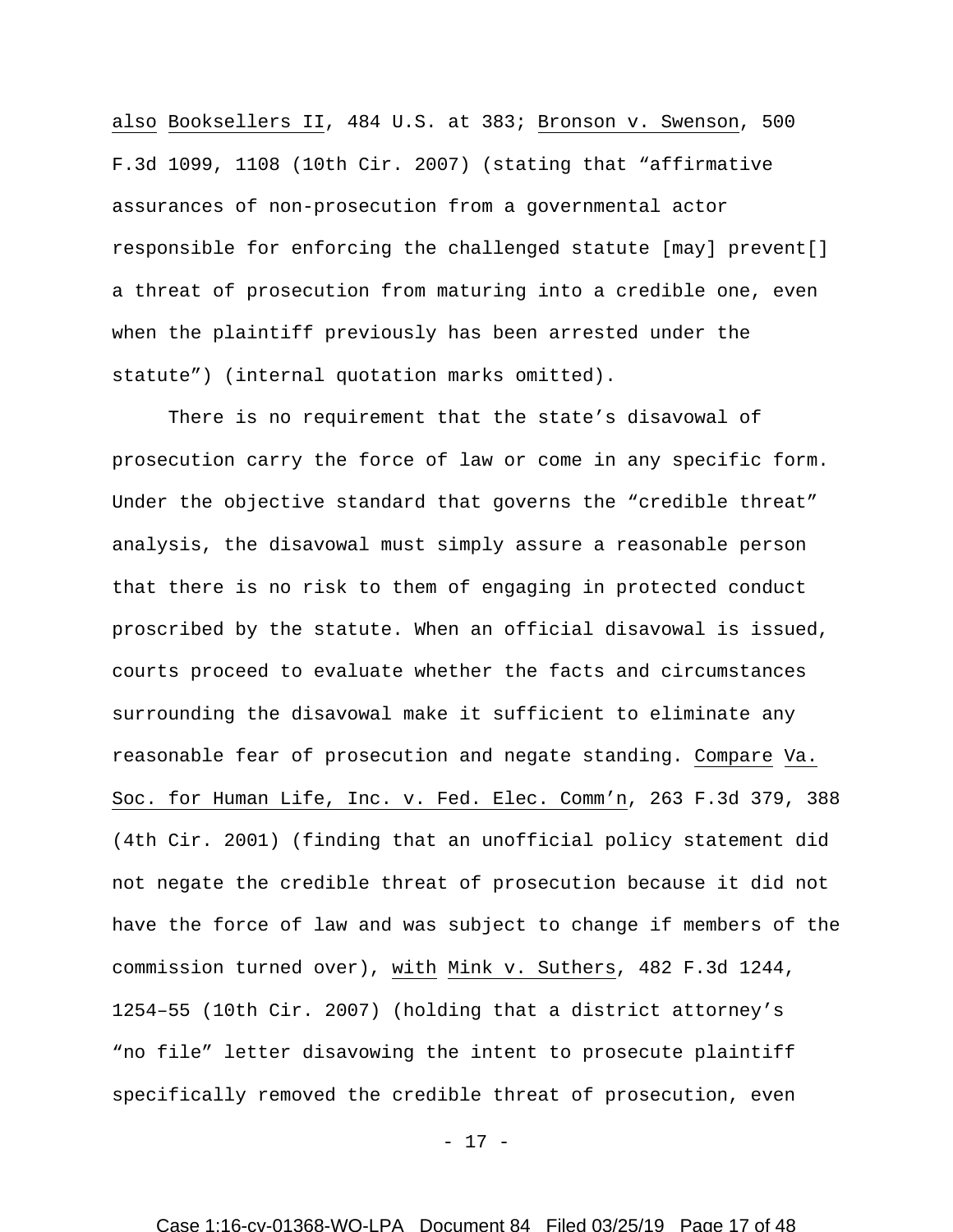though it was not binding on successors and did not completely eliminate any possibility of future prosecution).

# **B. Analysis**

### **1. Historical Record of Prosecutions**

Most precedential cases deal with either (1) statutes that have not been enforced for many decades, see Ullman and Duling, or (2) recently-enacted laws for which standing is generally assumed, see Bolton. N.C. Gen. Stat. § 14-45.1(a) presents a relatively unique factual scenario: the portion of the statute that Plaintiffs challenge as unconstitutional under Casey, the twenty-week abortion ban, remains unchanged from the version originally enacted in 1973. That law is the successor statute to a North Carolina law under which abortion doctors were prosecuted. The state legislature recently amended other portions of the same statutory framework — specifically, the language of the medical emergency exception — but did not amend the twentyweek ban itself.

This case falls somewhere in the middle of the spectrum described above. The 2016 amendment does not erase the historical lack of prosecutions and completely reset the clock, nor does it make this case equivalent to one in which the state legislature had only recently passed an abortion ban. See, e.g., Isaacson v. Horne, 716 F.3d 1213, 1217–18, 1221 (9th Cir. 2013) (finding that plaintiffs, who brought suit in July 2012, had standing to

 $- 18 -$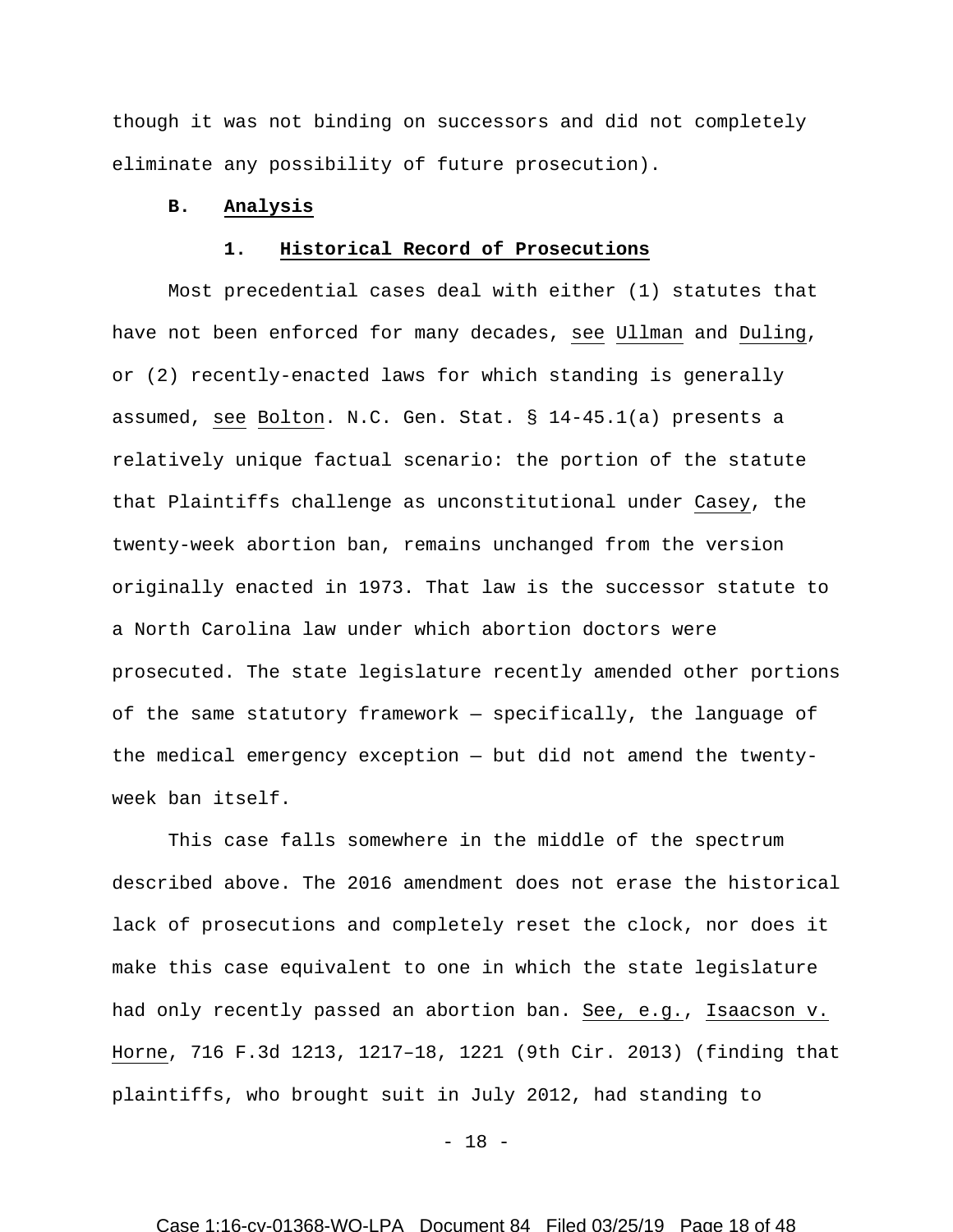challenge Arizona's twenty-week abortion ban passed in April 2012). However, the amendment is at least a factor in evaluating the objective reasonableness of Plaintiffs' professed fear of the twenty-week ban and belief that the ban could be enforced at any time. See Booksellers I, 802 F.2d at 693. This is true because the ban and the medical emergency and other exceptions thereto form part of a unitary scheme regulating abortion in North Carolina. See, e.g., McCorvey v. Hill, 385 F.3d 846, 849 (5th Cir. 2004) (explaining that Texas abortion laws constituted a unified scheme and that old criminal statutes from the pre-Roe era were repealed by implication as inconsistent with the current regulatory framework).

Defendants state in their supplemental brief that they "do not believe that, in common English language usage, the two maternal health exceptions are meaningfully different or that one is more or less strict and/or narrow than the other." (Defs.' Resp. (Doc. 76) at 10.) It is well-established that changes to statutory language are presumed to have substantive meaning. See Stone v. INS, 514 U.S. 386, 397 (1995) ("When Congress acts to amend a statute, we presume it intends its amendment to have real and substantial effect."); cf. Walters v. Nat'l Ass'n of Radiation Survivors, 473 U.S. 305, 317–18 (1985) (finding that a minor change in a law between the time it was passed and the time it was codified did not necessarily have substantive meaning).

 $- 19 -$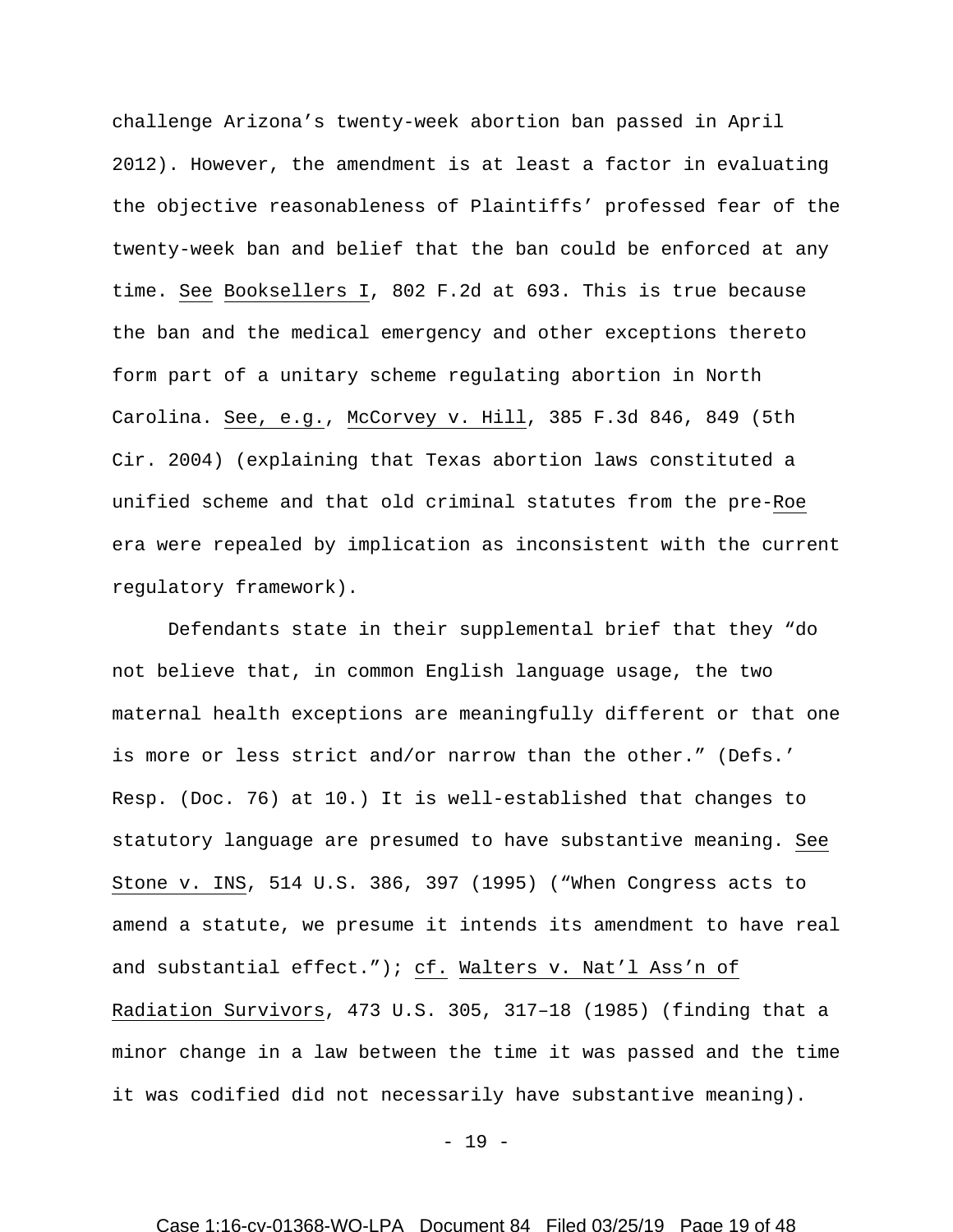Contrary to this doctrine, Defendants argue that the 2016 amendment in fact made no substantive change to the twenty-week ban's medical exception.

The 2016 amendment of N.C. Gen. Stat. § 14-45.1 was extensive. See 2015 N.C. Sess. Laws 2015-62 (H.B. 465). The amendment imposed substantial reporting obligations on abortion providers for any abortion performed after sixteen weeks, expanded the universe of medical facilities from which information is collected, restricted the type of doctor who may perform an abortion in the state, and lengthened the informed consent waiting period from twenty-four to seventy-two hours. See id.

The amendment also completely revamped the medical exception to the twenty-week ban. The pre-2016 exception permitted abortions when there was "substantial risk that continuance of the pregnancy would threaten the life or gravely impair the health of the woman." Id. The current statute permits abortions only due to "a condition which . . . necessitate[s] the immediate abortion of [the] pregnancy to avert [the mother's] death or for which a delay will create serious risk of substantial and irreversible physical impairment of a major bodily function, not including any psychological or emotional conditions." N.C. Gen. Stat. § 90-21.81(5) (emphasis added).

 $- 20 -$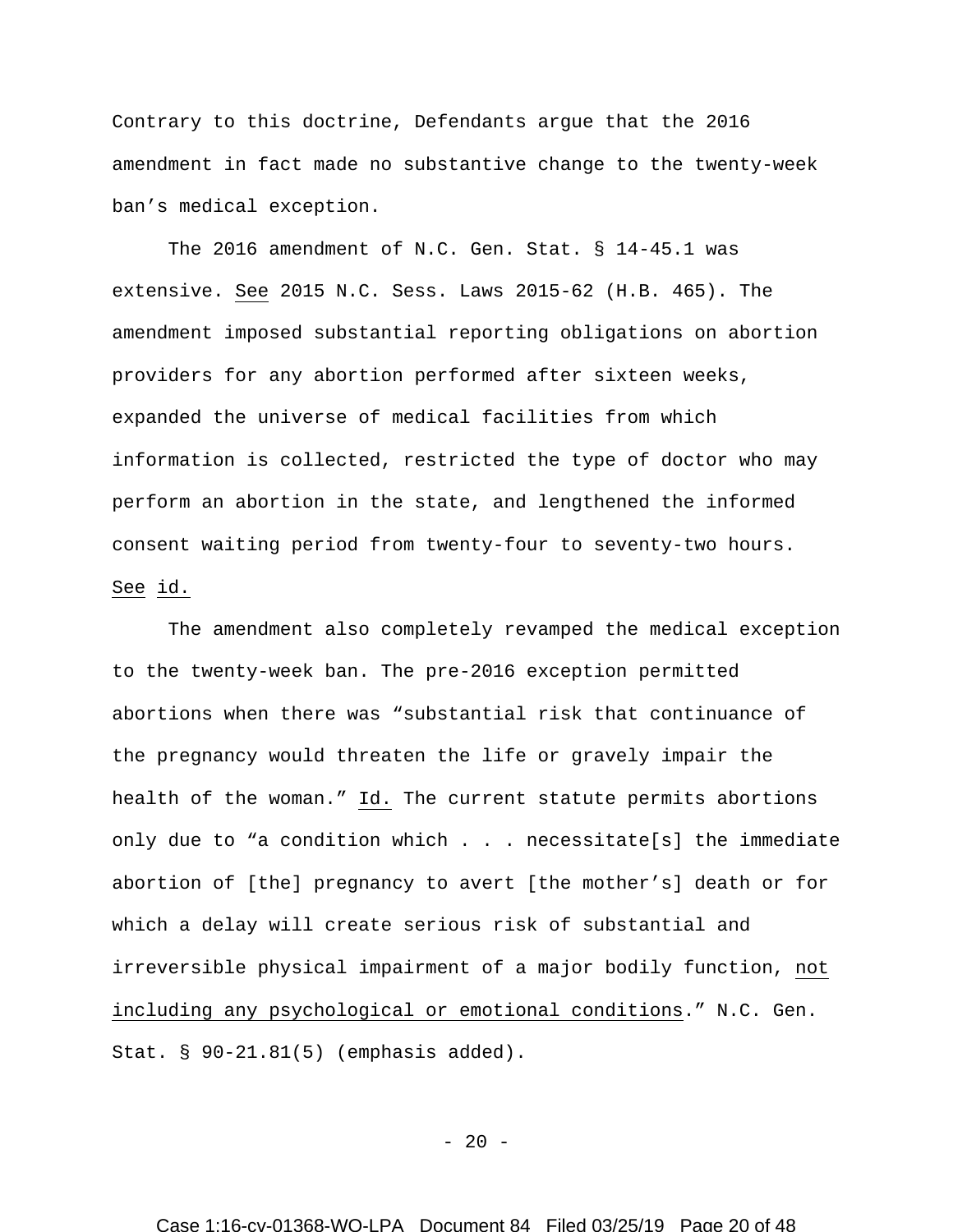This court finds that the 2016 amendment substantively altered a woman's ability to obtain a post-viability abortion in North Carolina. Any other interpretation is inconsistent with the plain language of the amendment, because, as Plaintiffs observe, the new exception does not appear to cover degenerative diseases that may gravely impair the mother's health over a gradual period but never necessitate immediate abortion at any point to save the mother's life. (See Pls.' Supp. Mem. (Doc. 75) at 13.) Defendants' proffered interpretation also is not convincing when viewed in light of the numerous similar statutory alterations enacted by state legislatures nationwide in recent years. See, e.g., 2016 S.D. Sess. Laws Ch. 180 (S.B. 72) (amending the medical exception to apply only in the event of a "medical emergency," when the prior version of this statute permitted post-twenty-week abortions if "necessary to preserve the life or health of the mother"); 2014 Fla. Laws Ch. 2014–137 (C.S.H.B. No. 1047) (amending the medical exception to apply only when an abortion is necessary to "avert a serious risk of substantial and irreversible physical impairment of a major bodily function of the pregnant woman other than a psychological condition" rather than simply to "preserve the health of the pregnant women").

This court concludes that the 2016 amendment altered the maternal health exception to the twenty-week ban by narrowing the universe of abortions that are permissible under this exception.

 $-21 -$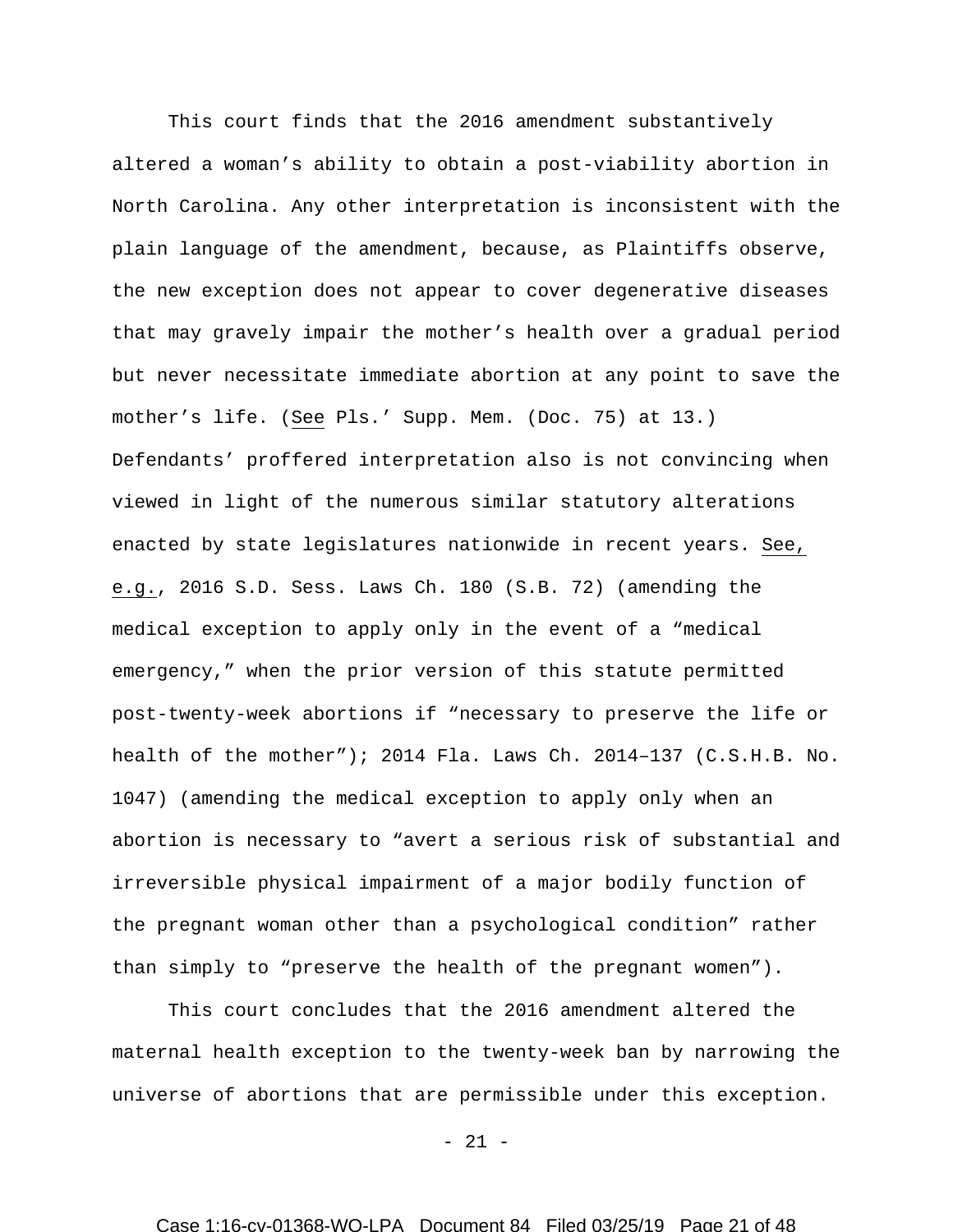First, the amendment restricts the health exception to cover only those conditions that create a "serious risk of substantial and irreversible physical impairment of a major bodily function," rather than merely a "substantial risk . . . [to] the health of the woman." Second, the amendment narrows the threshold medical determination of what conditions qualify for the exception, because a physician must now determine that the condition "necessitates" an "immediate" abortion. This means that medicalexception abortions are no longer permissible for conditions that cause gradual health damage but never, at any specific point, reach the level of immediacy required under the statute. Third and finally, the amendment explicitly excludes "any psychological or emotional conditions" and threats of suicide or self-harm, which were presumptively within the pre-amendment medical exception if they created a substantial risk of gravely impairing the mother's health. See Stone, 514 U.S. at 397 (stating that an amendment to statutory language is presumed to have "real and substantial effect").

When one aspect of a statutory scheme is altered, this creates a reasonable presumption that other changes may follow or that the legislature's general intentions regarding the enforcement of the scheme is evolving. This is especially true here, because the abortions that are carved out by the amended medical emergency exception would still be legal but for the

 $- 22 -$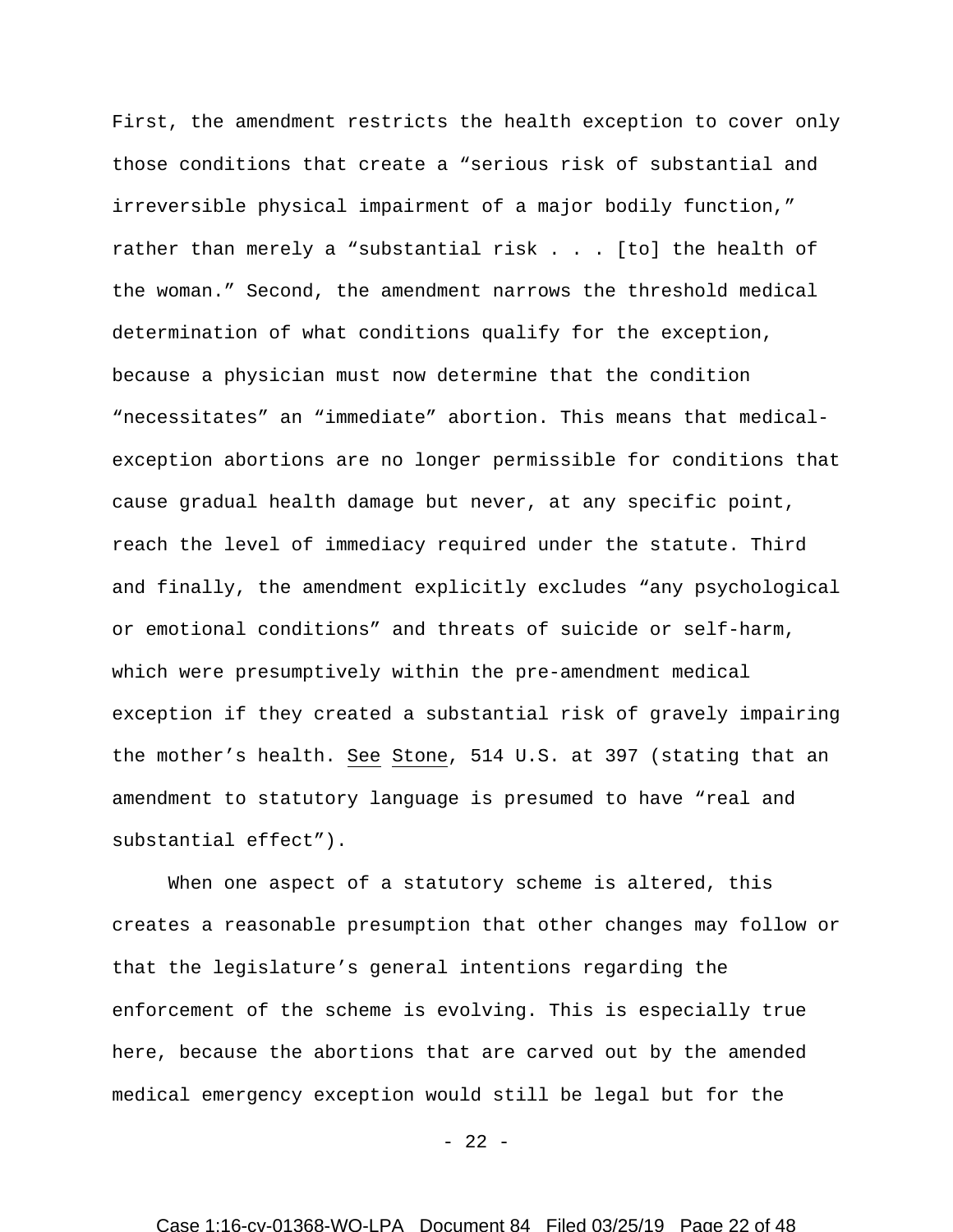continued presence of the twenty-week ban. In this court's view, it is not possible to sever the amendment's effect from the ban itself because these provisions work in tandem. Therefore, by narrowing the maternal health exception to the twenty-week ban, the 2016 amendment revived the threat of future prosecution under the ban.

This threat is slightly lower than would be present following a newly-enacted ban, but greater than the threat that would exist under a static statute where there had been no prosecutions for over forty years. This court will now proceed to determine whether either the openness of any alleged violations of N.C. Gen. Stat. § 14-45.1 and related statutes or Defendants' official disavowals mitigate this threat such that Plaintiffs nevertheless lack standing to challenge the ban.

#### **2. Open and Notorious Violations**

Plaintiffs' discovery responses suggest that Plaintiffs are complying with the ban by not providing abortions to patients past the twentieth week of pregnancy. (See, e.g., Beverly Gray Discovery Resps. (Doc. 53-2) at 4-5 (stating that Plaintiff Gray's practice turned away approximately ten to fifteen women seeking an abortion after the twentieth week of their pregnancy from 2014 to 2016.); Elizabeth Deans Discovery Resps. (Doc. 53–3) at 8–10) (stating that Plaintiff Deans "does not recall performing any abortion procedure in North Carolina after the

 $-23 -$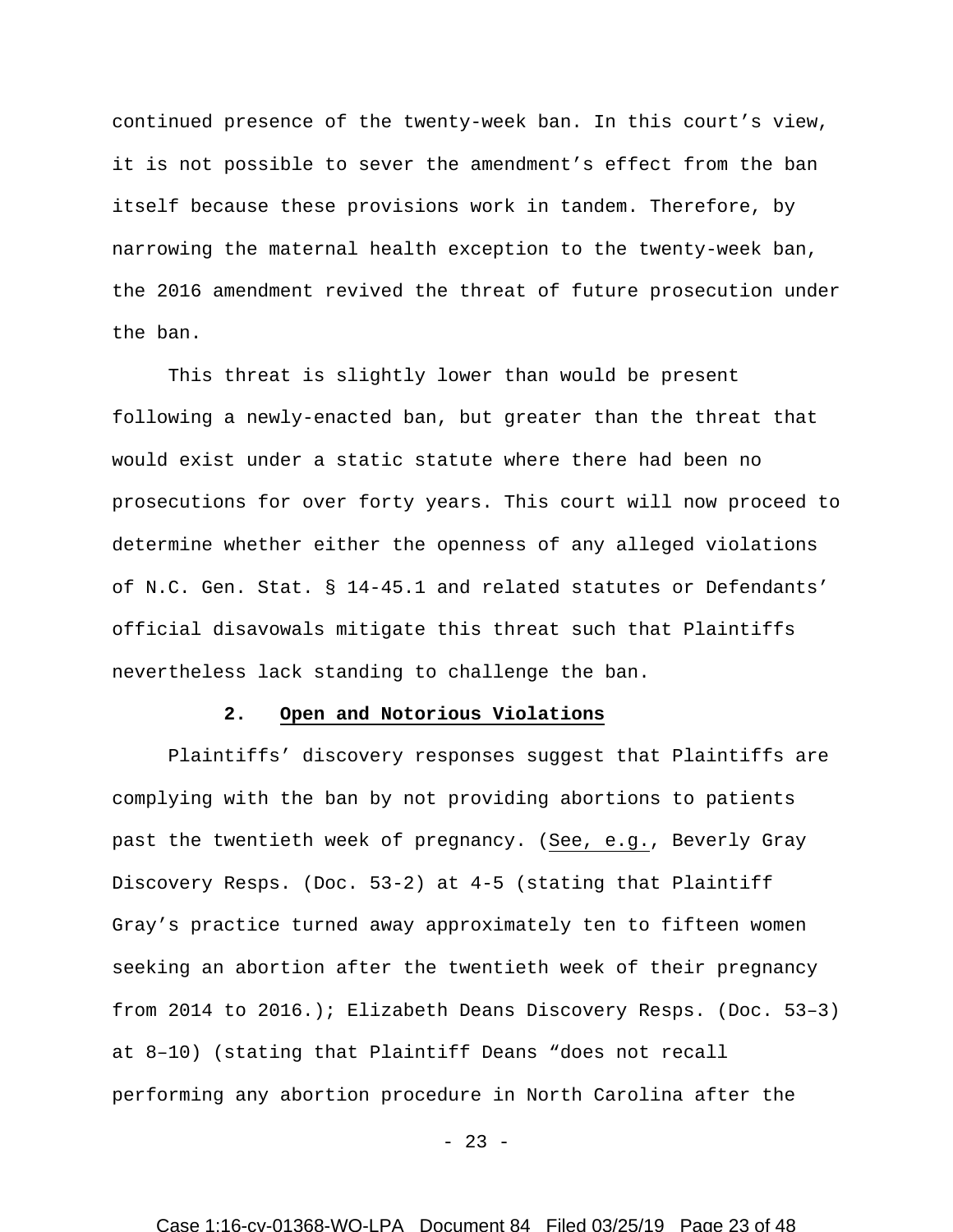gestational limit set forth in N.C. Gen. Stat. § 14-45.1," despite her practice receiving requests to perform such abortions).) There appears to be some dispute, however, regarding whether past abortions provided by Plaintiffs after the twentyweek point fell within the pre-amendment medical emergency exception. (See Amy Bryant Discovery Resps. (Doc. 53–1) at 5 (describing a total of ten post-twenty-week abortions from 2014 to 2016 that Plaintiff Bryant asserts fell within the medical exception to the ban); (see also Beverly Gray Disc. Resps. (Doc. 53-2) at 6 (stating that Plaintiff Gray performed a single abortion procedure after twenty weeks between 2014 and 2016, which fell within the exception).)

This court agrees with the Magistrate Judge's analysis that Plaintiffs have not conclusively demonstrated that any posttwenty-week abortions were in fact performed pursuant to the statutory exception as it existed at the relevant time. (See Recommendation (Doc. 71) at 10–11.) On the other hand, this court recognizes that information or records that might prove the actual medical diagnosis in each such case are likely both not in Plaintiffs' direct possession, (Elizabeth Deans Disc. Resps. (Doc. 53–3) at 6 (stating that abortion records belong to the medical center and may not be divulged for any purposes other than client treatment)), and subject to medical privacy laws that would prevent their disclosure into evidence. See, e.g., 42

 $- 24 -$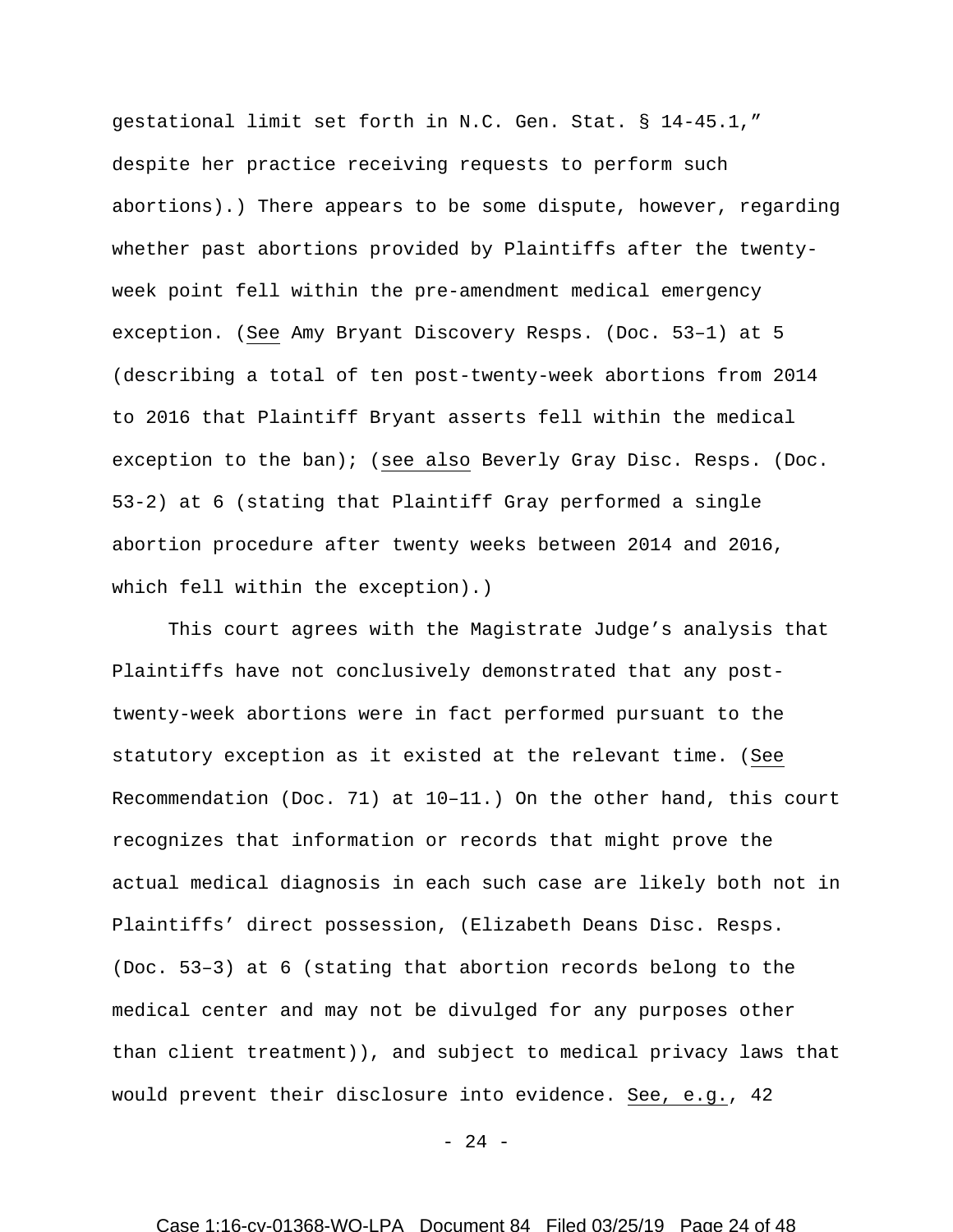U.S.C. § 1320d–6(a)(3) (describing penalties for "disclos[ing] individually identifiable health information to another person"); 10A N.C. Admin. Code 13B.3903 (restricting access to medical records and stating that records are the exclusive "property of the hospital").

In any event, Defendants have provided nothing to dispute Plaintiffs' contention that their North Carolina abortion practices have turned away women seeking abortions after the twentieth week of pregnancy. First, even if this court is to assume for argument that Plaintiffs have not scrupulously adhered to the terms of the medical exception (which this court is not able to determine without further evidence), there is nothing in the record to suggest that these were open or notorious violations. This court does not believe that a mis-interpretation of the medical exception constitutes an open or public violation of anything — it certainly does not equate, for example, to an abortion clinic openly advertising to the public that it will provide post-twenty-week abortions. To be relevant to the standing analysis, violations must be open and public; specifically, they must be known to law enforcement or state authorities or easily uncovered. See Ullman, 367 U.S. at 502 (stating that "ubiquitous, open, public sales would mere quickly invite the attention of enforcement officials" and finding that this fact weighed against standing); S.F. Cty. Democratic Cent.

 $- 25 -$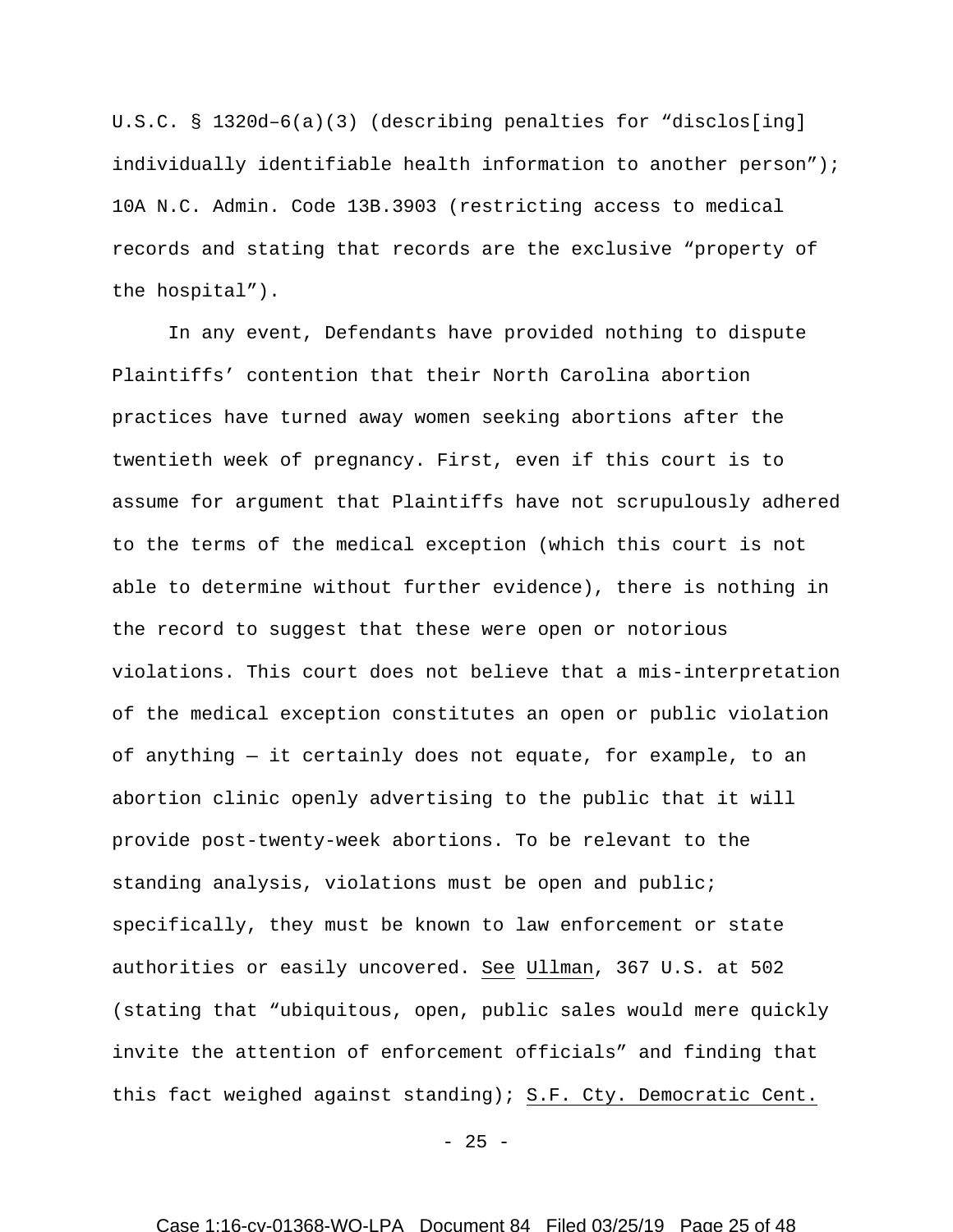Comm. v. Eu, 826 F.2d 814, 822 (9th Cir. 1987) (finding no open violations where "plaintiffs' uncontroverted affidavits show that they have consistently, if reluctantly, obeyed the statutes in conducting party affairs"). Violations must be public because surreptitious, well-concealed violations of a statute suggest little about the state's desire to prosecute offenders and because an individual's right to engage in constitutionallyprotected conduct is not contingent upon avoiding public discovery.

According to affidavits submitted by Defendants, information about the medical determination of whether a certain patient meets the emergency exception to the twenty-week ban is confidential and is "not disclosed publicly . . . [and] never provided to law enforcement officials." (Affidavit of Eleanor Howell, M.S. ("Howell Aff.") (Doc. 80) ¶ 4.) Any violations here, occurring as they would in the private doctor-patient setting, simply do not come close to the public, open contraceptive sales that the Supreme Court emphasized in Ullman. This court finds, based on the record in this case, no open and notorious violations of the twenty-week ban.

## **3. Government Statements regarding Prosecution**

Defendants have submitted to this court a set of e-mail messages and affidavits in which they profess certain intentions regarding the enforcement of N.C. Gen. Stat. § 14-45.1 and

 $- 26 -$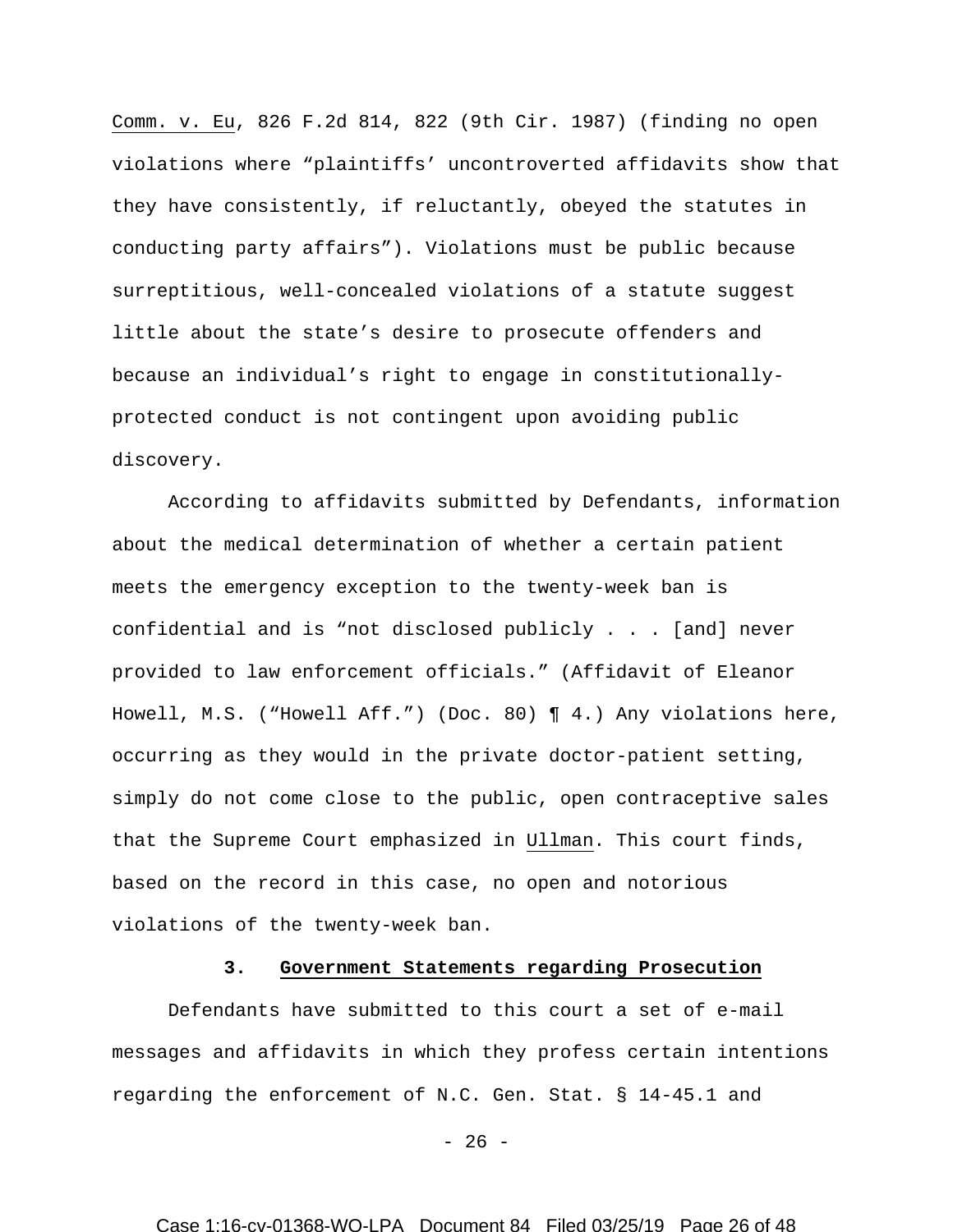related statutes criminalizing certain abortions. (See Docs. 80 and 81.) Defendants urge this court to find that these documents negate standing as a matter of law because they represent an official statement that violations of § 14-45.1 and related statutes will not be prosecuted. In other words, Defendants appear to argue that the legal authority of the e-mails are of no consequence; rather, the mere fact that Defendants have provided these e-mails should, by itself, settle the issue of standing. (Defs.' Resp. (Doc. 76) at 8.)

This court cannot accept Defendant's contention that the inquiry begins and ends with the existence of official statements disavowing prosecution. Indeed, this cannot be true because the Fourth Circuit and other circuit courts have evaluated in detail the legal force of prosecutorial disavowals in the standing context. See, e.g., EQT Prod. Comp. v. Wender, 870 F.3d 322, 331 (4th Cir. 2017) (finding that the plaintiffs had standing to challenge a county ordinance that, by its plain language, precluded them from storing wastewater, despite the county's official position that the ordinance did not apply to plaintiffs' activities; stating that "the County's litigation position cannot override the plain text of the Ordinance when it comes to establishing a credible threat of enforcement"); Va. Soc. for Human Life, 263 F.3d at 387–89 (finding that an official policy statement to the effect that a law would not be enforced, while

 $- 27 -$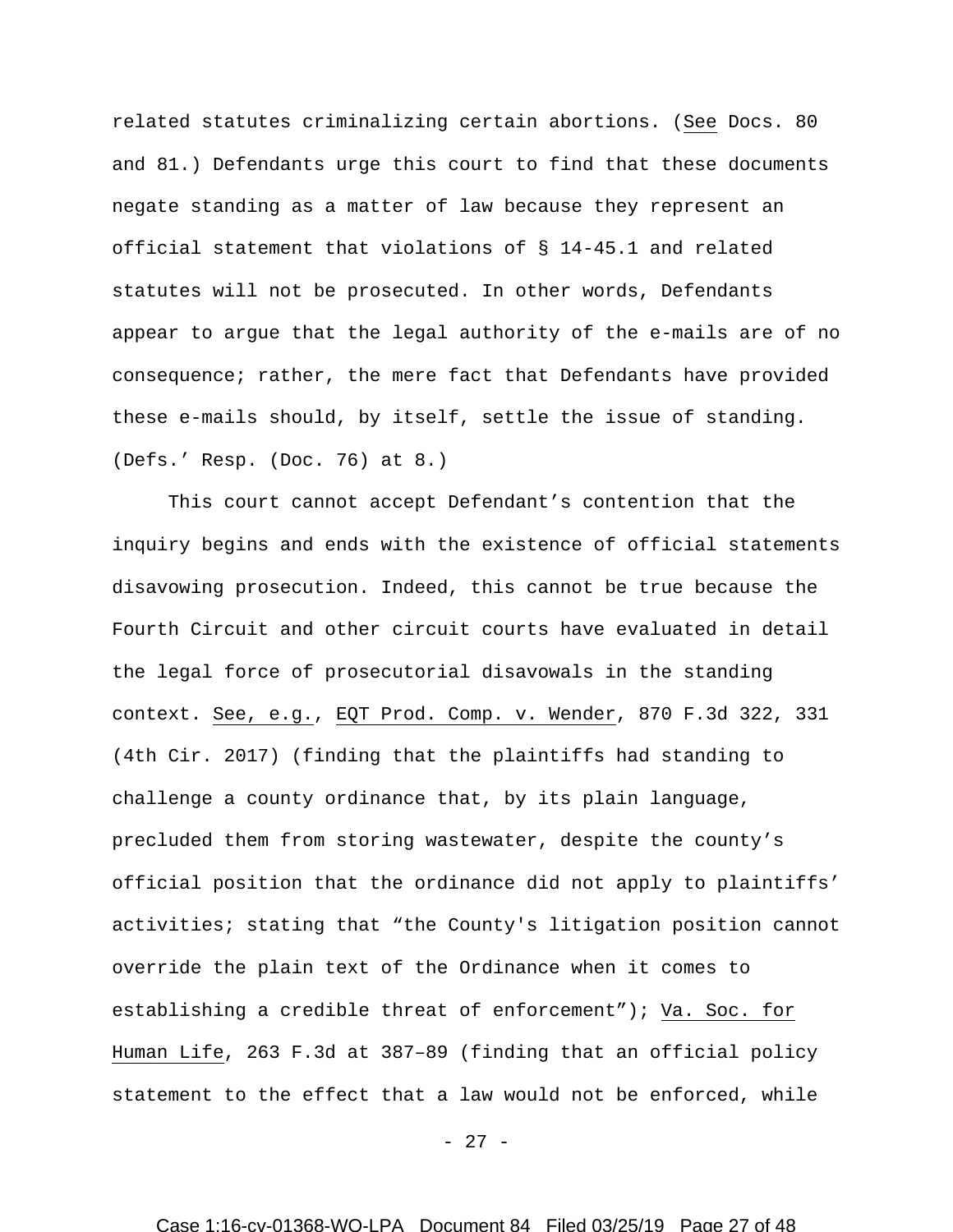more formal than a nonbinding promise, was not sufficient to negate the credible threat of prosecution because it did not carry the force of law and was subject to change if the agency's membership changed), overruled on other grounds by The Real Truth About Abortion, Inc. v. Fed. Elec. Comm'n, 681 F.3d 544 (4th Cir. 2012); see also Chamber of Commerce v. Fed. Elec. Comm'n, 69 F.3d 600, 603 (D.C. Cir. 1995) (where the FEC split 3-3 on whether to issue an advisory opinion stating that certain contemplated conduct was barred by newly-adopted regulatory language, this failure to opine did not negate the credible threat of prosecution even though a majority vote of the commission would be needed to initiate any prosecution; noting that only one commissioner would need to change his mind in order to enforce the rule).

Because the credible threat inquiry is a balancing test, see Thomas, 220 F.3d at 1139, no one factor is dispositive and each factor — the past record of prosecutions and statutory history, the presence of open violations, and any disavowal of future prosecution — should be weighed to determine its proper impact on the result. An unequivocal government disavowal backed by the full force of law and binding upon successors will weigh heavily against standing because such a statement can reasonably be relied upon. On the contrary, an isolated statement or message subject to the changing whims of individual government officials

 $- 28 -$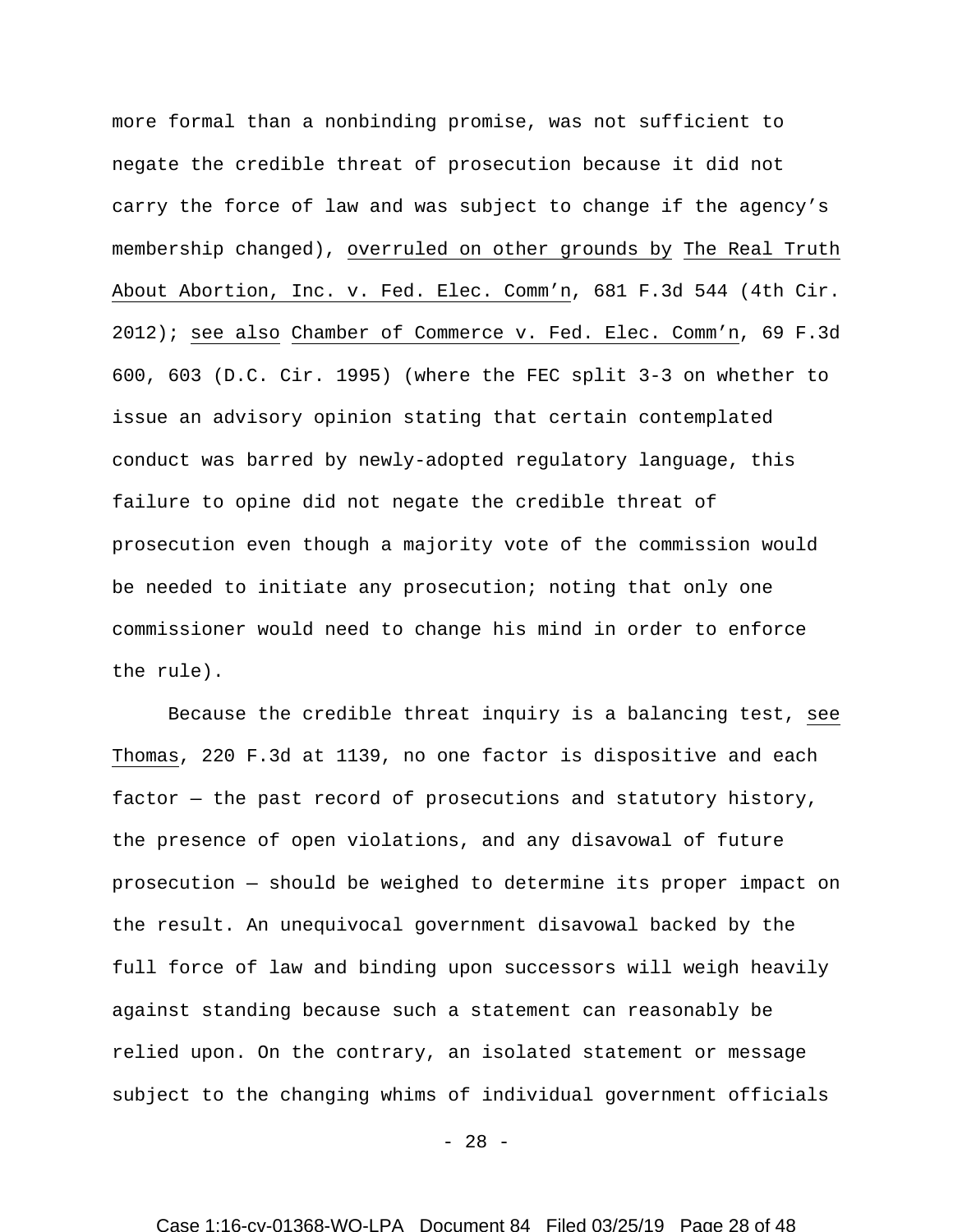and without force to bind successors does little to address the fear that one might be prosecuted under the statute tomorrow, were those officials to change course. See Va. Soc. for Human Life, 263 F.3d at 380 ("The Commissioners who adopted the policy might be replaced with ones who disagree with it, or some of the Commissioners who voted might change their minds. A simple vote of the Commission, in other words, could scuttle the policy."). Here, the e-mail messages submitted by Defendants suffer from a fundamental flaw separate and apart from the question of their legal force. Two of the three statements do not describe the government's future intentions regarding N.C. Gen. Stat. § 14-45.1 and related statutes; rather, they speak only in present terms. (See Affidavit of Isham Faison Hicks ("Hicks Aff.") (Doc. 81) at 4 (e-mail from Defendant Jim Woodall stating that he has "no present intentions to initiate criminal prosecutions arising out of the alleged violation of the 20-week abortion rule") (emphasis added)); (see also Howell Aff. (Doc. 80) ¶ 4(describing the DHHS policy to treat all patient information as confidential, stating that "DHHS has no present intention of deviating from this practice") (emphasis added).)

Where, as here, the government has not prosecuted anyone under the ban for over forty years, the only risk to Plaintiffs (that could create a credible threat of prosecution) is the possibility that Defendants may choose to initiate prosecutions

 $- 29 -$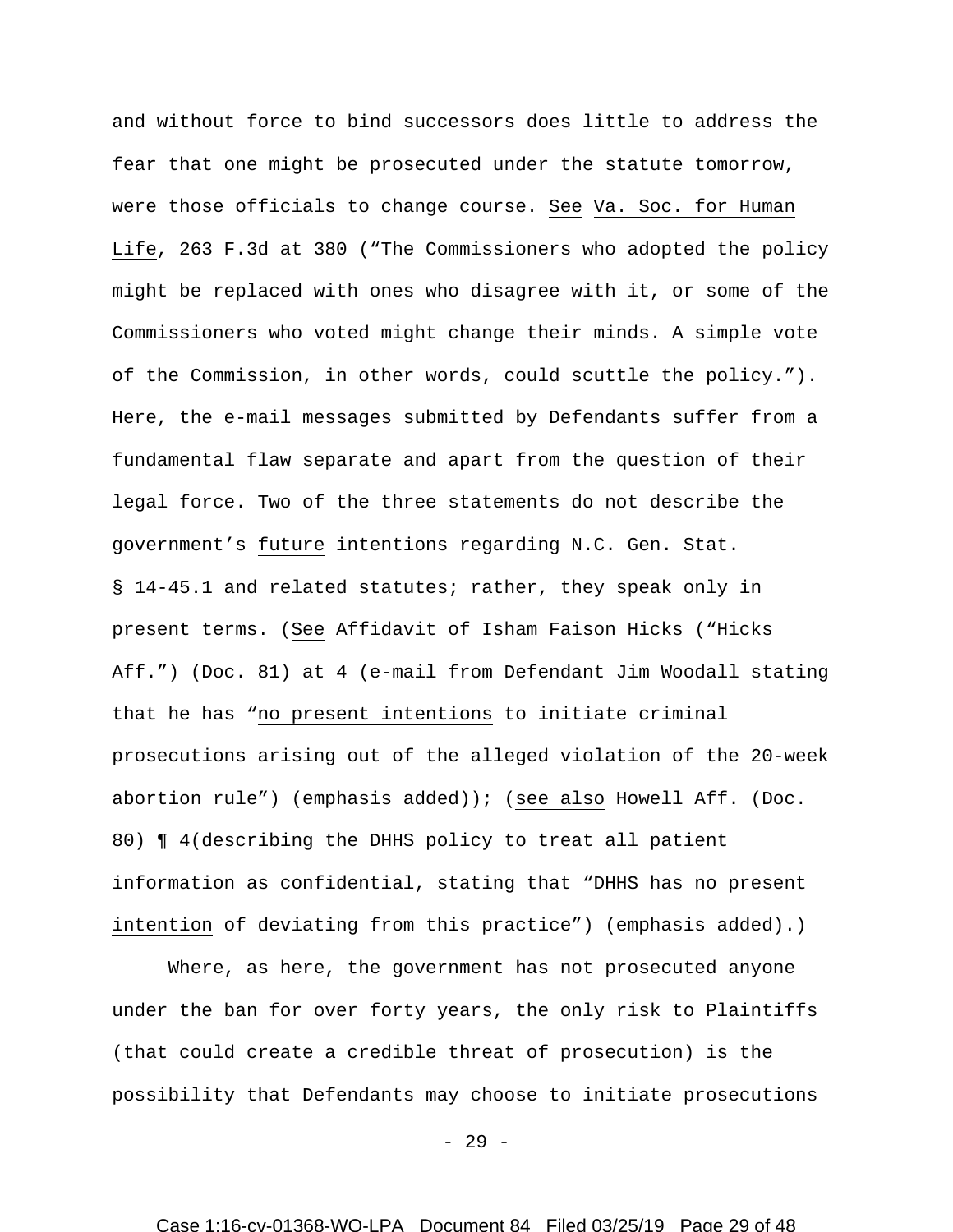in the future. Any disavowal is relevant only to the extent that it describes the government's future intentions. Plaintiffs are undoubtedly aware that North Carolinians are not currently being prosecuted under N.C. Gen Stat. § 14-45.1 and related statutes, and do not need government assurance in this regard. They do, however, need government assurance about future prosecution in light of the 2016 amendment. Defendant Woodall's e-mail and Director Howell's affidavit each fail to provide this assurance.

Having concluded that Defendant Woodall's e-mail and Director Howell's affidavit contain no information regarding the possible future enforcement of N.C. Gen. Stat. § 14-45.1(a) and related statutes, this court is left with the e-mail message from Defendant Roger Echols in which Echols states that he "won't initiate any criminal prosecutions arising out of the alleged violation of the 20-week abortion rule set out in NCGS 14-45 and 45.1 in Durham County." (Hicks Aff. (Doc. 81) at 3.) There is no indication that this promise in any way binds Defendant Echols' successor as Durham County District Attorney, who took office in January 2019.<sup>[8](#page-29-0)</sup>

This court notes three cases from the Tenth Circuit finding that an official disavowal negates the credible threat of

 $\overline{a}$ 

<span id="page-29-0"></span><sup>8</sup> See Virginia Bridges, Deberry defeats incumbent to win race for Durham County district attorney, The Herald-Sun, May 8, 2018, available at [https://www.heraldsun.com/news/politics](https://www.heraldsun.com/news/politics-government/elections/article210725259.html)[government/elections/article210725259.html.](https://www.heraldsun.com/news/politics-government/elections/article210725259.html)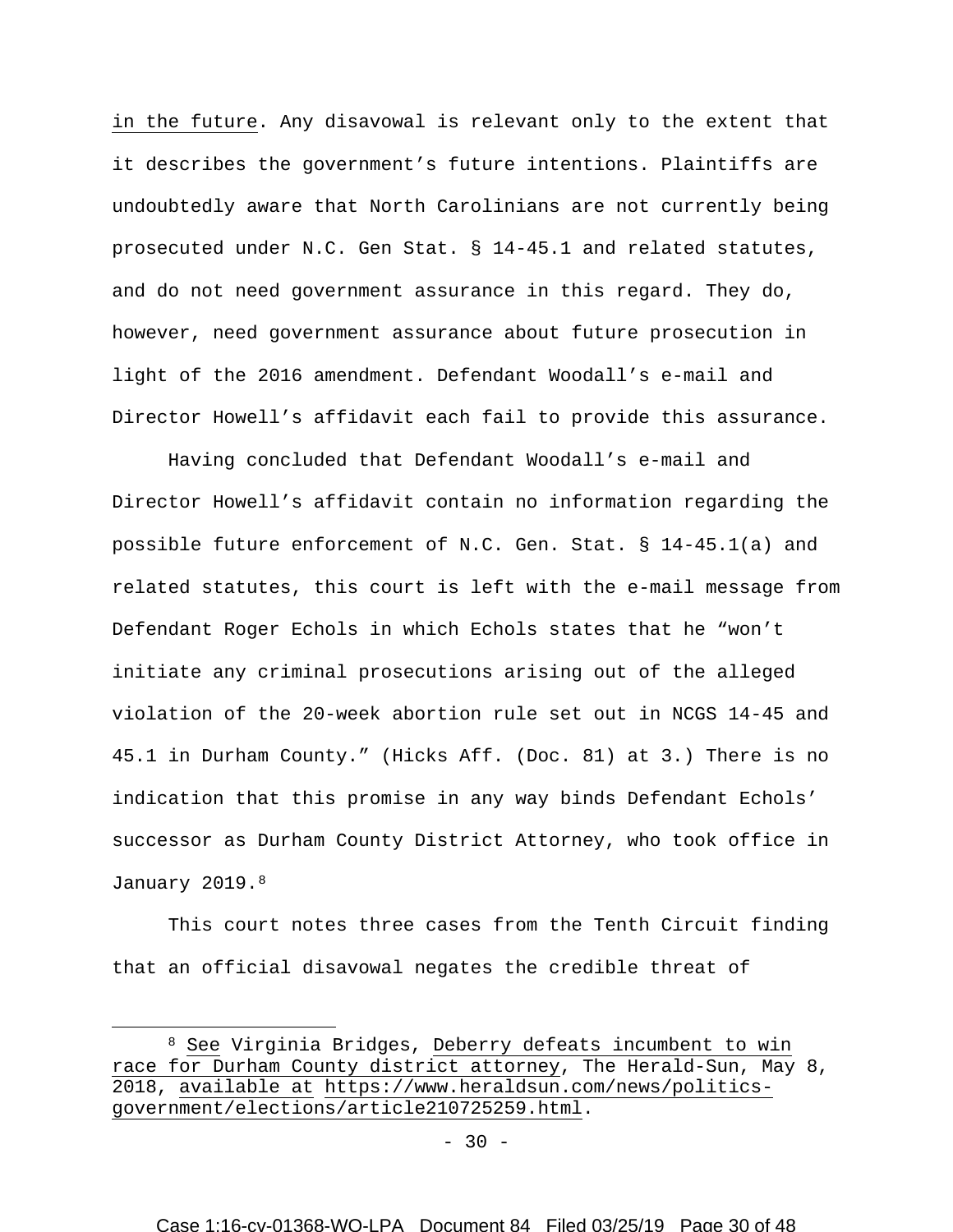enforcement even when it does not entirely eliminate the possibility of prosecution, and that a district attorney's unilateral decision not to prosecute offenders, even if not binding on successors or those outside the district,  $9$  is a substantial factor that weighs against standing. See Bronson, 500 F.3d at 1108–09; Winsness, 433 F.3d at 732–33; D.L.S. v. Utah, 374 F.3d 971, 975 (10th Cir. 2004). However, this approach appears to be unique to the Tenth Circuit. The credible threat inquiry is normally dependent upon several factors and a government assurance alone (no matter its binding force) does not automatically deprive plaintiffs of standing to challenge a law. Additionally, each of the Tenth Circuit cases is distinguishable from the facts here. D.L.S. dealt with a challenge to Utah's sodomy ban, which the Supreme Court's ruling in Lawrence v. Texas, 539 U.S. 558 (2003), implicitly invalidated. D.L.S., 374 F.3d at 975. The Lawrence holding provided an additional guarantee to the D.L.S. plaintiff that the Utah statute would not be enforced and that he could rely on the prosecutor's disavowals. Id. The other two cases, Winsness and Bronson, are

 $\overline{a}$ 

 $- 31 -$ 

<span id="page-30-0"></span><sup>9</sup> In this particular case, whether an official disavowal binds prosecutors outside of the prosecutorial districts in which Plaintiffs operate is not relevant to Plaintiffs' own objective fears, as Defendants appear to have exclusive control over prosecutorial decisions within these two districts. (See Compl. (Doc. 1) ¶¶ 12–13.) Therefore, in this court's view, the geographic scope of Defendants' disavowals in no way undermines their effectiveness.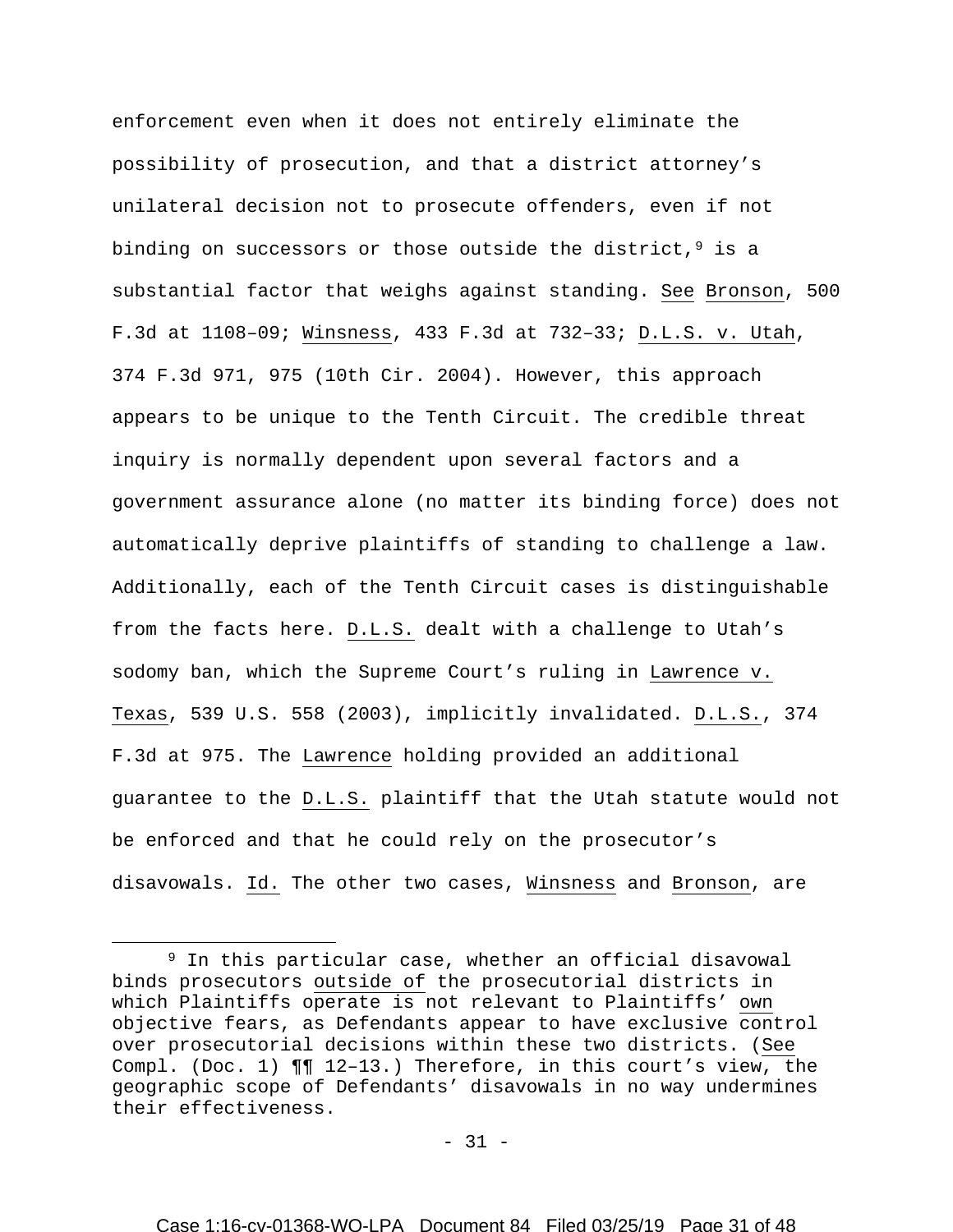different from the instant case because each challenged statute had existed for decades with no major amendments (approximately fifty and one hundred years, respectively) at the time of the lawsuit, and because each case involved an open, flagrant violation of the relevant statute. See Bronson, 500 F.3d at 1102– 03 (stating that Utah's polygamy ban was passed in 1895 and that the plaintiffs had openly applied for a state marriage license in violation of the ban); Winsness, 433 F.3d at 732 (stating that the plaintiff engaged in public conduct, defacing a flag, that violated Utah Code § 76–9–601, a statute that had been in effect since at least 1953).

This court will finally note that it considers Defendants' strident defense of this case, as well as the wave of similarlyworded statutes passed by other state legislatures in recent years, $10$  to constitute evidence that Defendants have not entirely disavowed future prosecutions under the twenty-week ban. Defendants cannot on one hand disavow prosecution, but on the other hand, defend the law as a constitutional exercise of state

 $\overline{a}$ 

<span id="page-31-0"></span><sup>10</sup> See, e.g., Ark. Code § 20–16–1405(a)(1) (twenty-week ban enacted in 2013); Iowa Code § 146B.2(2)(a) (twenty-week ban enacted in 2017); Wis. Stat. § 253.107(3) (twenty-week ban enacted in 2016). Actual prosecutions under such bans are rare. Cf. Patel v. State, 60 N.E.3d 1041, 1056–60 (Ind. Ct. App. 2016) (determining that a feticide statute was not intended to cover abortions performed in violation of Indiana's twenty-week ban; while the court suggested the defendant could have been charged with violating the ban, prosecutors instead charged homicide of a born-alive fetus).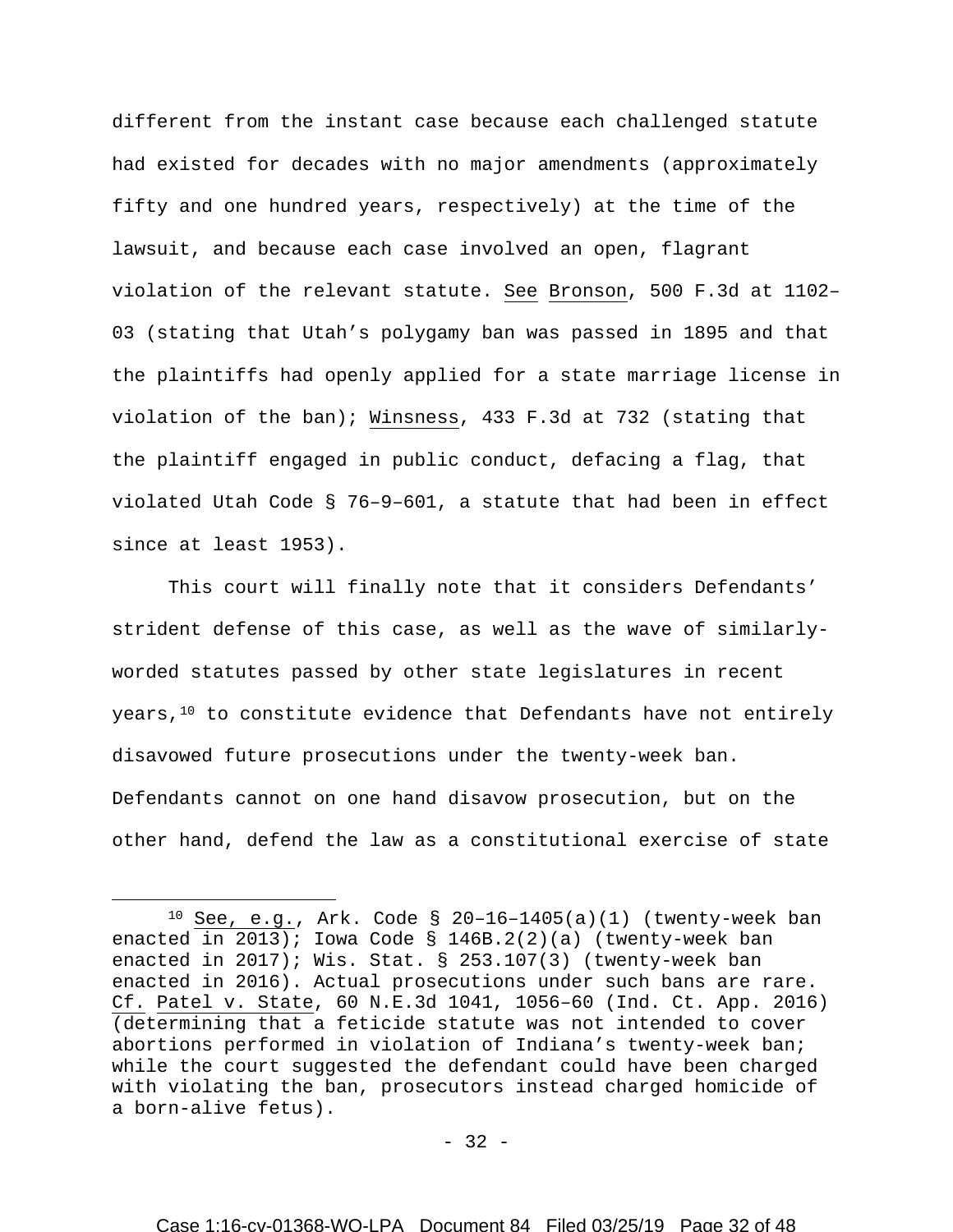authority. To this court, the most reasonable inference from such conduct is that Defendants hope to ensure the ban remains on the statute books to deter doctors from providing any post-twentyweek abortions while not actively investigating or initiating any criminal prosecutions under the ban. But if Plaintiffs are reasonably deterred from providing these abortions by the mere presence of the ban, they have suffered a potential constitutional injury.[11](#page-32-0)

This deterrent impact is similar to the First Amendment's chilling effect doctrine: where a law reasonably dissuades individuals from engaging in constitutionally-protected speech for fear of criminal punishment, this chilling effect itself may form the basis for legal challenge. See, e.g., Younger, 401 U.S. at 50–51 (describing the chilling effect doctrine and stating that the effect of an overbroad statute on constitutional rights must be major and not outweighed by a legitimate state interest in "enforcing these laws against socially harmful conduct"); Walker v. City of Birmingham, 388 U.S. 307, 345 (1967) (emphasizing the "overriding duty to insulate all individuals

 $\overline{a}$ 

 $-33 -$ 

<span id="page-32-0"></span> $11$  This would be an entirely different case if there was any evidence that Plaintiffs had openly provided or advertised posttwenty-week abortions in violation of the statute. But, as previously discussed, the only potential statutory violations here arise solely from interpretation of the medical emergency exception in a private medical setting, not from any open, flagrant violations of the ban itself.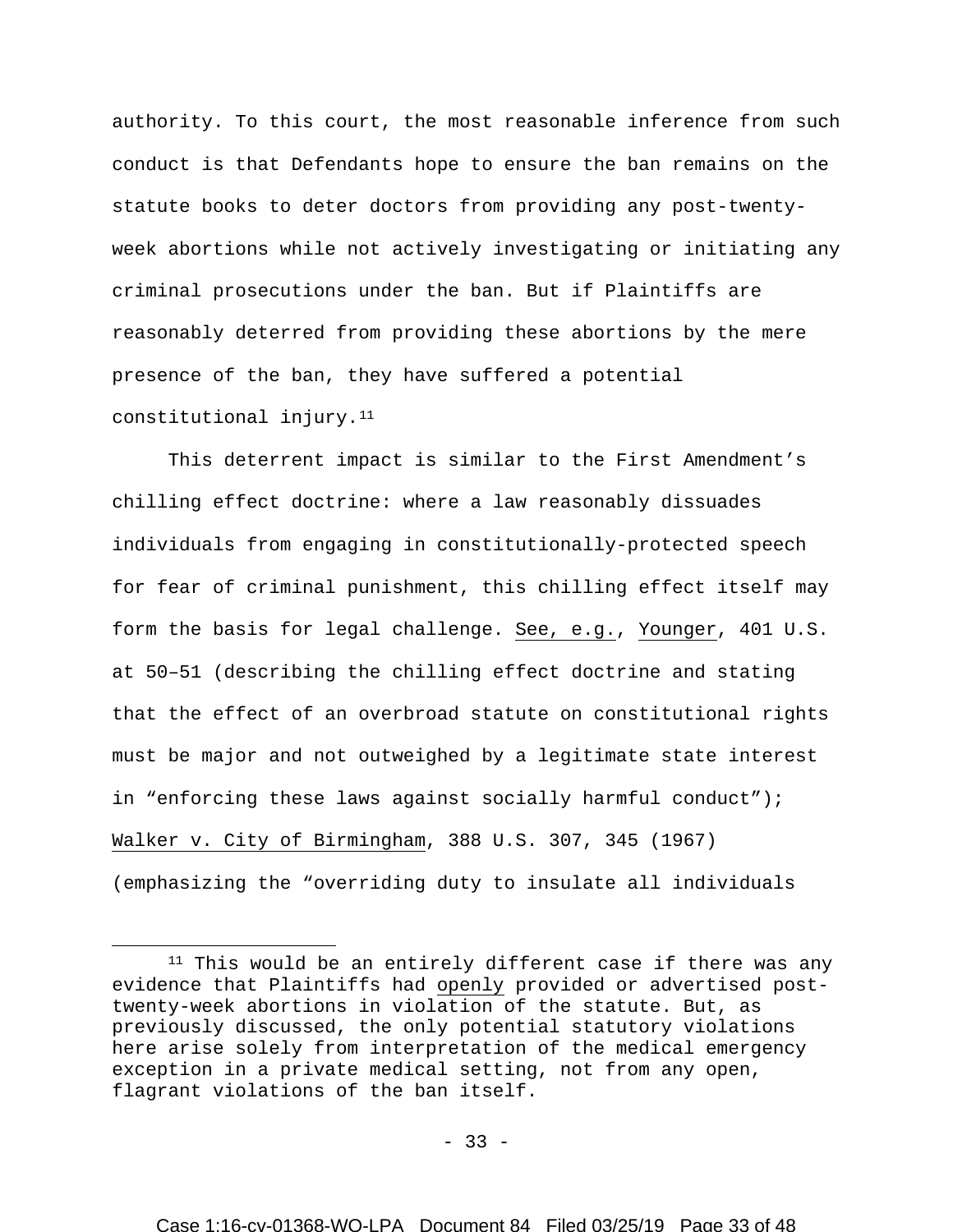from the chilling effect upon exercise of First Amendment freedoms generated by vagueness, overbreadth and unbridled discretion"). In the same way, a statute that reasonably deters individuals from a constitutionally-protected sphere of individual freedoms, including the right to choose to have an abortion prior to viability, is susceptible to challenge due to such deterrence.<sup>[12](#page-33-0)</sup>

While there may be certain statutes that have fallen into such disuse that no reasonable person would be deterred by their mere presence on the books, N.C. Gen. Stat. § 14-45.1(a) is not among them. In light of the 2016 amendment and their vigorous defense of the ban on constitutional grounds, Defendants' disavowals provide little assurance to providers who would offer abortions after the twenty-week point of a pregnancy but for the ban.

## **4. Conclusion**

 $\overline{a}$ 

The Article III standing limitations are a vital restraint on the federal judicial power. See Duling, 782 F.2d at 1205 ("The case or controversy requirement maintains proper separation of

- 34 -

<span id="page-33-0"></span><sup>&</sup>lt;sup>12</sup> While this court does not necessarily dispute Defendants' contention that the state has a legitimate public health interest in banning post-twenty-week abortions, (see Defs.' Resp. Br. (Doc. 52) at 10), this interest does not outweigh the ban's encroachment in a constitutionally-protected sphere given the Supreme Court's clear pronouncements on the pre-viability right to choose to have an abortion. See, e.g., Roe v. Wade, 410 U.S. 113, 163–64 (1973).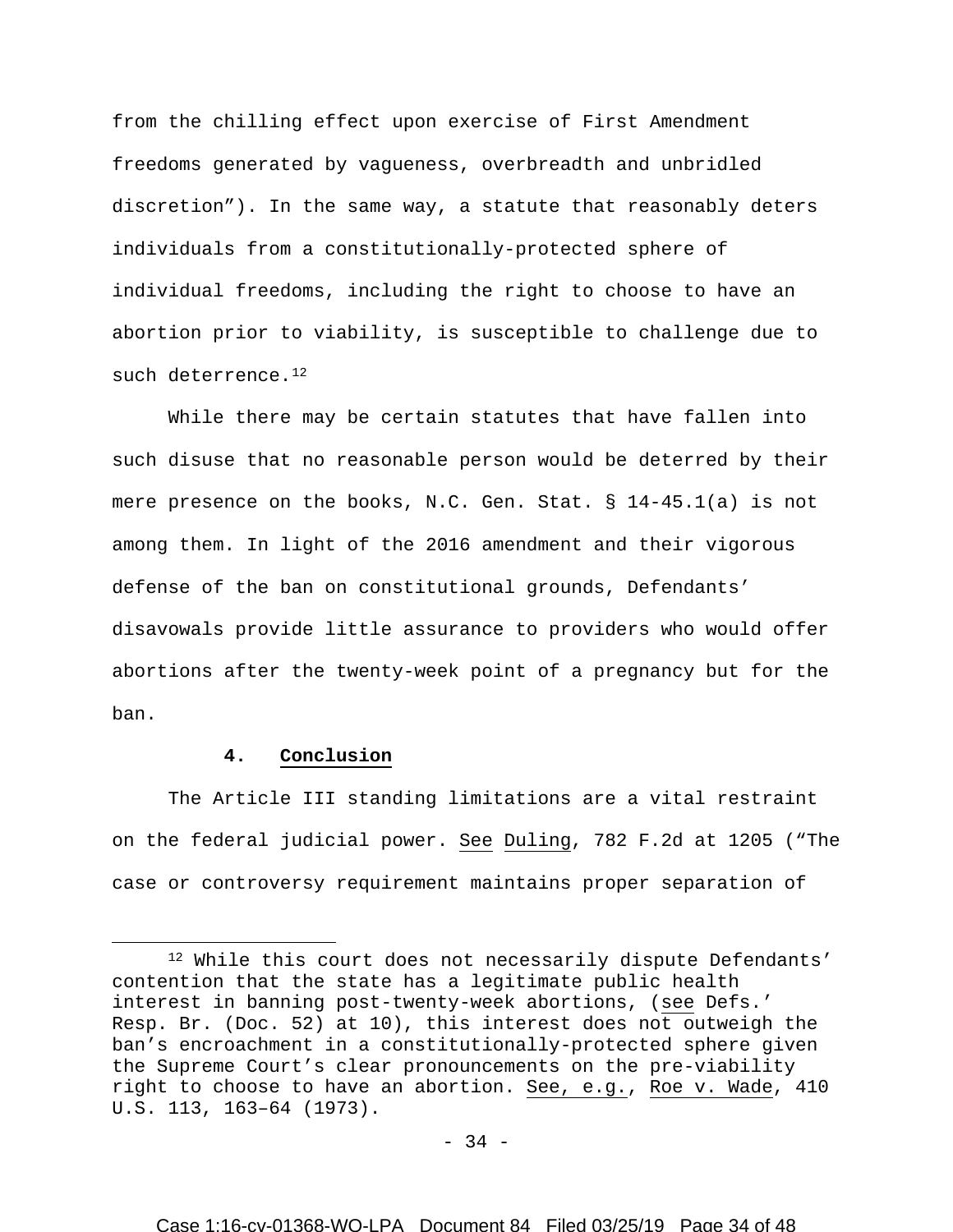powers between courts and legislatures, provides courts with arguments sharpened by the adversarial process, and narrows the scope of judicial scrutiny to specific facts."). The standing requirements do not, however, sanction objectively-present constitutional injury. Further, this court finds that it "should not lightly determine that a statute has fallen into desuetude." S.F. Cty., 826 F.2d at 822 n.15. A state may suddenly decide to resume prosecutions under a seemingly languid and inert law, and laws that potentially restrict protected conduct may be used in novel or unexpected ways by private citizens. See, e.g., Griswold v. Connecticut, 381 U.S. 479, 480 (1965) (stating that Connecticut prosecuted and fined two doctors for selling contraceptives in violation of Conn. Gen. Stat. §§ 53–32 and 54– 196, the very same statutory provisions under which the Supreme Court four years earlier in Ullman found no credible threat of prosecution); Martin v. Ziherl, 269 Va. 35, 38–39, 607 S.E.2d 367, 368 (Va. 2005) (striking down Va. Code § 18.2–344, the fornication ban at issue in Duling, as unconstitutional under Lawrence v. Texas, when the law was used to support a tort action alleging intentional infection with a sexually-transmitted disease).

With these principles in mind, this court ultimately finds that the recent amendment to N.C. Gen. Stat. § 14-45.1, when viewed together with Plaintiffs' apparent compliance and

 $-35 -$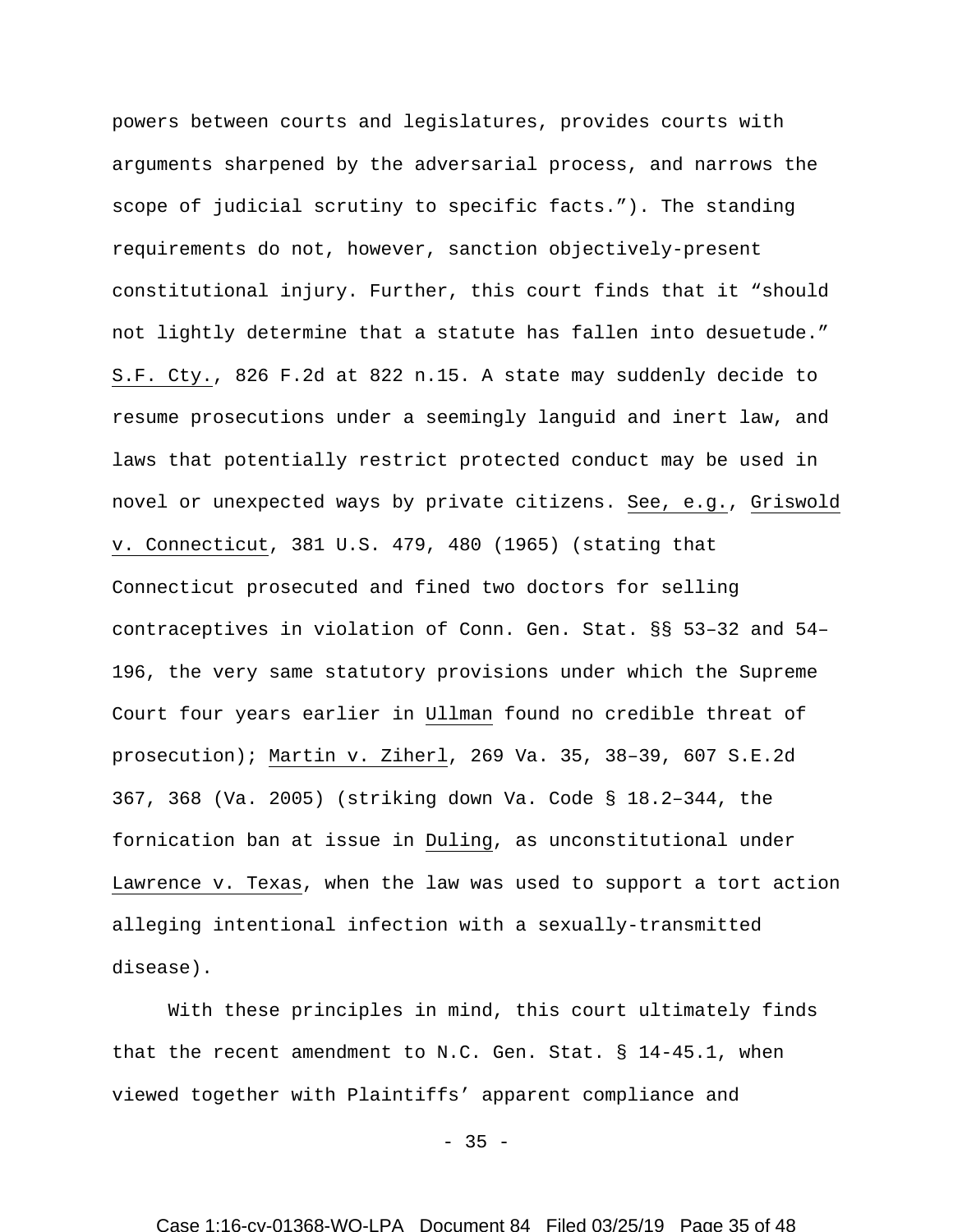Defendants' failure to fully disavow future enforcement of the ban, illustrate that the threat of prosecution under this statute is credible. Therefore, this court finds that Plaintiffs have standing to challenge N.C. Gen. Stat. § 14-45.1(a).

#### **V. SUMMARY JUDGMENT**

# **A. Standard of Review**

In reviewing a motion for summary judgment, this court must determine whether there remains a "genuine dispute as to any material fact." Fed. R. Civ. P. 56(a). "On summary judgment the inferences to be drawn from the underlying facts . . . must be viewed in the light most favorable to the party opposing the motion." United States v. Diebold, Inc., 369 U.S. 654, 655 (1962) (per curiam). If there is no genuine dispute about any fact material to the moving party's claim, then "the movant is entitled to judgment as a matter of law." Fed. R. Civ. P. 56(a).

A factual dispute is genuine "if the evidence is such that a reasonable jury could return a verdict for the nonmoving party." Anderson v. Liberty Lobby, Inc., 477 U.S. 242, 248 (1986); see also First Nat'l Bank of Ariz. v. Cities Serv. Co., 391 U.S. 253, 289–90 (1968) (stating that a dispute is not genuine for summary judgment purposes when one party rests solely on allegations in the pleadings and does not produce any evidence to refute alternative arguments). This court must look to substantive law to determine which facts are material — only those "facts that

 $-36 -$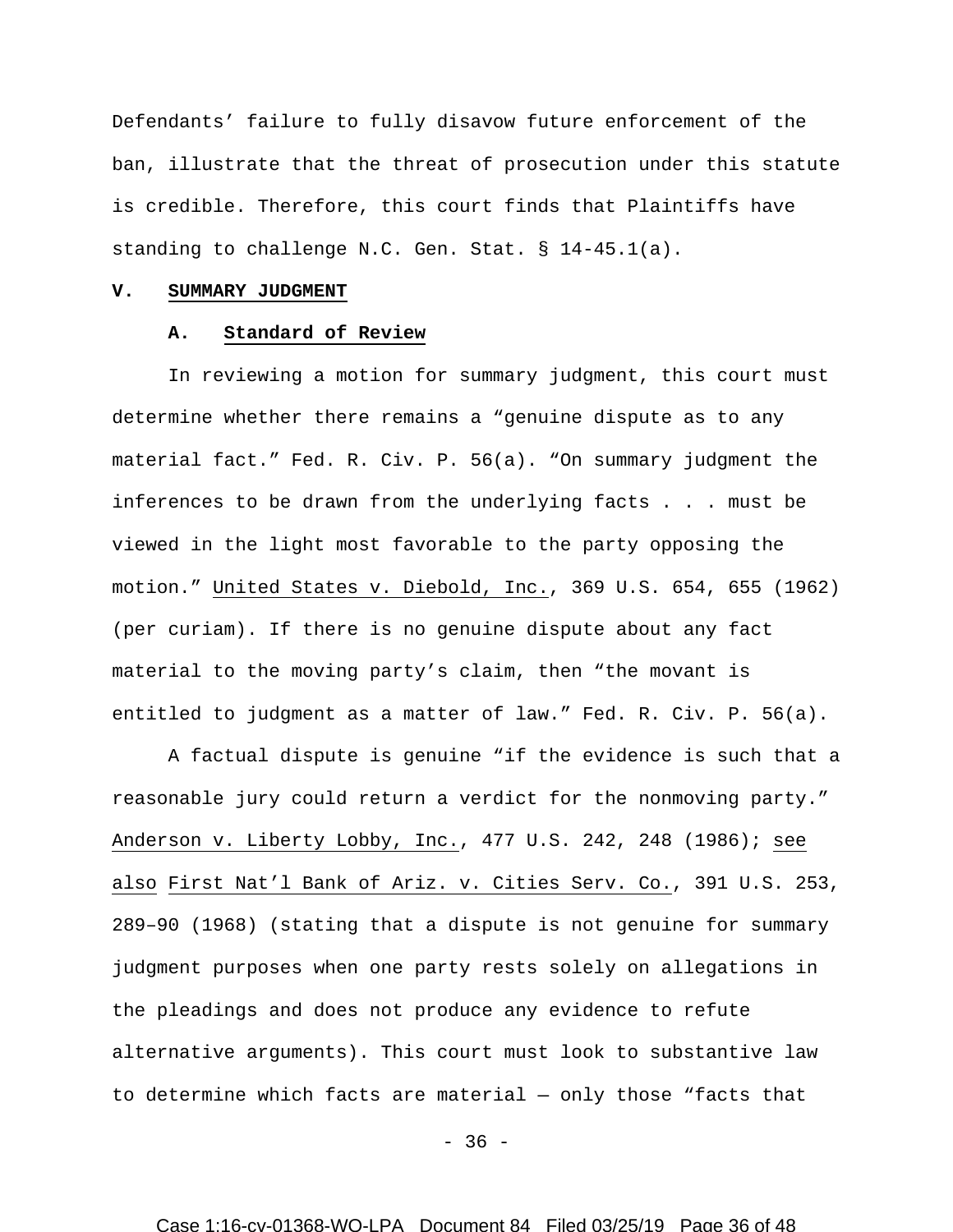might affect the outcome of the suit under the governing law will properly preclude the entry of summary judgment." Anderson, 477 U.S. at 247.

However, "the mere existence of some alleged factual dispute between the parties will not defeat an otherwise properly supported motion for summary judgment"; rather, the court must examine the alleged disputed facts to determine whether (1) the disputes are genuine and (2) the facts are material to the outcome. Id. at 247-48. "[T]he non-moving party must do more than present a 'scintilla' of evidence in its favor." Sylvia Dev. Corp. v. Calvert Cty, Md., 48 F.3d 810, 818 (4th Cir. 1995). Ultimately, "there is no issue for trial unless there is sufficient evidence favoring the nonmoving party for a jury to return a verdict for that party." Anderson, 477 U.S. at 249.

#### **B. Legal Framework**

Defendants and their amici mis-interpret Supreme Court precedent, which this court is bound to follow, as it relates to pre-viability abortions. The Supreme Court has indeed held that "the State has legitimate interests from the outset of the pregnancy in protecting the health of the woman and the life of the fetus that may become a child." Planned Parenthood of Southeastern Pa. v. Casey, 505 U.S. 833, 846 (1992) (plurality opinion). The Supreme Court has also clearly declared that, "[b]efore viability, the State's interests are not strong enough

- 37 -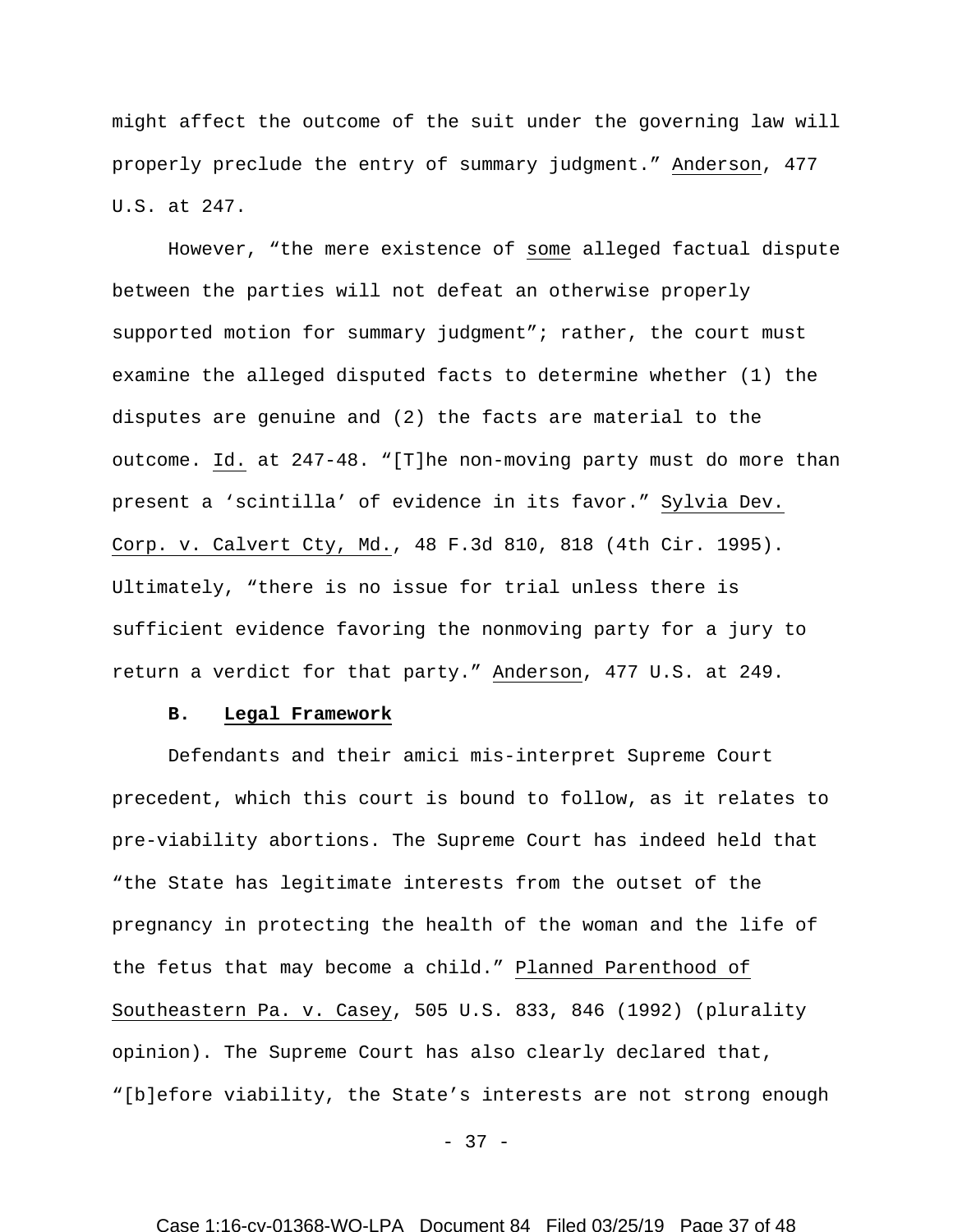to support a prohibition of abortion." Id.; see also Gonzales v. Carhart, 550 U.S. 124, 146 (2007) (explaining the Casey holding and reaffirming that states may not prevent a woman from terminating her pregnancy prior to viability). In other words, "[e]ven in the earliest stages of pregnancy, the State may enact rules and regulations designed to encourage [the mother]" to choose to continue her pregnancy if those regulations do not impose an undue burden; however, a state may not ban abortions at any point prior to viability. Casey, 505 U.S. at 872–74. These directives are neither complex nor contradictory: a state is never allowed to prohibit any swath of pre-viability abortions outright, no matter how strenuously it may believe that such a ban is in the best interests of its citizens or how minimal it may find the burden to women seeking an abortion.

The Supreme Court has recognized that, while viability is the point at which the state's legitimate interest rises to a level that may support an outright ban (with appropriate health exceptions), viability does not occur at a fixed number of weeks after the pregnancy begins but rather is determined individually in each case by a doctor. See Roe, 410 U.S. at 160 ("Viability is usually placed at about seven months (28 weeks) but may occur earlier, even at 24 weeks.") (footnote omitted); Casey, 505 U.S. at 860 (affirming Roe's focus on viability but noting that the average point of viability had advanced significantly even in the

 $-38 -$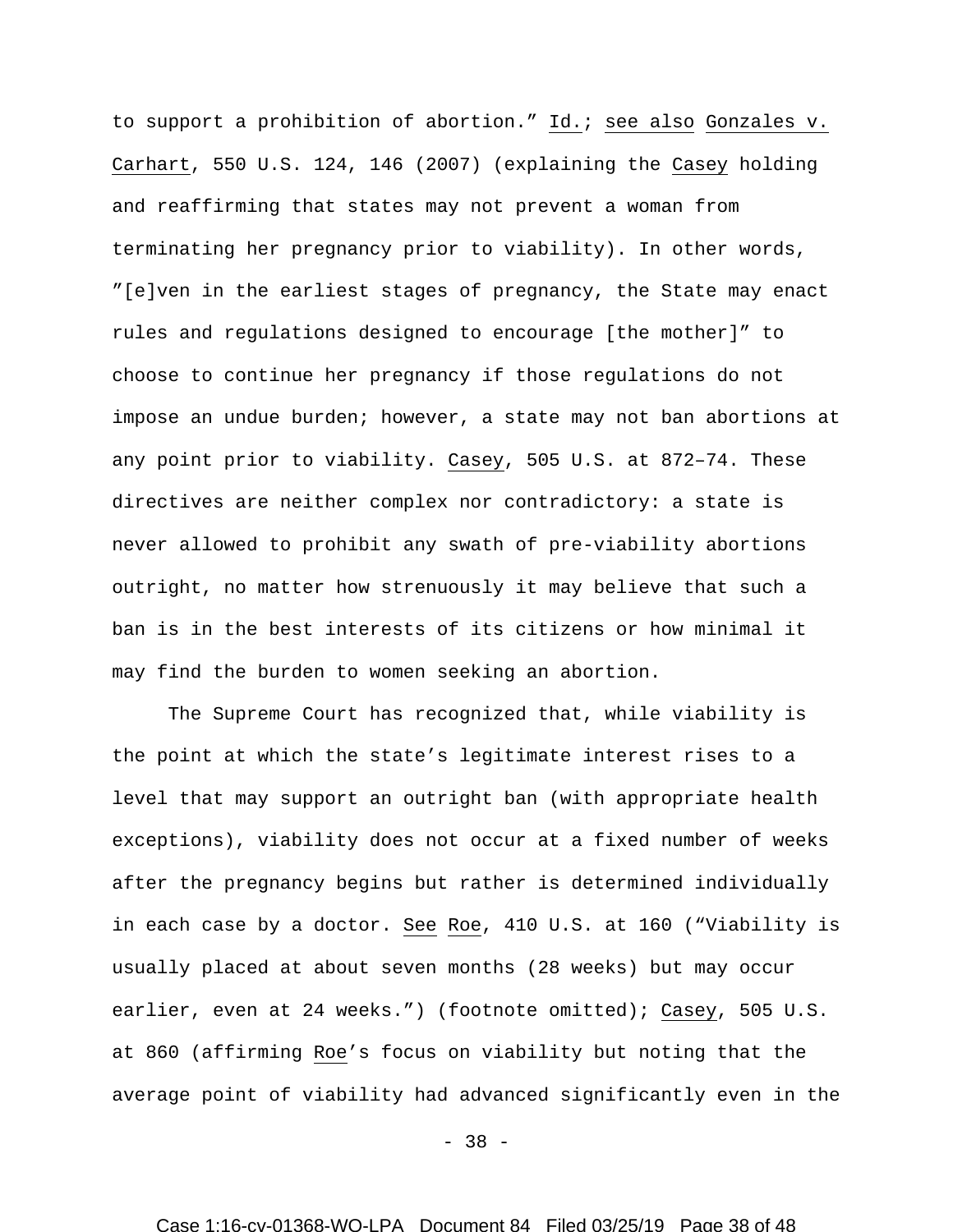twenty years since Roe was decided). Indeed, the Supreme Court has further stressed that "it is not the proper function of the legislature or the courts to place viability, which essentially is a medical concept, at a specific point in the gestation period." Planned Parenthood of Cent. Mo. v. Danforth, 428 U.S. 52, 64 (1976); see also Colautti v. Franklin, 439 U.S. 379, 388- 89 (1979) ("Because this point may differ with each pregnancy, neither the legislature nor the courts may proclaim one of the elements entering into the ascertainment of viability — be it weeks of gestation or fetal weight or any other single factor as the determinant of when the State has a compelling interest.").

Because viability is the relevant guidepost under Supreme Court precedent, many states have chosen to proscribe abortion after viability rather than enacting a week-specific ban.[13](#page-38-0) See, e.g., Mo. Stat. § 188.030(1) ("Except in the case of a medical emergency, no abortion of a viable unborn child shall be

 $\overline{a}$ 

- 39 -

<span id="page-38-0"></span><sup>13</sup> Other states have implemented a week-specific ban that is longer than twenty weeks. See, e.g., W. Va. Code § 16–2M–4(a) (prohibiting abortion once "the fetus has reached the pain capable gestational age," which is defined as twenty-two weeks after the last menstrual period); Mass. Gen. Laws § 12M (twentyfour-week ban); but see Danforth, 428 U.S. at 64 ("[I]t is not the proper function of the legislature or the courts to place viability, which essentially is a medical concept, at a specific point in the gestation period."). Yet another approach is to impose a week-specific ban but permit abortions of non-viable fetuses no matter the gestational age. See, e.g., Kan. Stat.  $$65-6703(c)$ .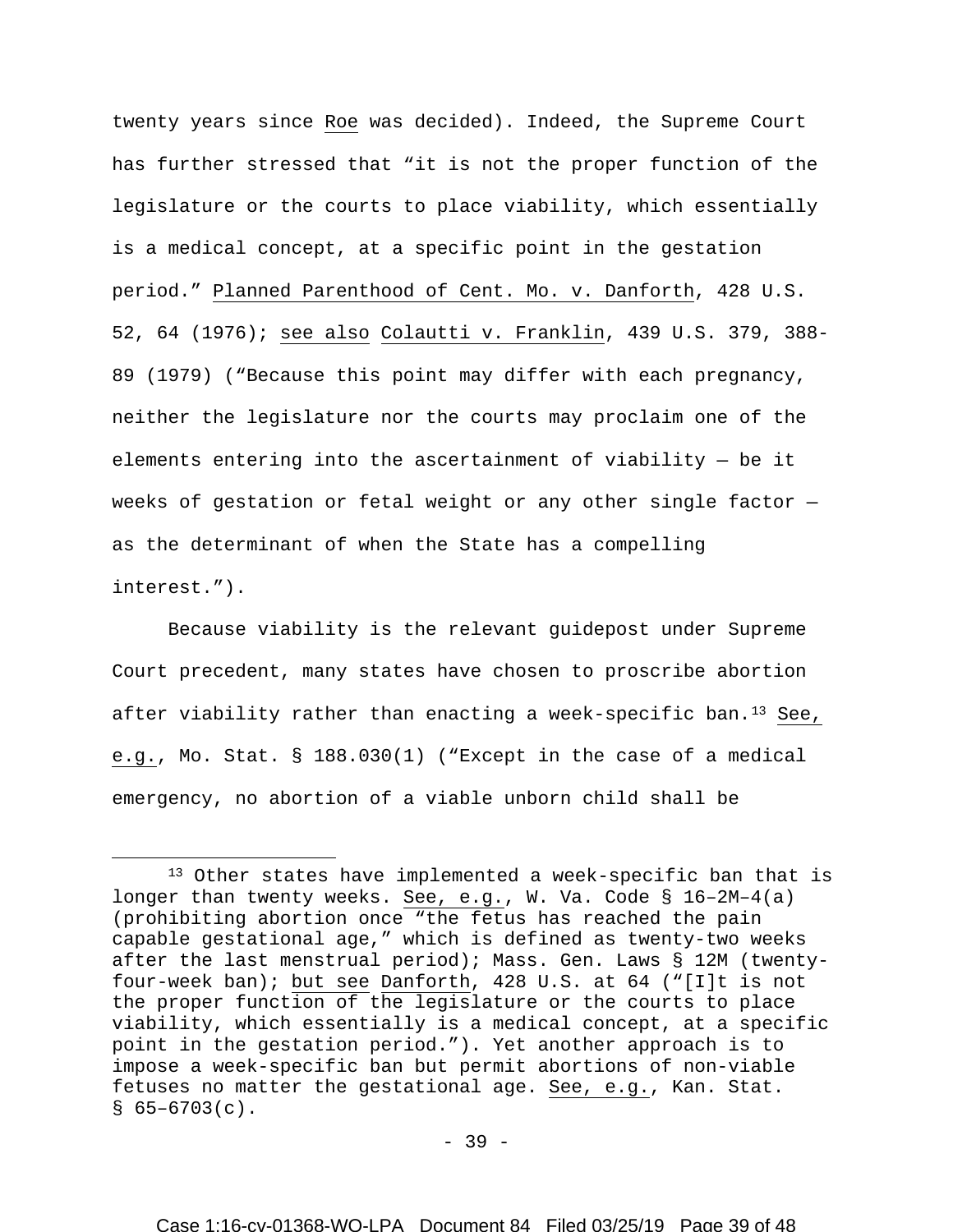performed or induced."); Del. Code § 1790(b) (stating that "[a] physician may not terminate . . . a human pregnancy otherwise than by birth after viability" unless pursuant to a statutory medical exception). It is not within this court's mandate to opine on the wisdom of using viability as the pivotal point.<sup>14</sup> The Supreme Court has made that decision. This court's sole job is to apply the viability framework to the facts of this case.

# **C. Analysis**

 $\overline{a}$ 

The only fact material to Plaintiffs' claim is whether N.C. Gen. Stat. § 14-45.1(a) and related statutes prohibit any previability abortions. Defendants, however, offer three issues that they contend are disputed material facts in this case. (See Defs.' Resp. Br. (Doc. 52) at 6–7.) First, Defendants urge that

The substantiality of [the state's interest in protecting fetal life] is in no way dependent on the probability that the fetus may be capable of surviving outside the womb at any given point in its development, as the possibility of fetal survival is contingent on the state of medical practice and technology, factors that are in essence morally and constitutionally irrelevant. The State's interest is in the fetus as an entity in itself, and the character of this entity does not change at the point of viability under conventional medical wisdom.

Id. at 795 (White, J., dissenting).

<span id="page-39-0"></span><sup>14</sup> Justice White articulated the main concern about using viability as the cutoff while dissenting from the Supreme Court's holding in Thornburgh v. American College of Obstetricians and Gynecologists, 476 U.S. 747 (1986), overruled by Casey, 505 U.S. 833 (1992). Specifically, Justice White observed that: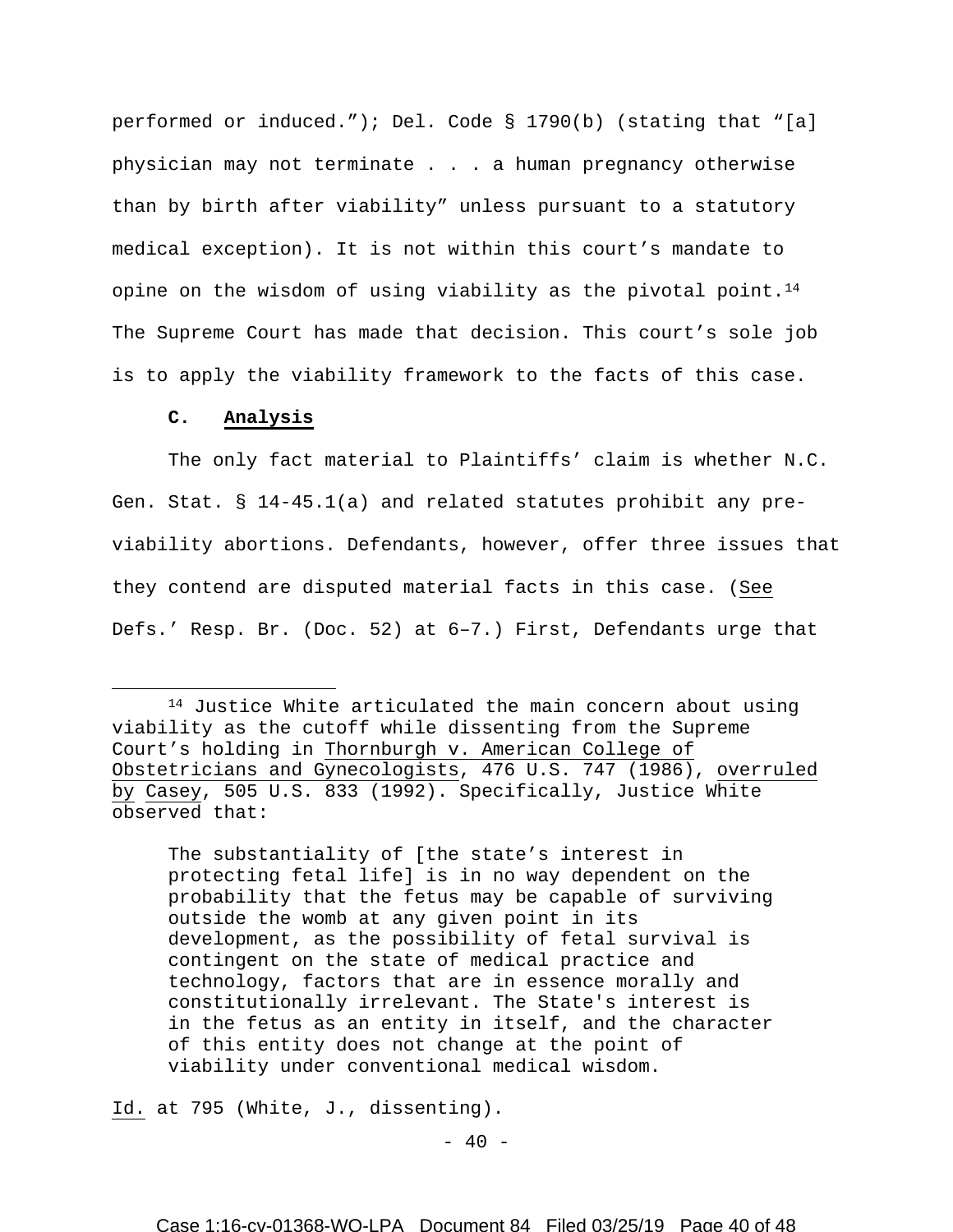the point of viability is a fact in genuine dispute. However, as discussed above, the Supreme Court has held that the particular point at which viability occurs is legally irrelevant and will necessarily vary under the specific circumstances of each pregnancy. Casey, 505 U.S. at 870. Defendants state in their opposition brief that "evidence developed during expedited discovery tends to show that viability is possible by 22 weeks lmp." (Defs.' Resp. Br. (Doc. 52) at 9.) This court infers from Defendants' statement that they concede viability is generally not possible between twenty and twenty-two weeks after a woman's last menstrual period ("LMP"),<sup>15</sup> which means that the ban clearly

 $\overline{a}$ 

<span id="page-40-0"></span><sup>15</sup> Although N.C. Gen. Stat. § 14-45.1 and related statutes do not specifically define the starting point from which a pregnancy is to be measured, Defendants' expert Dr. Martin J. McCaffrey states that the legal prohibition is intended to cover abortions occurring after twenty weeks LMP. (See McCaffrey Dep. (Doc. 53-5) at 19); see also Comprehensive Health of Planned Parenthood, Inc. v. Templeton, 954 F. Supp. 2d 1205, 1213 n.4 (D. Kan. 2013) ("The exact date of fertilization is rarely known; it typically occurs 14 days after the first day of the LMP, which means that a gestational age referred to in terms of fertilization is typically two weeks earlier than one measured by the LMP.").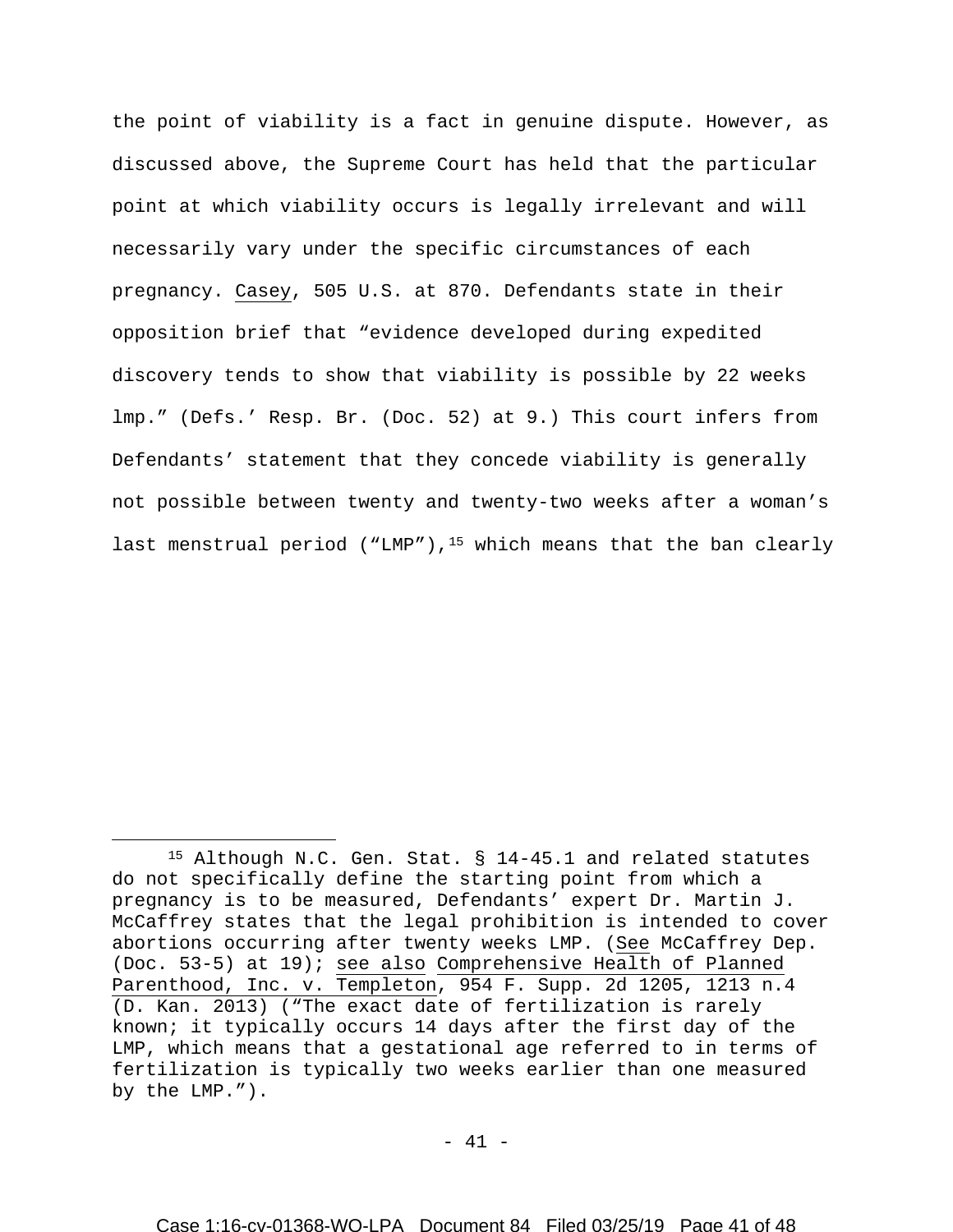encompasses at least some pre-viability abortions[.16](#page-41-0) Even if it did not, however, the week-specific point of viability cannot be relevant to this dispute because the Supreme Court has clearly advised that a state legislature may never fix viability at a specific week but must instead leave this determination to doctors. Danforth, 428 U.S. at 64. Any dispute as to the specific point of viability is not material to Plaintiffs' claim and cannot preclude summary judgment.<sup>17</sup>

 $\overline{a}$ 

<span id="page-41-1"></span><sup>17</sup> This court further notes Defendants' assertion that the unreliability of gestational age estimates may create a genuine factual issue. (Defs.' Resp. Br. (Doc. 52) at 10; see also Thorp Dep. (Doc. 59-1) at 4.) However, this court does not understand Defendants to argue that such estimates are so imprecise as to raise an issue of whether the viability of all fetuses might in fact occur at or prior to twenty weeks LMP. Because Casey and other Supreme Court cases teach that viability is the critical point and that viability cannot be fixed and is a case-by-case medical determination subject to change due to technological advances, the reliability of gestational age estimates (like the point of viability itself) is not a factor in the judicial determination of whether a state statute complies with the Casey framework.

 $- 42 -$ 

<span id="page-41-0"></span><sup>16</sup> Defendants' expert medical witness also concedes that a fetus is almost never viable prior to twenty-two weeks LMP. (McCaffrey Dep. (Doc. 53-5) at 121, 124–25.) As the Supreme Court has instructed, the legal definition of viability is time at which the fetus "has the capability of meaningful life outside the mother's womb." Roe, 410 U.S. at 163; see also Casey, 505 U.S. at 870. This definition could be read to require a chance of independent survival, without medical intervention, in which case the ban covers an even larger number of non-viable fetuses. (See McCaffrey Dep. (Doc. 53–5) at 118 (describing medical interventions normally needed for twenty-two-week fetuses to survive).)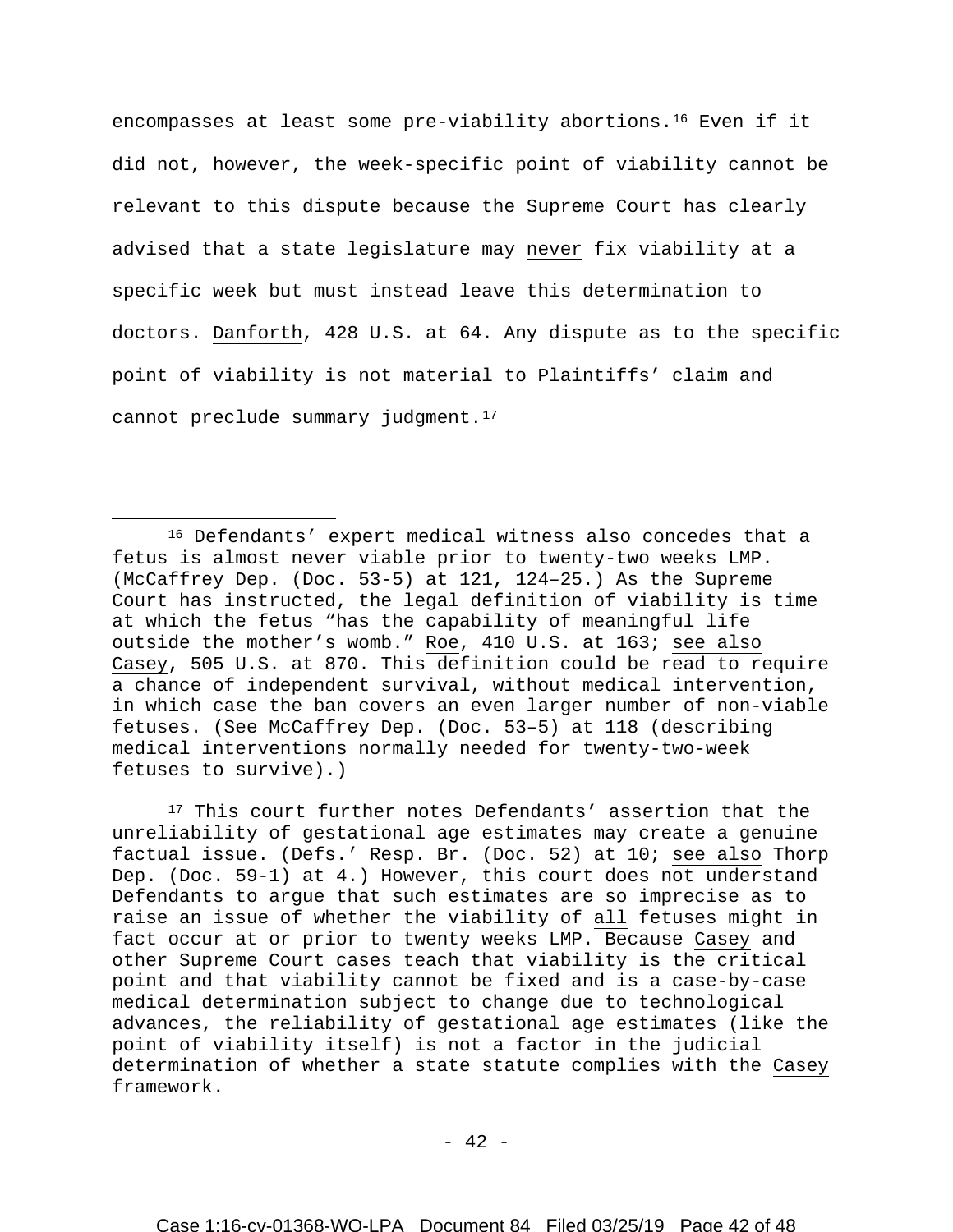Second, Defendants argue that a material dispute exists as to whether the state's interest in protecting maternal health specifically, the state's interest in preventing complications from abortion and protecting against the risk of future medical conditions and possible future premature births — is sufficiently compelling to support the ban. (Defs.' Resp. Br. (Doc. 52) at 6; see also McCaffrey Dep. (Doc. 53–5) at 188 ("[P]rior surgical abortion certainly is associated with a future preterm birth.").) But Casey is quite clear on this point: no matter what the state's legitimate interest in restricting abortion, this interest can never support an outright ban prior to viability. Casey, 505 U.S. at 846 ("Before viability, the State's interests are not strong enough to support a prohibition of abortion or the imposition of a substantial obstacle to the woman's effective right to elect the procedure."). While not titled as such, N.C. Gen. Stat. § 14-45.1(a) is a ban and not a regulation. In conjunction with §§ 14–44 and 14–45, North Carolina law criminalizes all non-emergency abortions performed after twenty weeks, without regard to the type of procedure or how the abortion is obtained. Because N.C. Gen. Stat. § 14-45.1(a) and related statutes operate as a total ban after twenty weeks, any dispute as to the nature or force of the state's interest in addressing maternal health risks from abortion is immaterial as

- 43 -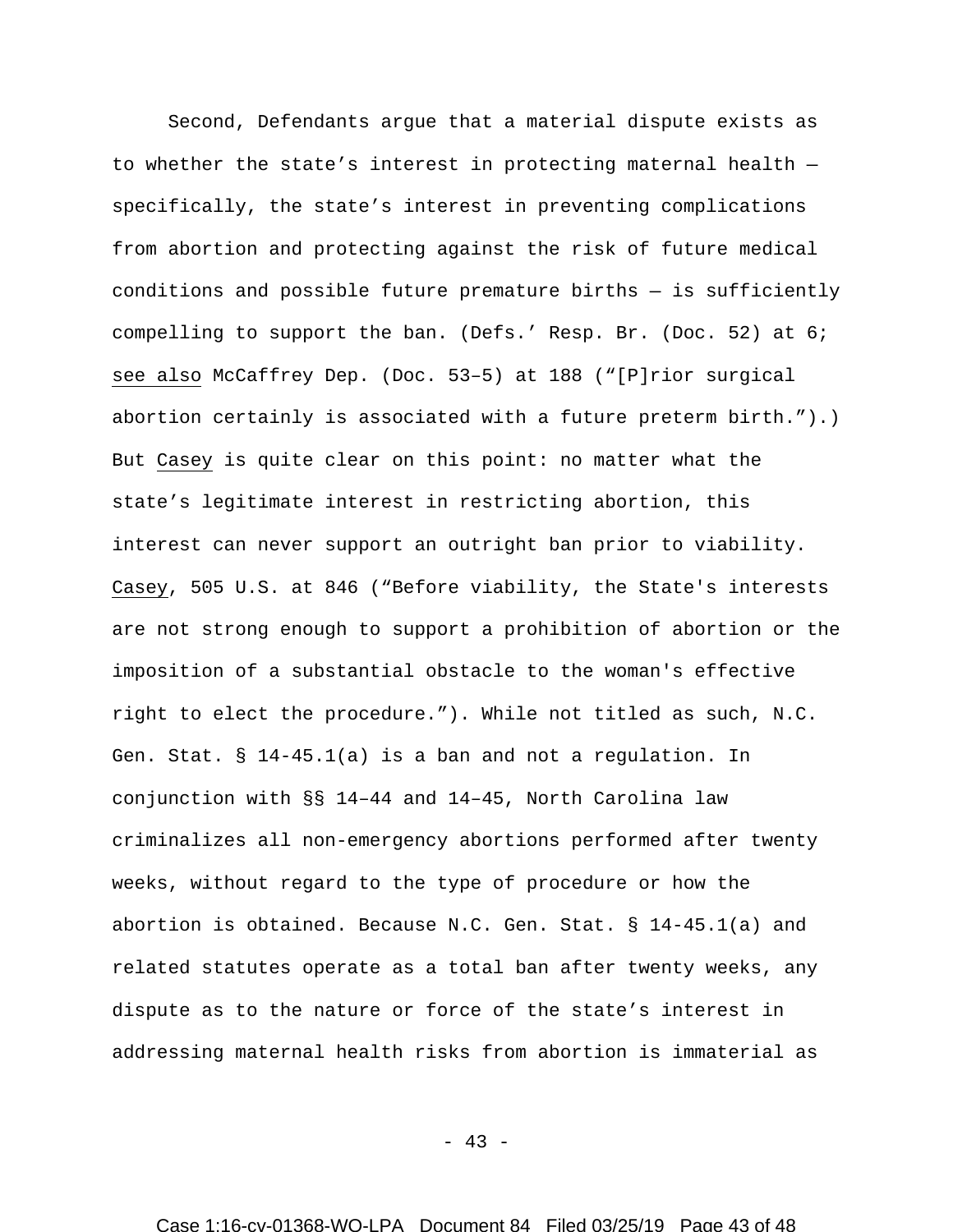it relates to the statute's prohibition of pre-viability abortions.

Finally, Defendants urge that there is a genuine dispute regarding the actual burden that the statute places on women seeking abortions, primarily because Defendants question whether Plaintiffs have shown that any (or, in the alternative, a substantial number of) women seek post-twenty-week abortions in North Carolina. (Defs.' Resp. Br. (Doc. 52) at 11.) However, Defendants improperly invoke the undue burden standard which, under Casey and its progeny, applies only to a pre-viability regulation. See, e.g., Gonzales, 550 U.S. at (stating that the undue burden standard applies to pre-viability state regulations, evaluating and striking down a state law prohibiting only a specific type of abortion procedure under this standard). As described above, the North Carolina statutes operate as a total ban, not a regulation, after twenty weeks. See Isaacson, 716 F.3d at 1226 (holding that a similar twenty-week provision was a ban, not a regulation, because it "does not just restrict a woman's right to choose a particular method of terminating her pregnancy before viability; it eliminates a woman's right to choose abortion itself") (internal quotation marks omitted). Casey's clear dictate applies in this case: state law cannot impose an outright ban that prevents a "woman [from] choos[ing] to have an abortion before viability . . . . " Casey, 505 U.S. at 846.

 $- 44 -$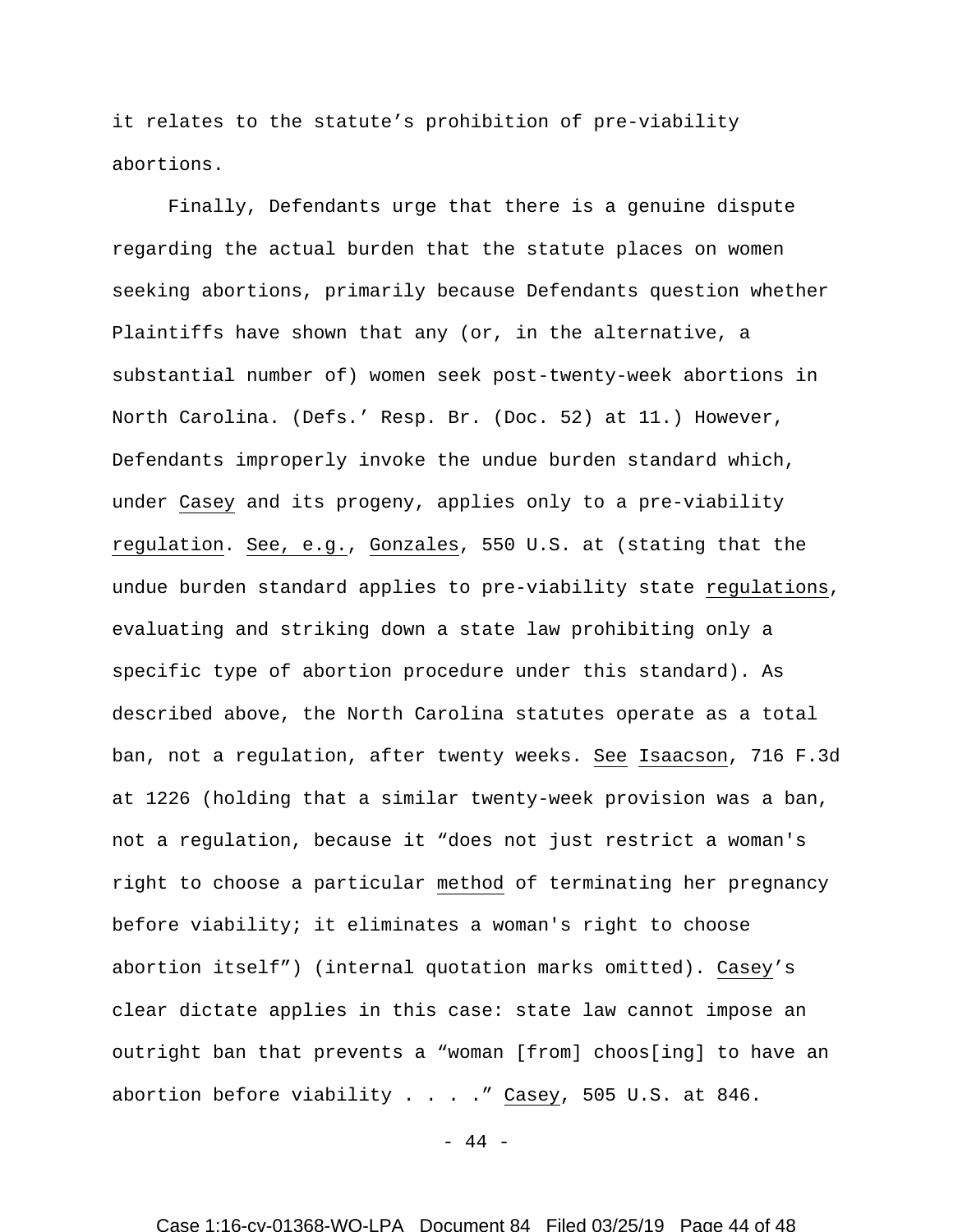# **D. Conclusion**

 $\overline{a}$ 

There is no genuine dispute as to any material fact necessary to Plaintiffs' constitutional claim. Plaintiffs' motion for summary judgment will be granted and the enforcement of N.C. Gen. Stat. § 14-45.1(a) will be enjoined. Finally, this court notes briefly that its ruling accords universally<sup>[18](#page-44-0)</sup> with those of other federal courts that have considered the constitutionality of twenty-week bans and similar week- or event-specific abortion bans. See, e.g., McCormack v. Herzog, 788 F.3d 1017, 1029 (9th Cir. 2015) (striking down Idaho's twenty-week ban; stating that, "[b]ecause § 18–505 places an arbitrary time limit on when women can obtain abortions, the statute is unconstitutional"); Isaacson, 716 F.3d at 1228-29 (striking down Arizona's twentyweek ban, finding that the statute violated "the Supreme Court's clear rule that no woman may be entirely precluded from choosing to terminate her pregnancy at any time prior to viability"); Jane

<span id="page-44-0"></span><sup>&</sup>lt;sup>18</sup> The only circuits to have considered the constitutionality of similar statutes are the Eighth, Ninth, and Tenth Circuits. The states, other than North Carolina, that currently have a twenty-week or twenty-two-week abortion ban in place are: Alabama, Arkansas, Georgia, Indiana, Iowa, Kentucky, Louisiana, Mississippi, Nebraska, North Dakota, Ohio, Oklahoma, South Carolina, South Dakota, Texas, West Virginia, and Wisconsin (these laws vary in terms of using fertilization or LMP as the starting point of a pregnancy). As no such bans exist in any states within the First, Second, or Third Circuits, the cases cited represent perhaps a more unified consensus than their geographic concentration might suggest.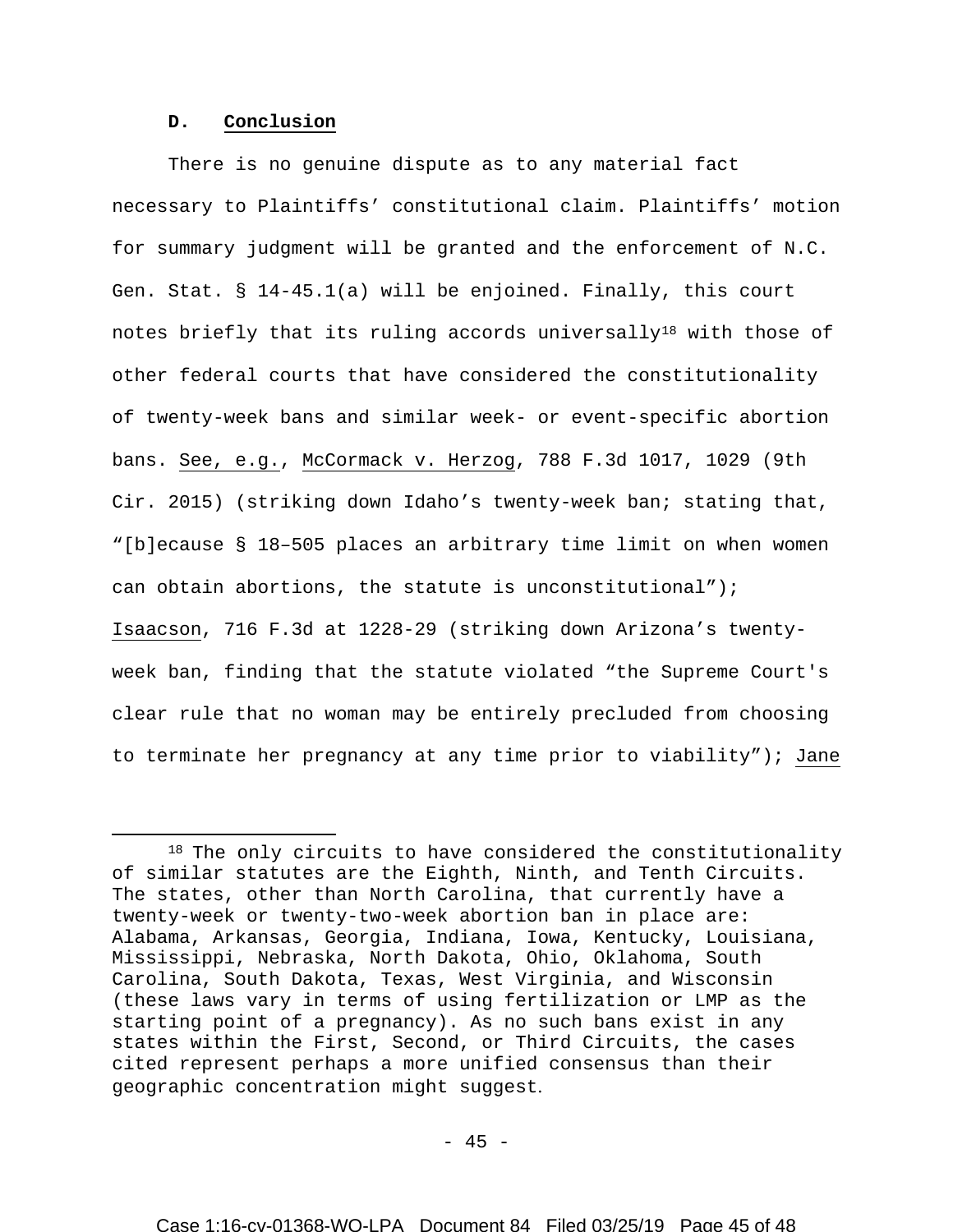L. v. Bangerter[19](#page-45-0), 102 F.3d 1112, 1116–18 (10th Cir. 1996) (striking down Utah's twenty-week abortion ban under the "undue burden" standard); see also MKB Mgmt. Corp. v. Stenehjem, 795 F.3d 768, 773–76 (8th Cir. 2015) (striking down North Dakota's fetal heartbeat law, which banned abortion at the moment a heartbeat was detected; noting problems with the continued use of the viability standard); Edwards v. Beck, 786 F.3d 1113, 1117 (8th Cir. 2015) (per curiam) (striking down Arkansas' fetal heartbeat law); Jackson Women's Health Org. v. Currier, 349 F. Supp. 3d 536, 538, 545 (S.D. Miss. 2018) (enjoining a Mississippi law that banned abortions after fifteen weeks; Mississippi still bans abortion at twenty weeks LMP under Miss. Code § 41-41-137), appeal docketed sub nom, Jackson Women's Health Org. v. Thomas Dobbs, No. 18-60868 (5th Cir. Dec. 17, 2018).

 $\overline{a}$ 

<span id="page-45-0"></span><sup>&</sup>lt;sup>19</sup> The Bangerter court analyzed Utah's twenty-week ban under the "undue burden" standard. While this approach does not change the result, because a ban by its very nature unduly burdens the abortion decision, this court considers that approach incorrect because Casey states that the undue burden standard applies only to regulations that "ensure [the] choice is thoughtful and informed" and not to laws that take away entirely the mother's "right to choose to terminate or continue her pregnancy before viability." Casey, 505 U.S. at 872. As to outright bans, Casey is clear that it does not abrogate Roe's central holding: a state may not ban abortion prior to viability. Id. at 860 (affirming "Roe's central holding, that viability marks the earliest point at which the State's interest in fetal life is constitutionally adequate to justify a legislative ban on nontherapeutic abortions").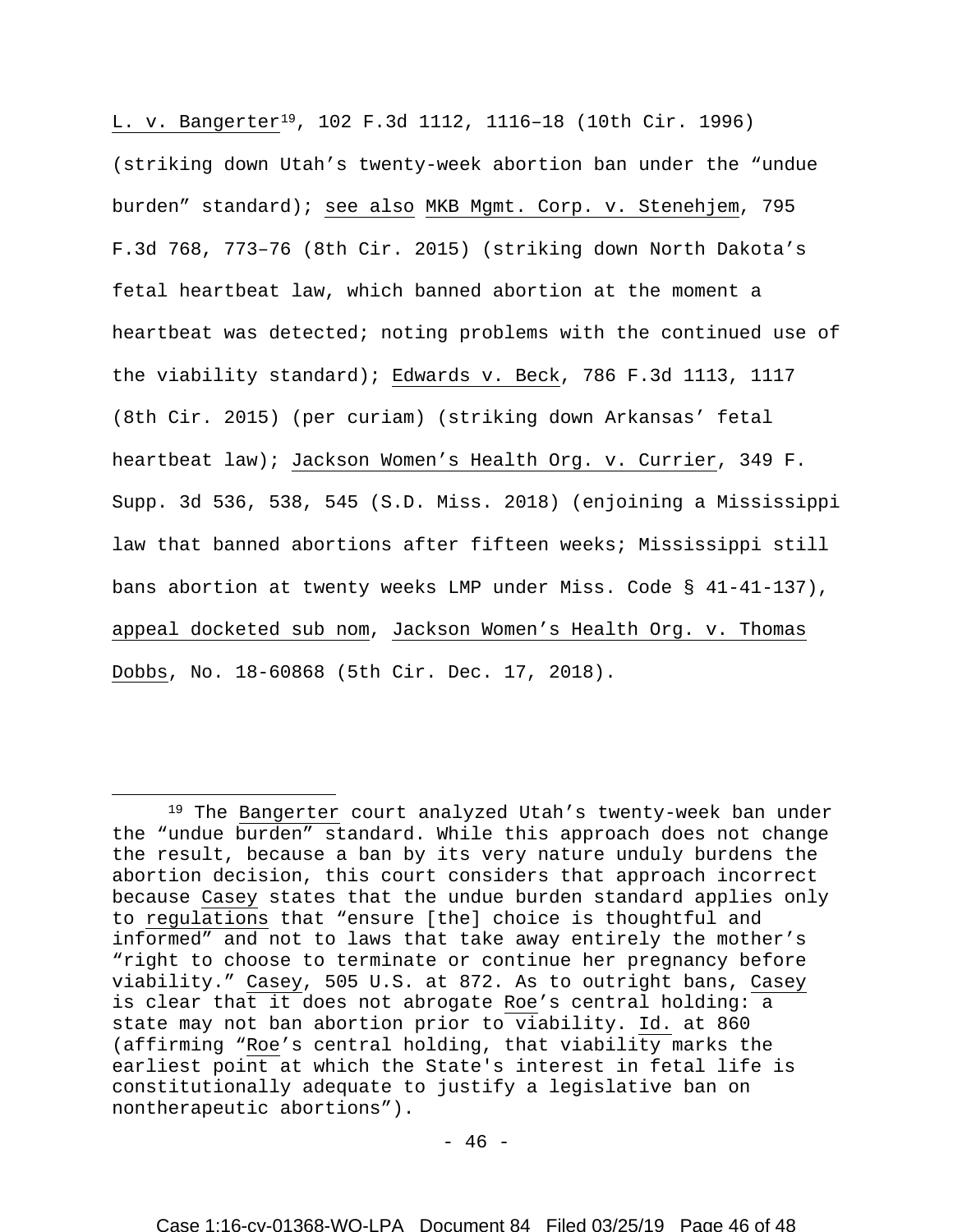## **VI. CONCLUSION**

For the foregoing reasons, this court finds that Plaintiffs have standing to challenge the twenty-week abortion ban set forth in N.C. Gen. Stat. § 14-45.1(a) and related statutes. This court further finds that Plaintiffs' second motion for summary judgment should be granted and that N.C. Gen. Stat. § 14-45.1(a) should be enjoined.

In addition to  $\S$  14-45.1(a), Plaintiffs further request that this court find unconstitutional and enjoin the enforcement of N.C. Gen. Stat. §§ 14–44, 14–45, and 14–45.1(b). (See Doc. 44 at 2; Compl. (Doc. 1) ¶ 55.) While recognizing that the deletion of N.C. Gen. Stat § 14–45.1(a) would effectively criminalize all non-medical-emergency abortions in North Carolina, see N.C. Gen. Stat. § 14–44, this court further notes that Plaintiffs' requested relief would have the effect of legalizing abortion up to the point of birth. However, the North Carolina legislature, in passing these statutes, has expressed a clear intent to limit abortion as may be permitted by law. This court declines to act in a manner that would deprive the North Carolina legislature the opportunity, in the first instance, to either pass legislation or challenge this decision on appeal, whichever they decide may be in the interests of the citizens they represent. This court will, therefore, order the enforcement of N.C. Gen. Stat. § 14–45.1(a) enjoined, only to the extent that the statute prohibits any pre-

- 47 -